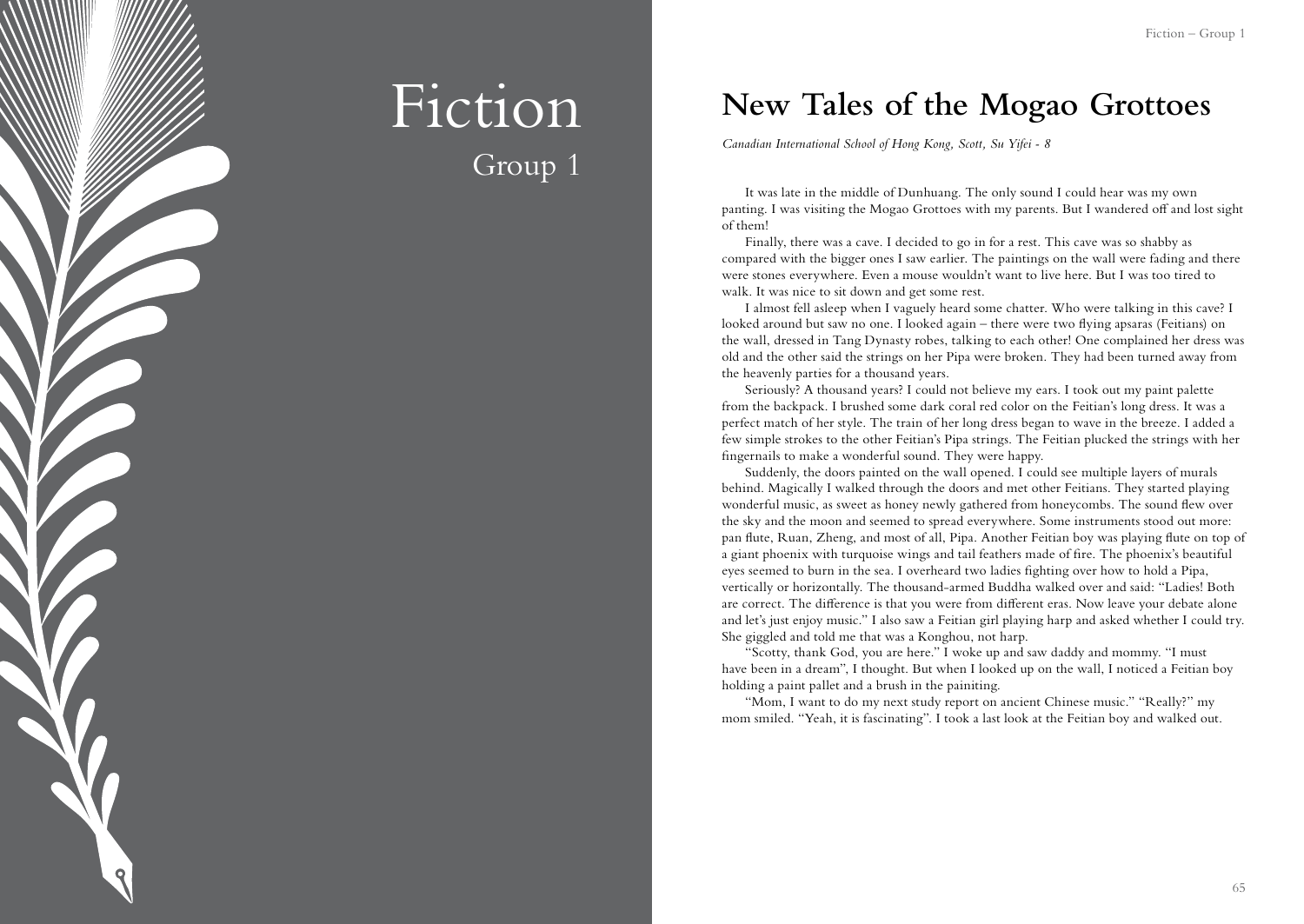### **A Tunnel to the Lost World in the Past**

*Creative Primary School, Wong, Hei Nam Sophie - 8*

History is something from or created by people in the past. Have you ever imagined that you are creating a "History" somehow?

One day, Tsz-Man, a ten-year-old boy, was visiting the Mogao Grottoes with his family in Dunhuang. It is a massive group of caves filled with Buddhist statues and imagery. The art and objects found at Mogao reflected the meeting of cultures along the Silk Road and the collection of trade routes that for centuries linked China, Central Asia, and Europe.

When Tsz-Man was admiring one of the world's largest Buddha statues, it suddenly came to life and said, "Help! A monk named Wai stole my key and has escaped. It is an extremely powerful key which could be dangerous if misused. He just entered that tunnel, please help catch him back!"

Tsz-Man's caring nature took over as he agreed and scurried into the tunnel.

After Tsz-Man came out of the tunnel, he saw Wai-the-thief and dashed to seize him. With a flash of light, Wai transformed himself into a Buddha and made multiple clones of himself, dancing under the glowing sunlight.

"Come and catch me!" bellowed Wai.

Tsz-Man was stunned with hesitation. He tried but he kept grabbing the wrong one. He was exhausted and dazed at the sight of thousands of Buddhas. All of a sudden, Wai vanished in the air! Upon searching for Wai, he encountered another monk.

"Did you see another monk passing by?" inquired Tsz-Man.

"I am Yuezun and yes, I did see a monk rushing there." replied the monk pointing to a tunnel.

Tsz-Man hurried through the tunnel. He spotted Wai in a distance and hollered, "Stop, thief!" The yelling noise alarmed a monk named Wang Yuanlu, who was smoking a cigarette nearby. Everyone chased after Wai to a large cave. Out of the blue, an opening emerged on the back wall which closed right after Wai and Tsz-Man entered. Wang Yuanlu was left alone in the cave, startled.

When Tsz-Man exited the tunnel, he saw that the Buddha get hold of Wai.

"Thanks for creating the history with Wai!" exclaimed the Buddha gratefully.

"What do you mean?" asked Tsz-Man confused.

"I will explain more." said the Buddha, "With my key, you two just traveled back to the past. Remember Monk Yuezun? After seeing the thousand radiant Buddhas made by Wai, he was inspired to build the first cave here in the Mogao Grottoes. Remember Wang Yuanlu, the Taoist monk? He examined the wall meticulously after the tunnel closed. He noticed his cigarette smoke wafting toward the wall. Inquisitively, he knocked down the wall, and unearthed a mountain of valuable documents. That's how our famous Library Cave was discovered."

Tsz-Man could not believe his ears. He had just created the history! No wonder people said the grottoes were like tunnels to the lost world in the past!

Never underestimate yourself, we are all creating the history of our future selves!

### **Thousand Memories of Mogao Grottoes**

*ESF Quarry Bay School, Desai, Ishaani - 6*

Maria crossed Central Park on her way home on a Friday evening after ending work. A scarf on display in a shop caught her eye as she walked along Seventh Avenue. As Maria gazed at the beautiful scarf, Mrs. Wang, an elderly woman from the shop, greeted her with a grin. Mrs. Wang was the owner of the Chinese silk clothing store. She noticed Maria's fascination with the scarf and explained that it was made of silk from China, with a floral print inspired by paintings in the Mogao Grottoes. "What are Mogao Grottoes?" Maria inquired. Mrs. Wang invited Maria inside a shop and began reciting her Mogao caves stories. " In the fourth century, a Buddhist monk named Lè Zūn was on his long journey to Western Paradise," she explained. He rested on the Sanwai Mountain in Dunhuang after crossing the Gobi Desert. where he saw a vision of a thousand Buddhas. Mesmerized by the brilliance of the mountain, Lè Zūn began painting on cave walls to recreate his vision. The legends quickly traveled across the globe, and other monks began making pilgrimages to the Mogao caves."

Mrs. Wang displayed a selection of scarves with Buddhist murals and unique floral patterns. "Many Buddhist monks and artists visited Mogao cavers over centuries and filled them with many Buddhist murals, sculptures, and paintings," she continued. Mrs. Wang's tales piqued Maria's interest in the Mogao caves. "I was born in Dunhuang and spent up admiring Mogao caverns," Mrs. Wang explained. These scarves are a way for me to share my life-changing memories of Mogao Caves with the rest of the world." Maria purchased a scarf after being inspired by Mrs. Wang's story and thanked her for her generosity. As the days passed by, Maria read more and more about the history and art of the Mogao Grottoes.

The following summer, Maria went on a cultural trip in China. She flew to Dunhuang after touring China extensively. At the airport, she bought a map of the ancient Mogao Grottoes. Because it was written in Chinese, Maria couldn't read it. Fortunately, on the flight she met Myla, a Chinese-speaking arts student. The next morning, Maria and Myla bought tickets at the exhibition center, followed the map, and arrived at the Mogao caves. Over the next few days, they visited 492 caves, and saw over 2,000 paintings and sculptures. Everywhere they went, they saw fusions of civilizations, architecture, and ancient languages such as Tibetan, Uighur, Sanskrit, Sogdian, and Khotanese. Maria spent several hours in caves, admiring the spectacular artwork and culture. During the evenings, they talked about the history of the caves with other arts students in Myla's group, ordered dumplings for dinner, and watched movies related to the Mogao caves. Maria realized at the end of her journey that her visit to Mrs. Wang's shop had now turned into thousands of inspiring memories, just as Lè Zūn's visit to Mogao caves had turned into a vision of thousand Buddhas.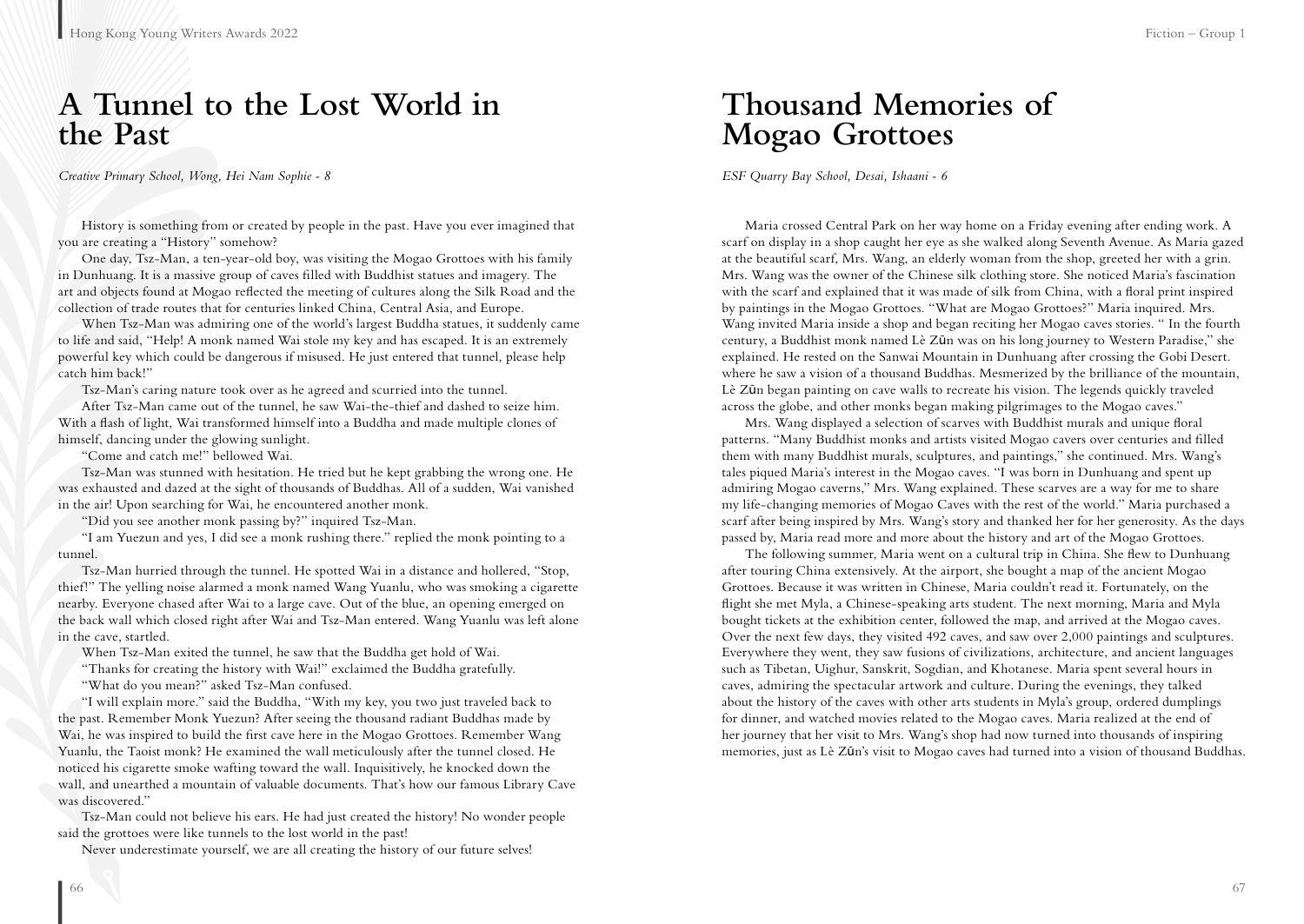### **New Tales of the Mogao Grottoes**

*Po Leung Kuk Choi Kai Yau School, Lee, Jun Ya Sophie - 8*

Nadia held her grandfather's hand by his sickbed, sobbing sadly knowing her grandfather would go to heaven soon. In his soft and broken voice, he said, "Nadia...you…must find…the secret…door…" He was then led to heaven by his guardian angel.

Nadia kept these last words in mind until one day she got back to her grandfather's mansion for his memorial service. She left her family and disappeared into the study room where her grandfather spent most of his life reading there. After half a day of searching for this secret door, she found one of the bookshelves that could be pushed slowly showing a dark hallway.

She took a flashlight out from her grandfather's drawer, carefully she navigated herself down this secret path wondering where this would lead her to. To her astonishment, she saw on the walls some magnificent ancient Chinese artwork which her grandfather once fond of. Suddenly, her flashlight started flashing and the whole place went pitch dark. Nadia continued to move forward with courage until she reached a dead end. When she thought this was it, she felt something at her tiptoes. She knelt and felt a candle with a box of matches next to it. She lit up the candle and saw "Enter Through Here" marked on a huge stone in front of her. She gathered all her strength to push the stone and felt the golden sun shining on her face.

What a complete new sight! She was up on a high mountain with caves all over. Buddhas with different postures surrounding her. A gentle voice behind saying, "Welcome to Mogao Grottoes, home to thousands of Buddha. I am Monk Le Zun and I have been expecting your presence, Ms. Nadia." Nadia was shocked and couldn't quite respond. Monk Le Zun told Nadia that her grandfather was once a monk as he led her to the very first cave. It was a magnificent Buddhist sculptural site which Nadia later found out it was first dug up in AD 366. After that, they went into the "Library Cave" where a large number of manuscripts were bundled up and left on the floor. Monk Le Zun brought over an incense which Nadia remembered the smell from a Chinese temple at where she lived. Monk Le Zun patiently explained the Dunhuang manuscripts, the textiles, and figurines inside the cave. Nadia was listening with interest but slowly she felt very relaxed with the smell of the incense, the voice of Monk Le Zun drifted away and her vision went blur.

When she regained her consciousness, she was back in her grandfather's study room with a broken miniature Buddha in her palm. She quickly dashed out of the room and to her surprise, no one knew she went missing. During her school break, she went to the British Museum to explore more on the Silk Roads and Dunhuang manuscripts while she kept this precious adventure that her beloved late grandfather left for her at the bottom of her heart.

### **Mysterious Power of the Mogao Grottoes**

*Po Leung Kuk Choi Kai Yau School, Wu, Cheuk Yiu Charlotte - 7*

Have you ever been to the Mogao Grottoes in DunHuang? Have you seen an ancient wall painting having a modern girl there? Do you believe everything has been arranged? I am going to tell you a story, my own story about this mysterious place!

Some years ago, my family and I went to the Mogao Grottoes. I first came to a grotto that didn't have many visitors. There was a Buddhist statue and some paintings on the wall and the ceiling. I was attracted by a painting that was about 2 fairies dancing in the sky. Suddenly, a beam of light shone on me, one of the fairies jumped out and grabbed my hand flying through the ceiling.

Didn't know how long it was, I found myself lying in a rice field. I was wet all over with mud and water. At that moment, a pale girl, called Xia, in strange costume came to me and said, "You seemed like a foreigner. Do you mind coming to my home to change your clothes?" I was so thankful for her to relieve my embarrassment.

After getting to her home, Xia gave me her clean clothes. Surprisingly, it fit me well. But suddenly, she fainted on the ground. Her mom told me that Xia had been feeling unwell for some days and the medicine from the village doctor didn't work. She sobbed and was afraid that Xia would pass away soon. I found that Xia seemed like having a cold with fever only. Actually, I had some medicine with me that my mom gave me for the trip. Although I was still worrying where I was and how I could get back home, Xia was more important at that moment. So, I decided to give her the medicine. After that, she slept for some time and her temperature seemed going down. Next morning, Xia felt a lot better. Her mom thanked me a lot. As we were chatting in the backyard, suddenly, there was a strong wind blowing followed by the appearance of the fairy. She took me to the air again. After a short while, I fell on the ground and found myself in the grotto again!

My parents came to me and told me that they had been looking for me for long time. I didn't explain as they would not believe me and neither would I believe myself, so I just gave some nonsense excuses to comfort them. As I looked back, I saw the fairy in the painting winked to me. I was terribly shocked. I rubbed my eyes and looked back again. The fairy disappeared and just left one there. Something more unbelievable was that I found one of the paintings on the wall having a scene of a modern girl standing next to an ancient girl in bed. My mind got blank.

Is this the mysterious power of the Mogao Grottoes? Did it foretell my visit thousand years ago?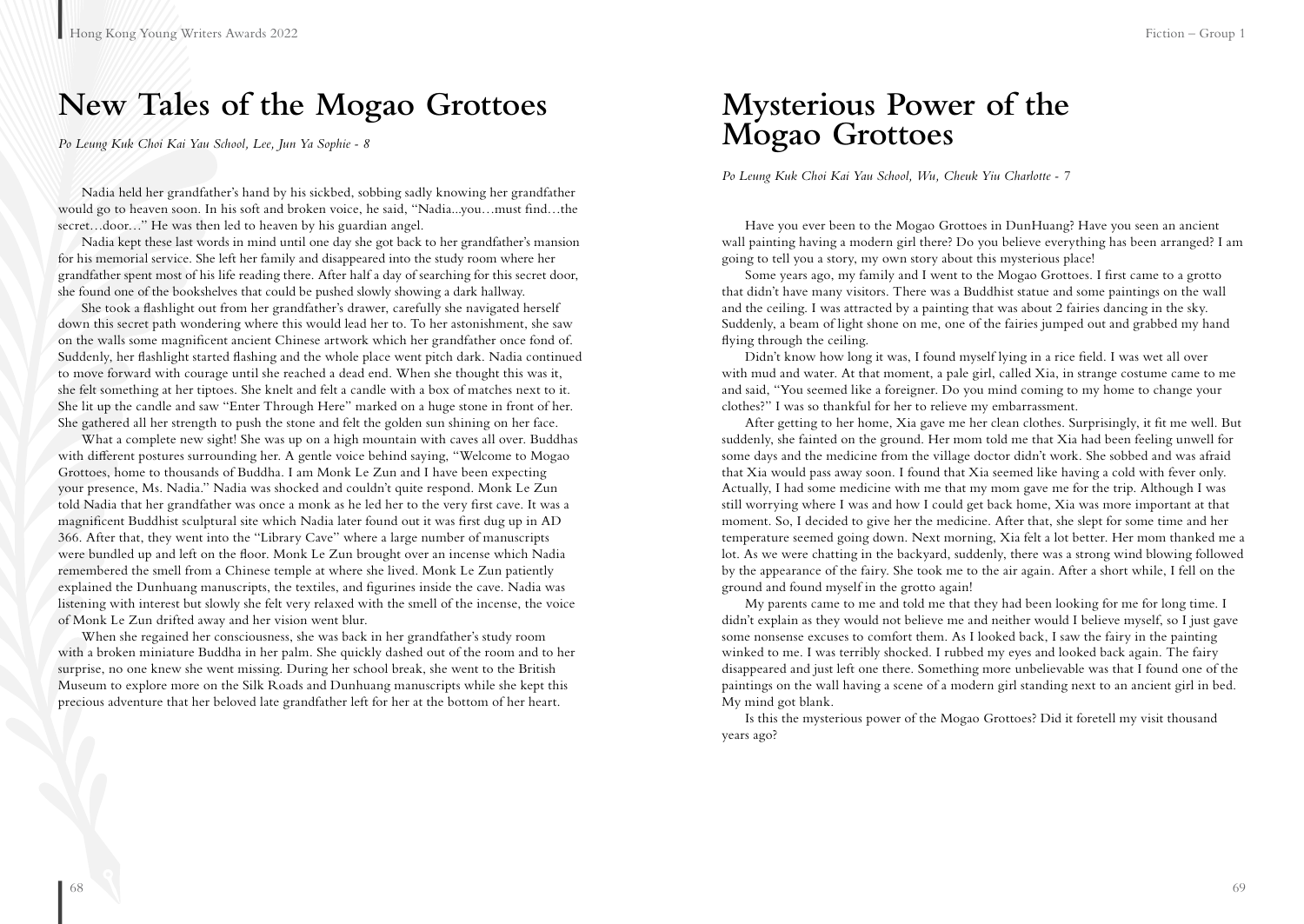

## Fiction Group 2

### **An Adventure in the Mogao Grottoes**

*Canadian International School of Hong Kong, Hadi, Zayna - 10*

Startled, Lilly sprang back, scrambling for her torch. The Buddha stared at her. In the half-darkness, Lilly stared back apprehensively. Had the Buddha just moved a moment ago when she stumbled and fell against it? Yes, she was sure of it. She peered around in the darkness – but everything in the Library Cave seemed still.

The Library Cave was one of the most famous of the Mogao Grottoes, the ancient caves on the edge of the Gobi Desert that had been an important Buddhist pilgrimage site along the Silk Road. In the fifteenth century, as the Silk Road fell out of use, the caves were forgotten and lost in the desert, until their rediscovery in the early 1900s. A student of archeology, Lilly, had been studying the manuscripts found there in cave number 17, also known as the Library Cave. Lilly had long dreamed of visiting the site where the manuscripts were found. As she had approached the mystical caves in the scorching sun that afternoon, she had stared in awe and amazement. At the entrance, a tall structure seven stories high was held up by slender red pillars. Jutting out of the sandy rock, the roofs of each level were like Chinese pagodas.

When Lilly had walked in, she had seen the many Buddhas lined up against the walls, and numerous pieces of Buddhist artwork. The Buddhas had calm and peaceful expressions, as if meditating. Colourful Buddhist paintings covered the rocky walls. She had headed straight for the Library Cave, knowing her way around after all the hours she had spent poring over the maps of the grottoes during her studies.

Distracted by her thoughts, Lilly did not notice her untied shoelaces. As she stepped into the seventeenth cave, her shoelaces suddenly caught beneath her hiking boots, causing her to trip. Dropping her torch, Lilly stretched her arms out to break her fall, crashing into the largest of the Buddhas in the cave. It was then that she had felt the Buddha move.

Curious, Lilly placed her hands on the Buddha's knee and pushed. Nothing. Planting her feet firmly on the ground, she pushed again with all her might. This time, it moved, sliding to the left. Where the Buddha had originally stood, Lilly saw a handle, but the rest of the area was embedded with spiderwebs. Gingerly, she placed her hand on it and brushed them away. Once all the cobwebs were gone, it made more sense. It was a trapdoor! Lilly lifted it up, and saw a narrow chute sloping downwards. Afraid but intrigued, Lilly cautiously climbed into it to get a better look with her torch. But the chute was slippery, and she started to slide down the cold, damp passageway, unable to stop. Terrified, her mind raced through horrifying possibilities of what she might find, but an adventurer at heart, Lilly didn't let her thoughts stop her from feeling excited.

Eventually, she landed with a loud "thud!" onto a hard wooden floor, wincing in pain. She stood up, and looked around the large yet crowded room. There was a shelf full of ancient Chinese books and paintings of Buddhas filled the spacious area. On a desk-like platform were creased scrolls and a bottle of dried ink. Mesmerized by the ancient but well-kept items, she realized something. All this had probably belonged to Yuezun, the monk who had a vision of a thousand Buddhas, and was the first to start building the Mogao Caves. But how come no one has found it yet? Surely archeologists would know, she thought. Looking around some more,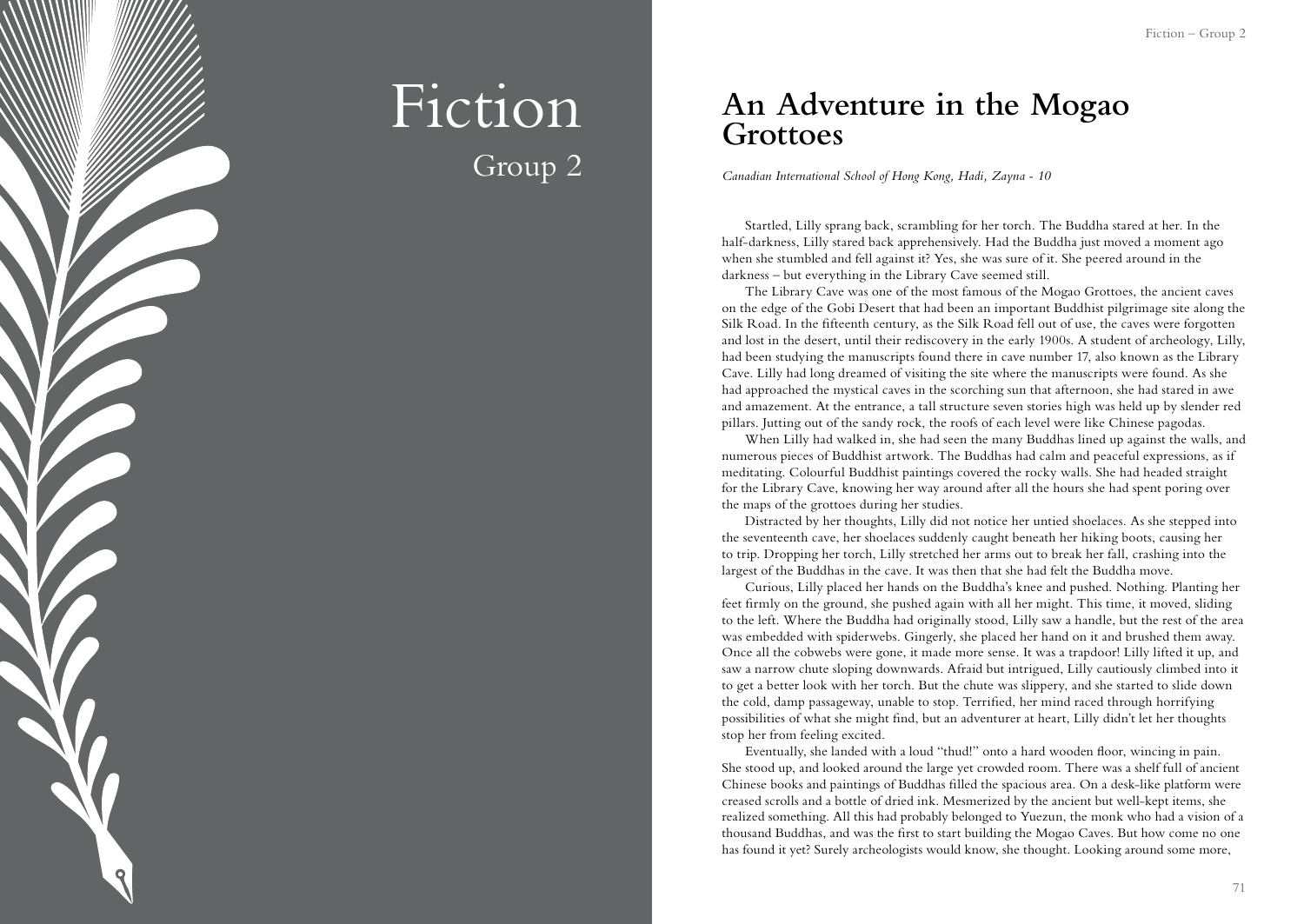she saw a wooden knob jutting out of one of the walls. Thinking it was a door, Lilly walked over and tried it. Surprisingly, it opened with ease, not even making the slightest creak.

Entering a room with a high ceiling, she saw stone and sculpting materials. This space must have been for sculpting the Buddha statues. Except for the tools that hung on rusty iron nails, the rocky walls were completely bare. Something caught her eye on the dusty floor – it seemed to be a scroll. Picking it up, she examined the sketch on it. It looked strangely familiar. Suddenly, she recognised one of the drawings. It was a map of the Mogao Caves, but was drawn upside down compared to her books. If all this belonged to Yuezun, this had to be his design. Perfect! Now I can figure out how to get out of here by looking at the map, she thought.

Except there was a problem. The map didn't show an exit or entrance; instead there was a large blot of ink where the chute should have been. Without another choice, she decided to climb up the chute. Lilly placed her hands on the dirty and cold edges of the slide, and tried climbing up. Clenching her teeth, she started to climb. Losing her grip, her sweaty palms let go of the slide, and she tumbled back down. Not ready to give up, Lilly tried again. Once again, she failed. She tried again and again, yet kept failing repeatedly. Finally, Lilly gripped the edges of the damp chute so tightly her knuckles turned white, her face full of concentration; she succeeded.

Panting heavily after the long climb, Lilly clambered out, carefully shutting the trapdoor. Remembering how she had first gone into the chute, she groaned when she realized she would have to push the large Buddha back into place. To her astonishment, however, as Lilly looked up she saw the Buddha where she had first found it. Feeling excited about her magical adventure, she smiled to herself as she headed out of the caves. How impressed would her professors be when she told them about her discovery? Stepping out into the cool desert evening, Lilly took one last look at the Mogao Grottos and thought They might even name this cave after me!

### **A Mysterious Date with The Buddha**

*Diocesan Girls' Junior School, Chow, Cherlin - 10*

Darkness settled over the dunes, with the stillness that accompanies silence. A spirited wind coursed through the Mogao caves, leaving sand in its wake. Millenia passed. Over time, sand filled every crevice, and the wind howled no more.

Until the year 1900, the caves were well-buried. It was thus pure luck when a monk named Xijin rediscovered them. On this night, Xijin was left behind by his peers as they traipsed over dunes, towards a warm fire and hearty supper. Although Xijin was a monk, his heart belonged to archaeology. On this trek, he was determined to find hidden caves in the region. Legend said the caves had been visited by Buddha himself!

Clutching his belongings, he squeezed himself through a promising gap between two rocks. As he stepped into the space, the entrance collapsed, leaving him in darkness. Briefly bewildered, his instincts kicked in and he rummaged in his bag. Coughing, he lit his torch and gasped in amazement. Slowly, he traced the light along walls covered in magnificent Buddhist artwork that had not been seen in millennia. The walls were covered in intricate murals. They told vivid stories of ancient times when people worshipped the Buddha. The vibrant images brought history to life.

With a start, Xijin remembered that he was trapped in the cave with few supplies. He could not remember his last meal. Suddenly, his stomach lurched, but not from hunger. An earthquake shook the walls of the cave. Rocks tumbled down and one particularly large one struck him on the head. Xijin fell to the ground in a crumpled heap, unconscious.

Groaning, Xijin opened his eyes. He could not see! His breath quickened. He realised that his head was sore, his vision blurred, and his torch had long-since flickered out. Over the sound of his heart drumming in his chest, threatening to break through his ribs, he gingerly squeezed his way out from under the stones that had fallen.

A shimmering, indistinct light appeared in his vision, and he heard a voice say, "Xijin, The Great Buddha wants to see you. Begin walking West, towards the light. You will find what you seek in that direction."

Xijin gasped at the voice, which washed over him like icy water, chilling his bones. Was he hallucinating? He touched the painful lump on his head thoughtfully and winced. Standing on shaky legs, he decided he had nothing to lose. Despite barely being able to see, he followed the fuzzy glow. He often stumbled and fell, grabbing the walls to support and guide him. Following the light became a meditation in and of itself. Nothing else mattered, except reaching the destination.

Abruptly, the twinkling light began to fade, and panic set in. Blinking in puzzlement, his heart slowed when he realised the surroundings had not darkened. His eyes widened when he realised that the temple was lit by the Great Buddha's body, himself! Xijin stood, dumbfounded, with his mouth hanging open. He pinched his arm and the Great Buddha smiled benignly at his astonishment. Then, he spoke.

"Xijin, I bestow upon you the honour of being the one to tell the world about these caves. You, my special one, have discovered the Mogao Caves, filled with long-lost art and precious literature. You will spread the word to worshippers, to appreciate the history of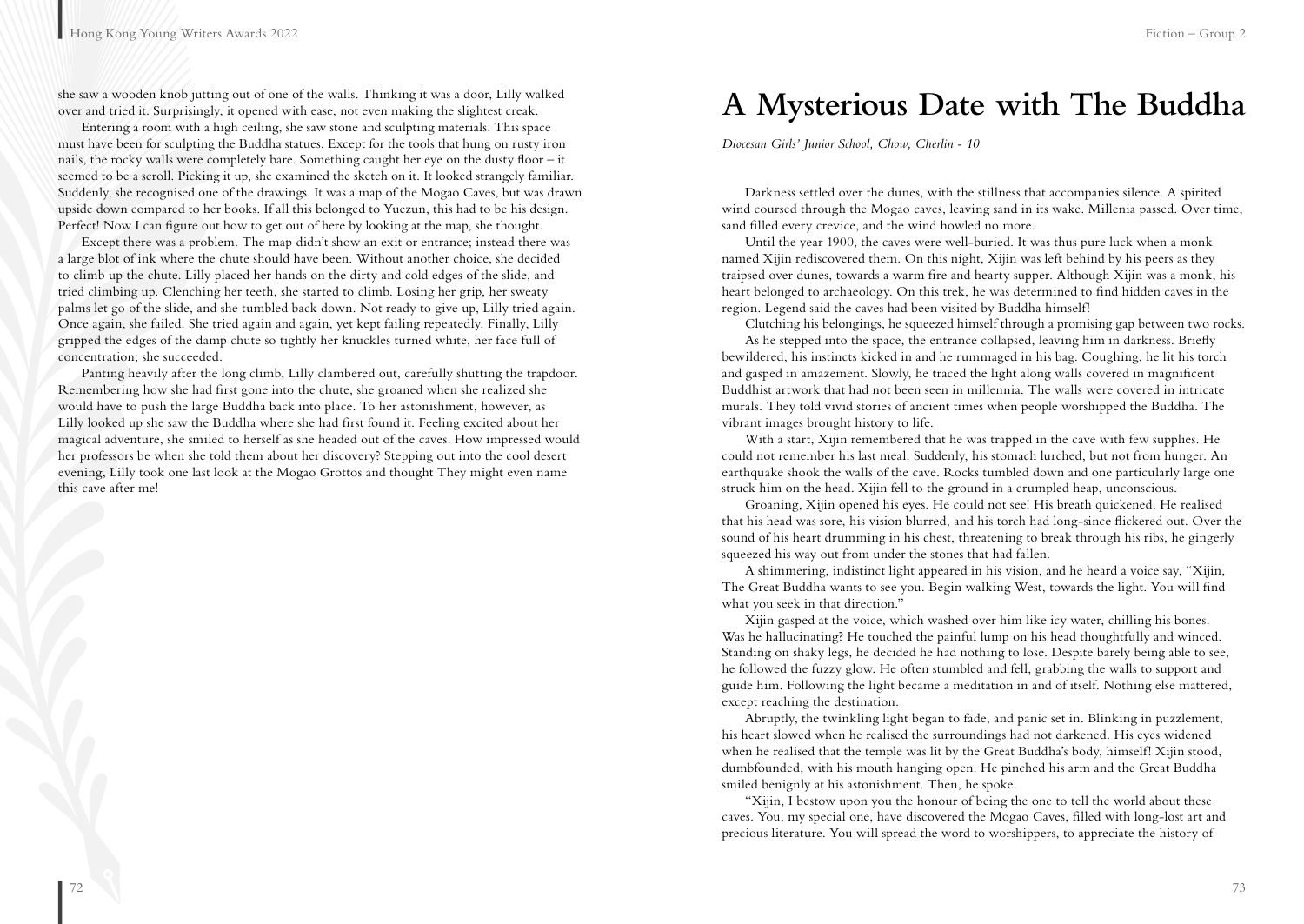Buddhism, and to provide a place where the previous generations' hard work and talents will receive respect forevermore. Do as I say, and you shall be rewarded."

Xijin stared at the Buddha, and replied, his voice quavering, "Great Buddha, I will do as you command me. However, I am but a mere monk, and I have lost my vision. Oh, what I would not do to be able to see your divine presence!" Xijin's eyes filled with tears. When he wiped them away, his vision had miraculously returned! He thanked Buddha profusely for his benevolence.

Xijin, now able to see, could not stop staring at his surroundings. He stood at the feet of a colossal Buddha figure, larger than any he had ever seen. Xijin trembled in awe as he paused at its base, staring at the marvellous workmanship. He moved further into the holy space, admiring the fine architectural details that covered the ceiling and walls of this sacred temple.

All around, there were life-sized sculptures of Buddhas and monks, each exquisitely carved from their eyebrows right down to their toenails. Their expressions, too, were delicate, each one different from the next. Xijin could not stop admiring the divine craftsmanship that had created these splendid masterpieces.

He lowered his torch and uttered a cry of delight, spotting piles of ancient books, documents and literature scattered around the room. Reaching down, Xijin was soon engrossed in the long-lost manuscripts. He smiled at the fluttering pages, imagining the faces of his peers when he told them of his discoveries. With a jolt, he realised he had turned his back to The Great Buddha. He stood quickly and noted the Buddha patiently watching him uncover the caves' marvels. With joy, Xijin said, "Oh, Great One, I will do as you command, and spread the word about these wondrous caves and their treasures within!"

The Great Buddha nodded and declared, "For honouring this place, you shall be granted the power of levitation." Xijin stared at The Great Buddha with incredulity. He felt his body lighten. His view drifted downwards to see his feet lifting off the dusty floor. He was, indeed, levitating! His eyelids fluttered, and Xijin fainted from shock.

A bright, dusty band of sunlight shone through the window onto Xijin, revealing that he was no longer in the cave. He was safe in his room, surrounded by a myriad of hushed voices. As he regained consciousness, his memories floated hazily to the forefront of his mind, causing him to come alert. He looked down and saw that he lay, floating, above his bed.

It had not been a dream after all.

### **Travelling to the Past and Beyond**

*Diocesan Girls' Junior School, Lit, Chloe - 11*

As darkness settled upon the tired city, people were hurrying onto the last trains and rushing home to make it just in time for dinner. The whole city was falling into slumber, except for one sitting in the library, absorbing the magnificent light of books. This one was an enthusiastic monk, who was sitting on a chair in the corner of the library, reading about Buddhist culture. He was a curious monk who had always wanted to get to know more about his culture. Currently, this monk was reading about the Mogao Grottoes, a group of caves which were built in the times of 366 AD, the caves that are currently home to Buddhist art. These caves are located in Dunhuang, China - a place the monk dreamt to go when he was given the opportunity to.

The monk was so absorbed into his book, he didn't even notice his surroundings. In front of the focused monk appeared a spectacular blinding light. Once the light slowly faded out, a dark figure could be made out, one dressed in clothing that looked from the Northern and Southern dynasties in the 4 to 14th centuries. "Where am I?" The figure coughed to catch some attention from the monk. Slowly, the monk looked up, staring at the dark figure who had interrupted his reading session.

"Who are you? Why are you in the library at this hour?" The monk said, as he got off his chair.

"I could ask the same. Why am I here?"

"I'm not sure, but you seem to be from the era I'm reading about."

"Oh, that's odd. What are you reading about?"

"The Mogao Grottoes. You look like you might know lots about it, do you?"

The ancient man furrowed his brows. "Hmm, that doesn't make sense. When I went to see it yesterday, it was just half built. Is this some sort of trick, or have I time traveled into the future? What year is it, for you don't look like anyone from my era?"

"Wait, the only way this could have happened was if you time traveled, but I thought that only exists in books? Well, I guess weird things do happen, it's the year 2021 by the way."

Just then, the ancient man saw something sparkling in the corner of his eye. As he crouched down to take a closer look at the object, it disappeared. The ancient man stood up again, only to see a big portal in front of him. This portal will lead you to the Mogao Grottoes in the period of time where it was still under construction, step in? The two looked at each other before stepping into the portal together at the same time.

A light flashed in front of the pair's eyes, and in a second they were exposed to the workin-progress Mogao Grottoes. A mechanical voice greeted them, *I see you have time traveled, what would you like to know about the Mogao Grottoes?*

The ancient man took this opportunity to talk about the Mogao Grottoes. "How about I show you around? After all, I know quite a bit about this."

The monk considered for a moment, he said, "Alright then, lead the way!"

The pair walked for a while, as the monk noticed something.

"If you don't mind, I have a question. Why are the caves built on a cliff?"

"Oh, that's because the Mogao Grottoes serve as a temple for Buddhism activities.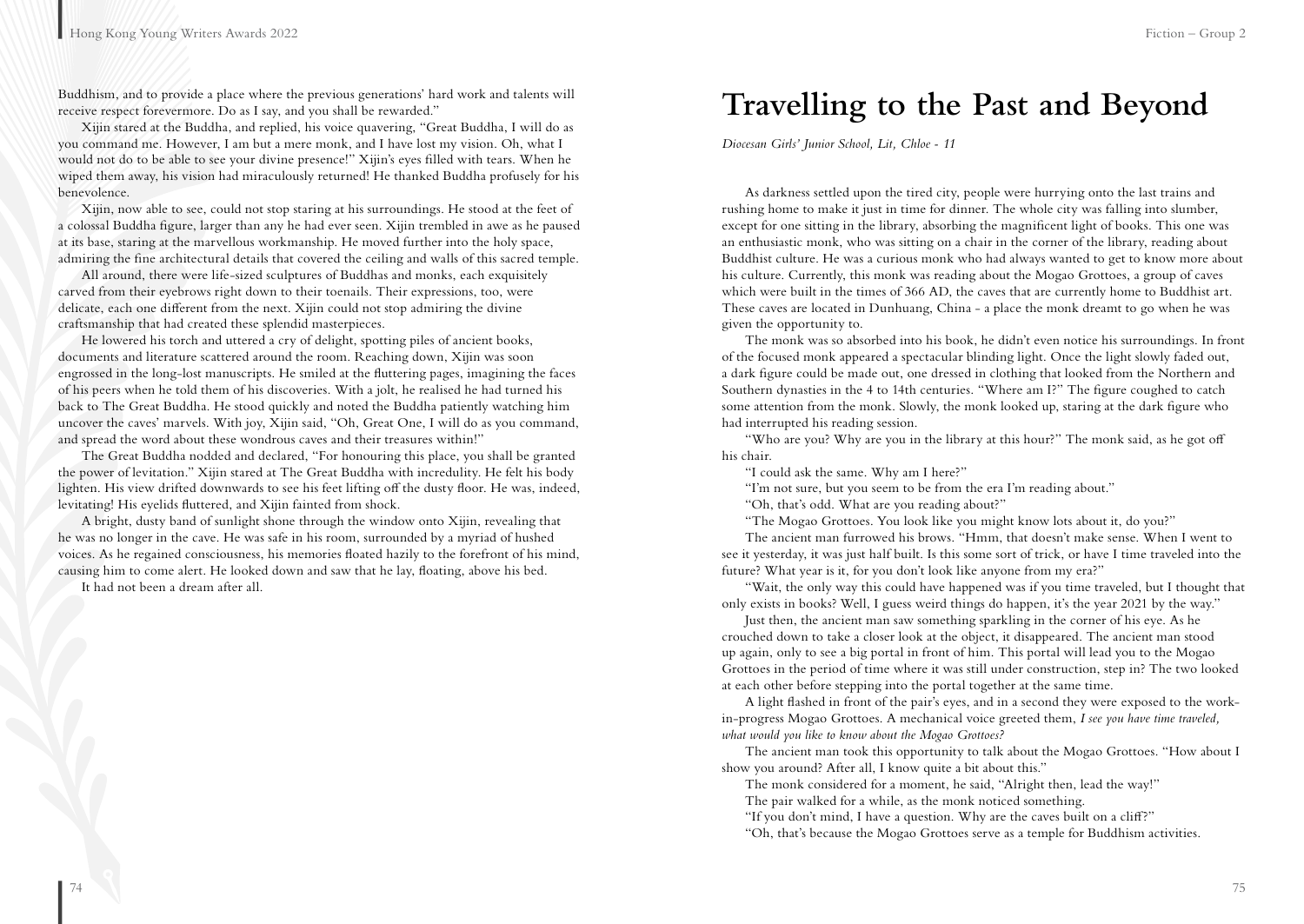Temples are a place of worship, which is why the environment is to be kept quiet and clean, free from the interference of secular life."

The ancient man walked in through the entrance of a structure and the pair ended up in a big empty space. The workers were busy setting down the statues, so they didn't quite pay attention to the two of them.

"Here, as you can see there are statues in the Mogao Grottoes. Currently, the most famous one should be the Buddha statue. If you look at the walls, wall paintings are what you see. Mogao Grottoes is actually a group of caves, 492 caves to be exact. I believe we are in an art cave, which is why there are statues and paintings. Of course, along the journey, what you see isn't the end of it. The caves are not complete, so there's more to come. There are also different texts and manuscripts in the library cave, we could visit it quickly if you like."

The two left the art cave and went into the library cave. As they walked past manuscripts filled with texts of different languages, the monk asked, "There's so many different manuscripts here, are they all Buddhism texts?"

The ancient man stopped in his tracks, he thought for a second before answering, "Ranging from Christian to Zoroastrian texts, some of the texts from those cultures are also kept here."

The two were about to go towards a third cave, but a metallic voice stopped them. *The portal is ready, step in to time travel back into the present. I hope you learnt more about the Mogao Grottoes.*

The monk took one last glance at the work-in-progress Mogao Grottoes before stepping closer to the portal. Of course, he didn't forget to wave at the ancient man who stumbled into the present by accident, if it wasn't for him, the monk could've never had this meaningful journey into the past. The monk knew he shouldn't bother the ones in the past, so he bravely stepped into the portal. A gust of wind hit the monk's face before he was transported back to the library. He stood there stunned for a second, before the book he was previously reading gave a small "bonk!" when it hit the monk's head. The monk rubbed his head, feeling embarrassed.

"Not only was I able to travel into the past, but also to learn what's beyond the printed text on books. This really is a journey *travelling into the past and beyond.*"

### **Memories of a Manuscript**

*Diocesan Girls' Junior School, Tung, Wing Kiu Elizabeth - 9*

I looked up and saw lots of humans staring down at me. I remember thinking 'What are these strange moving creatures?', but now I know. They are a nefarious, inventive and wonderfully interesting species. And they are my creators, the ones that breathed life into me.

When I was created, I did not understand people at all. I was surrounded by people talking in Chinese and I was so young that I thought that everyone in the world would talk in the same language. Eventually, I had learned enough of the spoken language to understand this species. And from then on I knew lots of things about this particular place named China. I thought China was a weird name for any place.

One day, I overheard that they were going to take my friends, the other books and I to different places. Some of the books moaned and complained. Some of them wept. Some of them were ecstatic. We all felt differently. But one thing was for sure, we would be separated from one another.

Early the next morning, the humans were very excited and were all smiles. Along with some of my fellow books Gung Ho, Xiao Ming and Zi Tong, the gigantic creatures forced us into an extremely stuffy sack. The sack was tied to a camel that was not only exceedingly sweaty, but also tremendously smelly. "Phew!" exclaimed Xiao Ming, "I have never smelt anything this retched and it's even making my pages curl". "This is nothing" said Zi Tong, "I used to live next to a pig farm, on a summers day the smell would turn my pages yellow". My travelling companions and I swapped stories as our bumpy journey continued.

Eventually, the humans forcefully pulled us out of our small sack, our journey next to the insanitary, putrid camel was finally at an end. I heaved a huge sigh of relief, it had not been a pleasant experience being stuck in a tiny stuffy bag for a week and my friends and I were happy to be in the fresh air at last. I opened my eyes and the crimson sun shone down on me. I had expected that I would be taken to a different place, but not as different and exotic as this.

After a good night's sleep I awake in a cool dry cave surrounded by many other books and scrolls. I asked the book to my left where I was but received no answer as the book was snoring and deep in sleep. I turned to the right and repeated my question but the scroll sharply rebuked me and told me that ignorance was bliss so I should stop asking questions. I was very frightened but after being told off I did not dare ask any more questions for the rest of the day.

The next day I talked to the bookshelf, it sounded really old but wasn't as grumpy as the scroll. It told me that I was in one of the most beautiful caves in northern China. She said that I was very lucky that I was not one of her kind, when a bookshelf rots it will be dragged out and broken up for fire wood. I felt sorry for her and told her that I hoped that she would not rot so early.

Occasionally, some people would come to the cave and admire my friends and enemies. First of all, there were the rocks. They looked like people and were very colourful, but they were not real people. I mistook them for real humans, but then when I tried to talk to them in Chinese, they thought I was just showing off my language skills and they felt very offended. "Who do you think you are talking to, Book!" demanded one of the statues, "I have been here for more than a century, show some respect".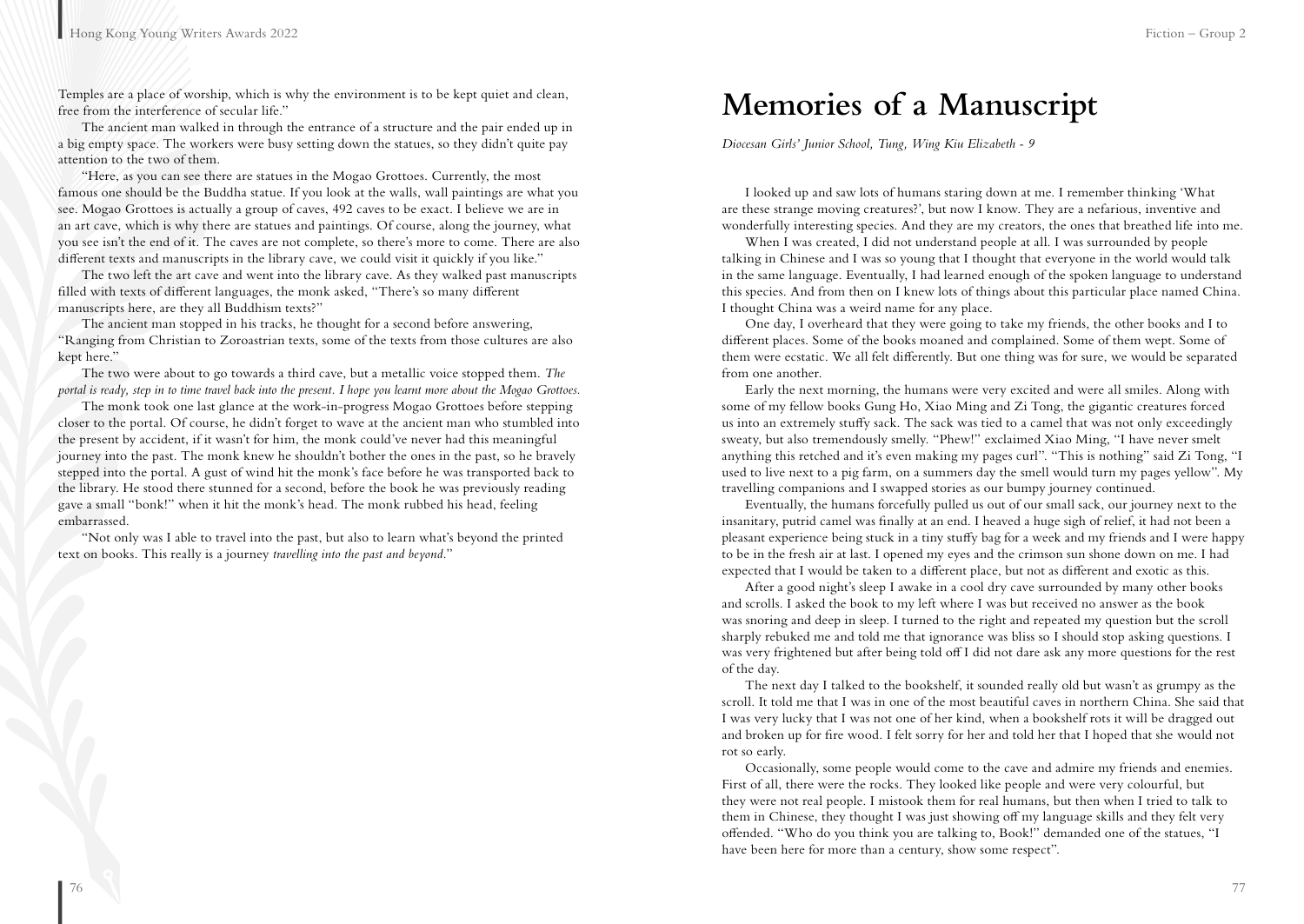Devastated, I left them to complain about me to the metal statues. This was a mistake, soon the metal statues hated me too. Fortunately, I was on a bookshelf with lots of other books and I managed to hide from their prying eyes.

After a while I had made some good friends and a couple of enemies with the other books on the bookshelf.

As time passed less and less humans would come to visit us in the library until the trickle of visitors dried up completely. I felt so alone with only the sounds of the other books snoring and the wind whistling through the caves. One day the sound of crashes and screams reverberated in the air and then they stopped as quickly as they had started. The time passed in endless darkness.

Light! suddenly a beam of light shot from the doorway and roused me from my dreams. For the first time, after what seemed like an eternity, I could hear the sounds of human voices. Rapidly the beam of light opened up to reveal a group of strangely dressed human being. They inspected all the books in the cave and I soon found myself in a yet another sack.

I was swiftly transferred from the sack to a strange looking oblong box surrounded by papers and strange black tubes. My journey away from the caves was just a bumpy and rocky as my original journey but had the advantage of being far less smelly.

Finally I arrived at my current home. I was respectively unpacked by a man wearing white gloves and was housed in my own small room made from glass. My room was one of many in an enormous man made cave. Every day visitors would come to visit me, the Diamond Sutra, but I remained undisturbed behind the walls of glass.

Surrounded by foreigners my soul aches to return home. I wish to hear the melody of my own language and to be surrounded by a civilisation of 5,000 years. Most of all I miss my friends Gung Ho, Xiao Ming and Zi Tong.

*Harrow International School Hong Kong, Zhu, Ethan - 10*

#### **The Abbot**

He had been travelling for ages in search of the perfect place for literature. Envisioned with the image of a thousand Buddhas bathed in shining golden light, yet with no place suitable to display them. And the fact the emperor had justified the means of building underground. A meaningless action to stop the spread of so-called mysticism when they concocted those themselves! Digging the caves, one hand at a time filled everything with elaborate masterpieces. He printed books and, most importantly, had a thousand gold buddhas in gold in the vicinity. The area became a monastery, and a grant from the ruling families raised the cave count to a thousand. But he could not stop there, this was his creation! Of all shares, he would be the sole owner of this wonder! The History Books! Printed with his name everywhere and anywhere! Desperate for some glory, he took a drastic measure and left.

As everyone was starting to leave for the last time, he gathered all the white sand he had collected from the Gobi Desert that had blown here and started to seal up the caves with the power of the Wind and Water helping, cursing anybody who dared to enter again. As the light started to set on the world, the next time it would encounter light would only be a few thousand years. As the red hue gradually faded over the horizon, the Abbot slipped and fell to his death.

#### **The Middleman**

A day in Tokyo started as usual for people, but Otani Kuzui was not a normal person. And he was not in Tokyo either, he was in the conquered territory of the enemy, exploring recently discovered caves filled with literature, art and porcelain. He was just entering with his group when the doors slammed shut. The air was filled with a cloud of musty dust.

The light disappeared.

Otani Kuzui was not a coward but rather the risk-taker, he was always the one who led the group and took chances. The maze-like corridors were unforgiving and twisted into complex patterns of levels. The treasures distracted everybody, having everyone wander in different directions.

He found himself, no group, no companionship, in front of a glowing door with serpentine patterns. The hole in the door gazed at him as if expecting this day. It was a creepy sight, but curiosity got the better of him. Upon entering, he saw gold, jade and opal pottery shatter before his eyes. The impact blinded him. But he could not stop from a minor injury.

Hobbling back into the outside, he slipped on a rock and fell over the cliff. The last thing he would ever experience was a blinding pain all over his body, intense heat roasting him from all sides for a split second before everything turned black.

#### **The Explorer**

A mote of dust that may have sat for a century floated down and sparkled as it contacted burning flames. Howls of the night echoed through the intricate chambers as a small light weaved itself through the corridors and hallways. The Daedalian paths made every step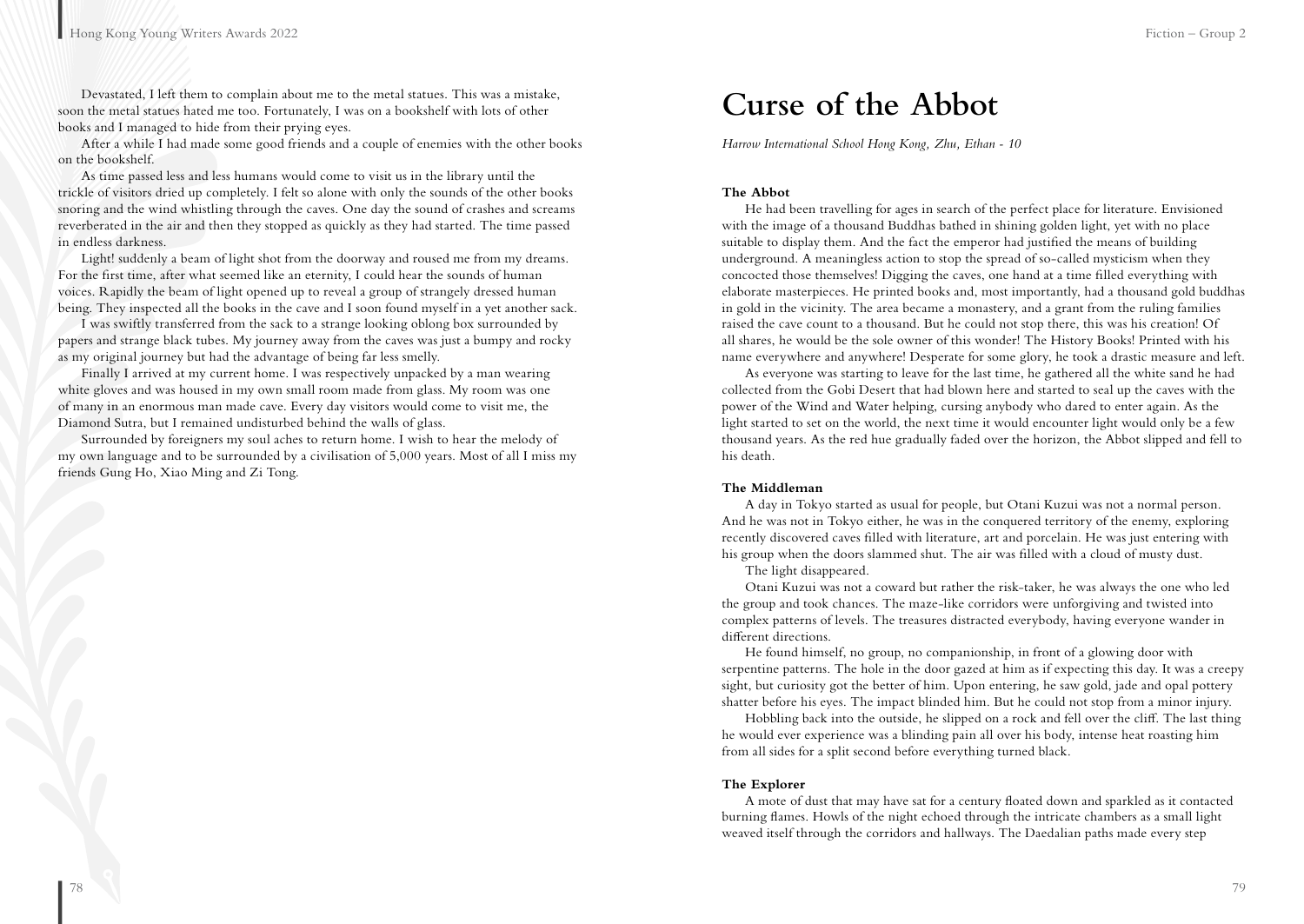treacherous, yet the magnificent carvings and statues urged at it, invited it, even dared it to venture deeper.

As the burning flame started up a flight of stairs, he could no longer hold in its excitement. Footsteps reflected onto the walls at a rushing pace as it raced up and up, ghosts and spirits seemed to stir and darkness took hold, but it seemed not to care, it kept going and going. Running with such determination, he didn't notice the burnt torch.

Finally, he stopped, wheezing and panting like a pug. The atmosphere was off, it seemed as if something had placed a magnet inside of the hall. As he checked the walls, he noticed a sealed-off door. Red light glinted in the intricate patterns and arrangements, but one small detail escaped his attention, a hole, ominously staring at him.

The door swung open.

The room was stuffed with the most exquisite and astounding art and porcelain he'd ever seen. There were treasures everywhere. Gold, Jade, Opal and much more were scattered around, but it seemed unusual. It was unnatural. There was a decayed mess in front of him pierced with gems. Glancing again, he realised to his utmost horror everything he was looking at was destroyed, looted and razed to the ground.

The burning hope that had kept rising in his heart extinguished seeing the destruction that had presented itself so abruptly. His knees fell and shoulders slackened as his heart stopped mid-beat, and the one thing that had kept him carrying along shattered. As he turned to leave the room, he saw the one thing that had not been touched, a book, dismayed, he dropped the manuscript and left the room untouched.

As he retraced his steps through the corridors, he felt his empty heart slide between his ribs. His muscles ached as the tiring steps seeped the strength out of him. As he fought his way up the pathways, he saw the exit. With a final nudge, he was in the open, the breeze billowed as the light fought its way through the darkness. The smoke in the distance marked the campfire, returning, he fell straight into a cliffside and tumbled down to his death.

### **Discovery of the Mogao Grottoes**

*Island Christian Academy, Omoto, Yuna - 10*

Marc Aruel Stein — a young, determined explorer — knew he had to be the first one to discover the Mogao Grottoes. Although many feared searching for it, he was filled with confidence. He had heard about the mystical legends; massive, golden-hued body buddhas; and the beautiful, ancient paintings on the wall with history hidden inside it. Even though many did not think of going there for thousands of years, he had made up his mind. He chose to go. He chose to go because he knew… He knew that there were many exquisite treasures of a time long forgotten longing to be uncovered...

The mellow sun rose over the horizon heating up the Gobi desert. The heat made sweat run down Stein's body. Wind blew against his face as he rode his camel along the barren desert in search of the Mogao Grottoes. Ferocious wind blew day and night causing a storm of sand. Yet Stein had a beaming smile on his face.

The cave was nowhere to be found. Everything around him were dunes and huge cliffs of sand. There was nothing. Since it was too dark to go back, he chose to stay in the desert. He covered himself in a large, warm blanket, opened his mouth wide in a gaping yawn and dozed off.

The next morning when he was wandering around the desert, which shimmered in the blazing heat, he heard some mysterious voice. "Who's there? What's up? Why are you here?" The voice got louder and louder as the mysterious creature got closer every single second.

Stein's throat was dry and tight; cold sweat poured down his body. He was almost paralyzed with fear. "Who are you? Do you know where the Mogao Caves are?" he asked cautiously- a shiver ran down his spine.

"I am Wang Yuanlu," replied the man, "The Mogao Caves... Since nobody entered it for thousands of years, it may be covered in sand. But if you keep digging, you may find it."

"That is the information I was looking for this whole entire time! Thank you so much for telling me. I hope you will have an amazing day!" Stein thanked him and Wang Yuanlu walked away. Whilst the wind, which formed a tempest of sand, blew day and night, Stein kept digging and digging. The sand was shining as if it were washed by gold. Although the wind covered what he had dug, he didn't think of giving up. He kept digging. Nothing was going to stop him now.

After a few days of digging, he finally found the entrance to the cave. His face lit up in a huge, broad grin. First, he took a time to stroll around the cave. On the walls, there were ancient paintings everywhere. Although the color of the paintings had faded, it was still magnificent. There were over a thousand hand carved buddhas. It shined in the sunlight that entered from the windows on the wall. When he entered one of the rooms, there were buddhas that were about twenty meters tall, standing tall and proud. He inspected the art and the buddhas for hours to find out the history and story each piece told. He chose to take some of the small, lightest, traditional painted buddhas, which were easy to carry, back to his home country, England, to show it to everyone.

A couple of days later when he was smoking where it seemed that no caves were at the back, the black smoke made a tiny hole in the sand. He put his eye near the hole to find out what was behind it. It took him a moment or two to realize that he found a brand new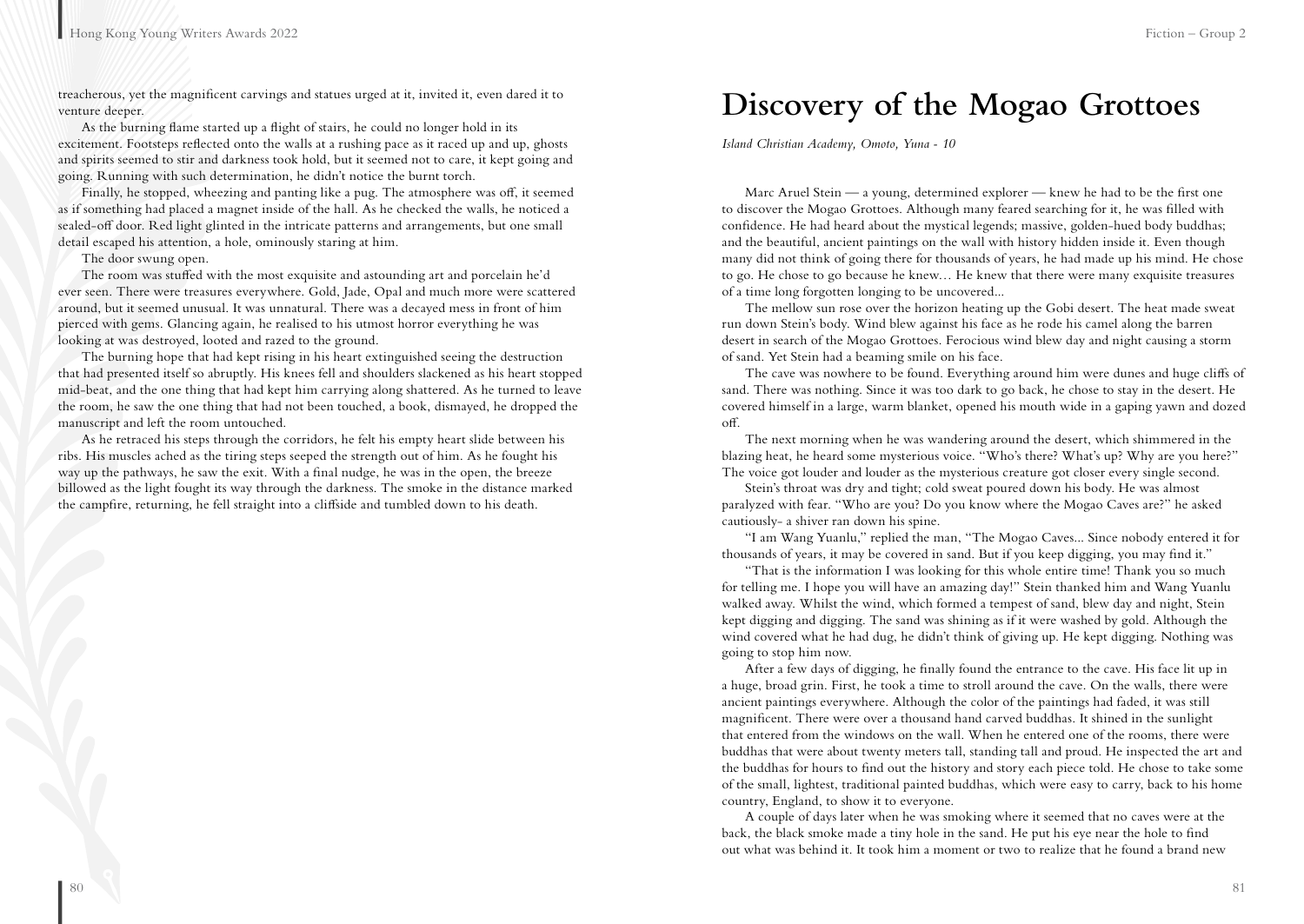cave, which had been abandoned for thousands of years. He removed the sand away from the mysterious cave. When he got into the grotto, he worked out that it was a cave like a library. There were thousands of documents and forgotten scrolls. In addition, there were few beautiful painted buddhas, ancient manuscripts, huge, color faded silk banners, colorful embroidery and other rare textiles, which no one had ever seen. He found one document that he found that it was one of the oldest written documents in the world: the Diamond Sutra. He studied all the documents very carefully and held it gently so that they wouldn't be ruined. He took almost all of the documents, cautiously putting them inside his bag.

When it was time to say goodbye and travel back to Europe, tears welled up in his eyes. He felt like he wanted to stay in the Mogao Grottoes forever. But there was no choice. But instead, he's face was lit up in a wide smile, very exhilarated to show his great discovery of the Mogao Grottoes and to show the amazing hand-carved buddhas, scrolls and documents. He carried his bag, which was filled with treasures and looked back at the grottoes, which showed him the most amazing thing he had ever seen. He hopped on his camel. Slowly, the camel started walking on the golden sand. Stein had left the Gobi desert.

Currently, the scroll, documents and a few small buddhas, that Stein found, are shown in the British Museum. People from everywhere in the world come to the museum to see the great discovery of Stein. However some people believe that those treasures should have remained in the Mogao Grottoes and question Stein's choice to take them. What do you think about it?

### **The Adventures of Mogao Caves: Apsara**

*Kau Yan School (Primary), Hom, Hang Tung Audrey - 11*

"We got to go in and check this out," Grace yells to his brother Greg and runs into the small ancient-like Chinese temple. Incense is burning next to Buddha figures and a monk approaches them. "Hello. We're new to the neighborhood and wanted to visit your temple," Grace says to the monk.

"Welcome. I sense that you are here on a special journey," replies the monk.

"Are you from China? In Chinese history class, we just read about the Mogao Grottoes. It's so interesting. It began in 366 AD along the Silk Road and they called it the Cave of the Thousand Buddhas, spanning over many dynasties, including the Sui, Tang and Song. I've never been to Dunhuang, Gansu but they say it was the heart of trade, religion, and culture. Mogao, or 'the high place of the desert', continued for a thousand years with about 500 painted caves or grottoes, over 2,000 painted sculptures and over 50,000 cultural relics. It was a center of Buddhist art with influences of the East and West. It showed us so much about the beliefs, culture, arts and daily life of the Chinese people at that time. It's a time capsule and treasure all in one," Grace says in excitement and intrigue, sounding like her teacher.

The monk kindly answers, "Yes, I've traveled a far way. Indeed, Magao carries many wonders and secrets yet to be discovered…'Om Mani Padme Hum'. Feel free to explore."

Greg, being naughty as usual, runs off into the next room as Grace chases after him, "Wait for me!"

"This is cool! We can play hide and seek here and I bet you'll never find me here. Tagged, you're it!" yelled Greg as he gives Grace a shove and runs off. He barges into a room with doors of golden lotus on it.

"Got you!" as Grace jumps out and grabs Greg's hoodie. He grabs onto the small table and a porcelain jar hits the ground, sending up a cloud of golden dust. "Look what you did now! We better let the monk know and clean this up." They cleaned up the broken vase and headed out but could not find the monk. Outside they heard galloping horses and went out to see. "What was that?"

At the door of the temple, they looked out and were shocked. The city street was gone and they saw a big desert with an oasis in the far distance. The horse galloping sounds got louder and louder.

"Quickly follow me, now" said a lovely voice. Grace and Greg follow the lady going back inside the temple and go down a dark secret corridor and come out after a short walk.

"You're beautiful and your outfit is like the one I saw in my Chinese history book. What is happening? Where are we? How did we get here?" asked Grace. Greg is frightened and stays close behind Grace.

"I am one of the fairies called Apsara or you can call me Feitian. You are safe as we are in the Mogao Cave and they are gone. Those were raiders from the evil lord MingTai. They are looking for the sacred vase of the 1000 Hand Buddha. I sense that you are sent here from the Heavens," explained Feitian. "Oh no, they've stolen the vase! We must get it back if we are to send you back to heaven."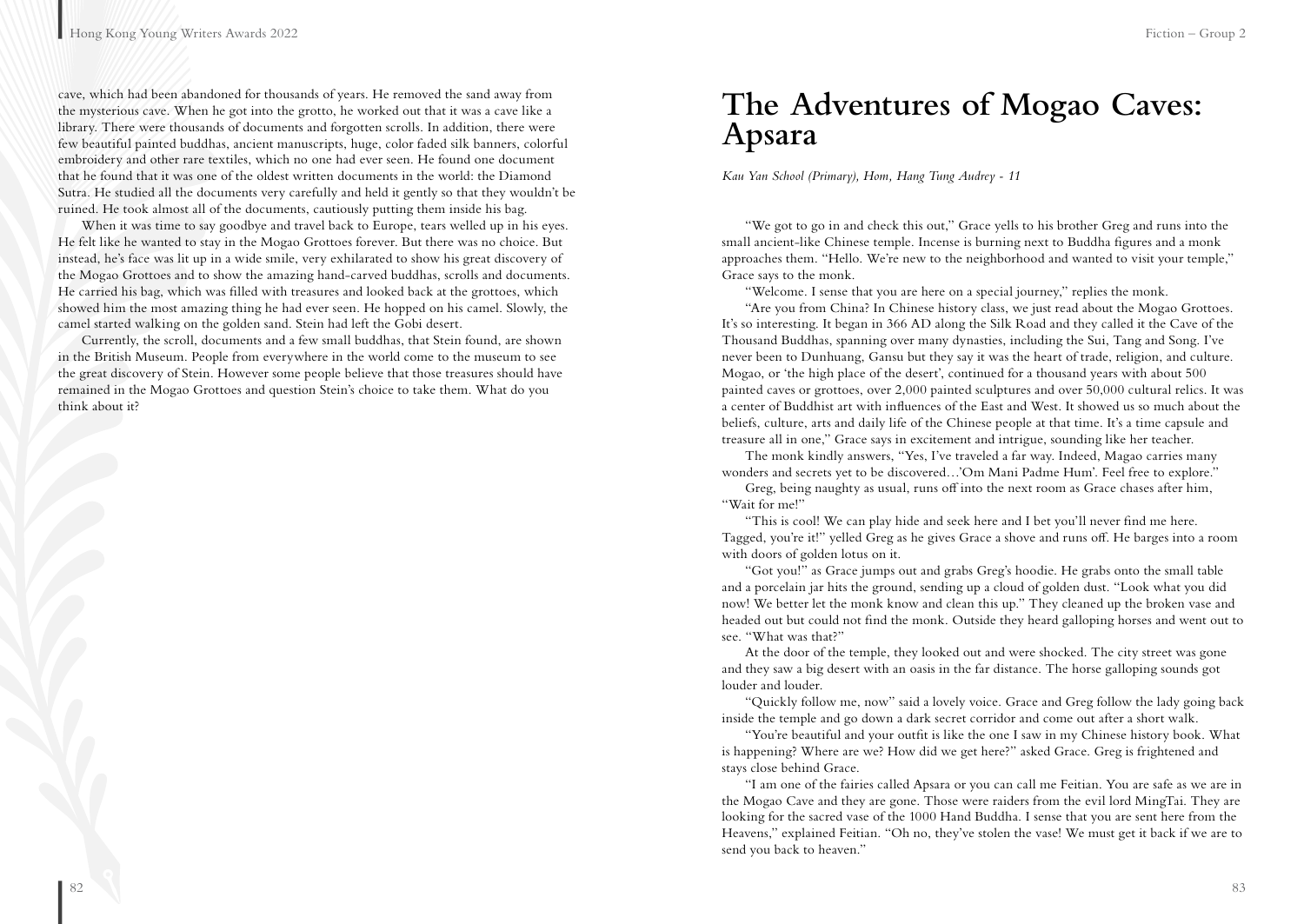Grace and Greg, still a bit in disbelief, have so many questions, "Mogao Cave! This must be a dream! Okay, we'll help as we want to wake up and be back home before it gets too late. Who built this cave? Why does it have so many drawings and statues?"

"In 366 AD a monk named Le Zun came here at the cliffs of Mingsha Mountain and when the heavens showed him the image of a thousand Buddhas through the light of the sun, he decided to build the first grotto here as a place to cultivate himself according to the teachings of Buddha. Over a thousand years, Buddhism flourished in this area as more monks came to cultivate themselves and to preach Dharma to the merchants who passed through the Silk Road. The statues, fresco murals, and manuscripts all show Buddhist thoughts and philosophy in bright colors and details," Feitian explains.

Grace takes a close look at the paintings in the wall and recognizes, "Feitian, I see you in so many of the pictures. You are so beautiful, graceful and you can fly and play music! I can see you being helpful, bringing pleasure through music and accompanying Buddha and so many people."

"Yes, we must go now and get the vase. I have a plan," Feitian says. They came to where the raiders were resting under a tree. Feitian plays her musical instrument to get the attention of raiders and in no time the music puts them asleep. Grace quietly approaches the raiders and finds the vase. Greg trips and wakes up the raiders and they chase after them.

Feitian springs to the sky, flying above the raiders and showers them with a lotus flower with a mysterious smell. They all fall asleep onto the ground while Grace and Greg race back to the cave. "That was close and thank-you for saving us," says Grace.

"You two have been brave. Thank-you for helping to get the vase back." Feitian plays a soft tone and Grace and Greg fall asleep.

"Om Mani Padme Hum…Wake up. Time to go home," said the monk. Grace and Greg woke up and started heading home.

"I had the strangest dream," says Greg. They arrive home tired. Grace opens her bag and finds a white vase with a lotus flower in it. She cannot stop thinking about Feitian and the bravery that she gave her to act, all the while protecting them; we must act with grace and bravery. Feitian and Mogao Caves were a true wonder.

*Po Leung Kuk Choi Kai Yau School, Wang, Zoi Sum Serena - 10*

Zhang Tai scooped up water and splashed it on the clay. Zhang Tai, a monk of the Mogao Grottoes, was part of the duty to create art and statues for the Buddha. Every day, he returned to the Caves to create more and more shrines as a place of worship. Gently, he plastered clumps of clay onto the reed-padded frames. A skilled sculptor, every movement felt all-natural to him, precisely smoothing and cutting the clay with quick cuts of his hand. This was his life. Every day, every moment. If Zhang Tai wasn't resting, he'd be continuing or starting statues. His life was a never-ending loop of modelling, and he enjoyed it. If anything were to happen that would prevent him from the wonders of constructing, he would not know how his life could continue.

He felt his fingers run through the clay, finding dry lumps and crumpling them. Zhang Tai dabbed his finger into the clay, scooping up as much as he could. He loved the feeling of clay. The simplicity of such material, yet creating great statues. His hand felt blessed as he put clay on the padded base of the statue. With ease, he smoothened the clay. He brushed his hands along the statue's clay clothing, creating small creases in the cloth, putting depth into the body. All the glorious visions he had for this one, all the ways it could shine in the eyes of others, though he knew no one would see its greatness.

Nobody seemed to understand Zhang Tai, and he didn't understand how they didn't. The other statues may look good, but he felt no soul in them. The others may have great designs for their statues, but Zhang Tai didn't feel connected with them. It did not feel as if the statue had life, had soul, had existence. A monk should feel in sync with the Buddha, but Zhang Tai did not see the way others saw the Buddha. He believed a Buddha should give hope and a feeling of gratitude, not of how many garments or gems they had. He believed the soul of the Buddha should be more important than the looks it had.

Zhang Tai did not like the face he sculpted. He decided to gently pull off the clay and try again. The face felt too…unreal. He supposed he'd try a different face this time, a face with a gentler smile, one with radiance to it. Scooping up clay and plastering it on, he worked his hands with small movements, making eyes for the statue. While his hands built the face in front of him, he started thinking of his other statues. They faced scorn, and dislike, but that thought simply passed him by. He did not care for the opinions of others, only the way the Buddha truly was.

Zhang Tai remembered his greatest pride, his most beautiful statue of all. The face bore a beautiful shine, and it looked like the Buddha himself. More statues surrounded the Buddha, an artistic wonder to Zhang Tai's eyes. He knew it would go down in greatness. In his brain, all of his successful sculptures shone a yellow light, nature gently curling around it, a strong but gentle radiating glow on the palm of the Buddha. Zhang Tai's thoughts continued to wander as his hands moved on to the highlights and the creases of the face. He thought of new sculptures, perhaps a throne to the wondrous Buddha, and a draping over the hand. It would be a statue worth working on, and he'd continue planning the statue in his head if his hands had not already finished the current face. He shook off his thoughts. The face before him bore quite a lovely smile, and so he moved on from the face, down to the neck.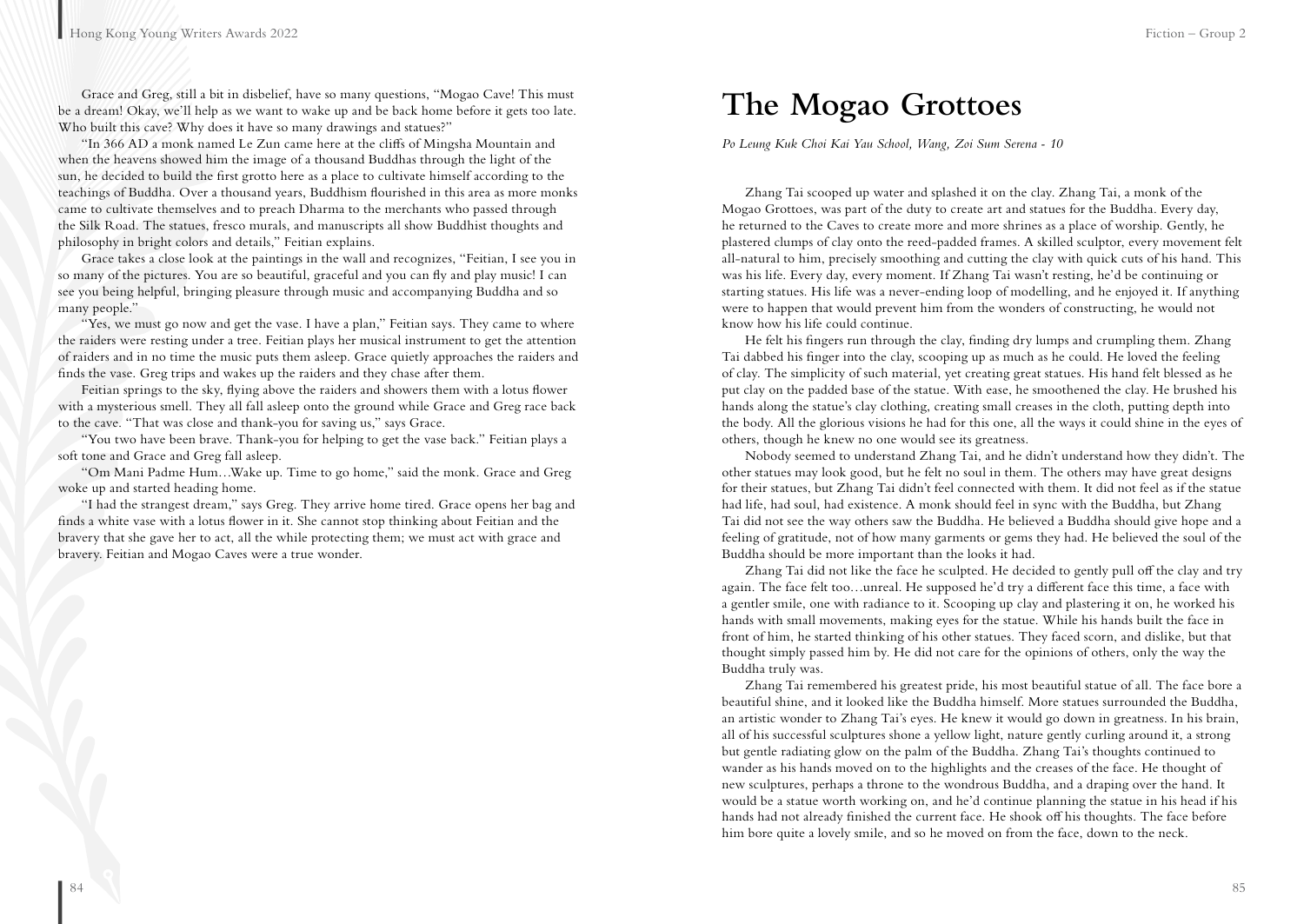The statue planned in his head remained. He had almost everything worked out, but he could not figure out the face. A few weeks had passed, and the figure he had been working on was finished from head to toe. It was pretty, and he felt life in its core, so he decided to move on. A sudden pang hit his head. Another headache, perhaps the 3rd or 4th this week. He found it hard to sleep with the bright vision of the planned statue still lingering. This time, though, Zhang Tai fell asleep quickly. In his dream, the statue he had been planning was being built. Then he moved to the face. He could not remember the face. What was it? Panic flooded him. If the face couldn't be made, he'd have to scrap the whole statue. A light dimly lit up the blank face. Zhang Tai saw…

…Faces. Beautiful ones, cycling through the lighted area. Zhang Tai saw a radiating face. It slowed its pace and landed on the blank area above the neck of the statue. Zhang Tai felt as if he saw the Buddha himself. Creating clay out of his bare hands, he worked even quicker than he'd ever seen. He finished at an astounding speed. As it suddenly glowed bright white, Zhang Tai woke from the dream. The face was now placed in his plan, etched in like a scratch to a stone. His eyes burned bright white, and he had no other urge to sleep. Another headache hit him as he set off early, earlier than the morning birds who chirp, earlier than the sunrise that signed the day. He shook off his thoughts and ran to the next building site, the starlit vision of the Buddha himself, more realistic than ever could have been made by man, running in his head, pacing through his mind.

### **The Treasures of the Mogao Grottoes**

*Renaissance College, Wong, Ella - 10*

Treasure. The thought ploughed through Richard's mind as he wandered through the museum. He was looking for the new exhibit about the Mogao Grottoes. Treasure. Yes, he told himself, he'd get to treasure soon. The museum had announced that it had unearthed priceless treasures in the Mogao Caves, and Richard loved treasure. What could it be? He wondered. Gleaming gold coins, or shiny round jewels? Costly bolts of silk, or animal skins?

He quickly glanced around. The lights were all off, the world pitch black, illuminated only by the frail beam of his torchlight. His footsteps echoed eerily on the marble floor tiles. Richard loved treasure, yes, and he'd go to extraordinary lengths to get it. The new exhibit wasn't due to open to the public until tomorrow. Richard simply couldn't wait that long. Excitement sent chills snaking down his spine, and tension buzzed in the air. Richard was greedy, he couldn't deny it. And he wanted the museum's treasure, even though he knew it was wrong. Richard was a thief with a liking for money—and whatever he could sell for some.

Heart pounding, he pushed open the polished oak doors that led to the new exhibit. A bright yellow banner strung above the doorway proudly proclaimed, *Mogao Grottoes Exhibit. Discover the wonders of the past!*

The room was large and circular, and the walls—gleaming with mosaic tiles arranged into pictures of monks shrouded in their vibrant, amber-orange robes, as if they were wrapped in molten sunlight, meditating with peaceful smiles on their faces—were lined with shelves. Richard shone his torchlight onto the shelves. Half of them carried small stone statues and bright painted icons, all of a smiling Buddha. On the other half, hundreds of scrolls rested on the shelves, each one emblazoned with words in flowing black ink. There were poems and stories and quotes of wisdom, but Richard didn't care about that. He shook his head in disgust and his gaze fell on the glass box in the middle of the room.

The glass box's bottom was embedded with white lights that would shine dazzlingly when the museum opened, throwing its treasure into a beam of brilliant light. Richard swallowed. His breathing quickened; his heart went so fast and so hard he was certain it was going to burst out of his chest. He wondered that it didn't give him away; surely someone must have heard it?

Slowly, he shone his torch into the glass box... For a moment he didn't dare breathe. He looked, and looked again. His eyes stared disbelievingly, and confusion furrowed his brow. Was this a joke? Inside the glass box lay a wrinkled piece of paper, yellowed by age, the edges charred and black. It looked like a decaying tooth. Richard wanted to splutter in shock, but he clenched his teeth. The slightest sound and he'd give himself away. Words danced across the seemingly worthless paper, written in ink as black as night.

Richard leaned forwards. This isn't treasure! His mind screamed, but his heart told him to read it. His gaze roving over the yellowed paper, he began to read the coal-coloured words. *Be grateful for what you have.*

That was it?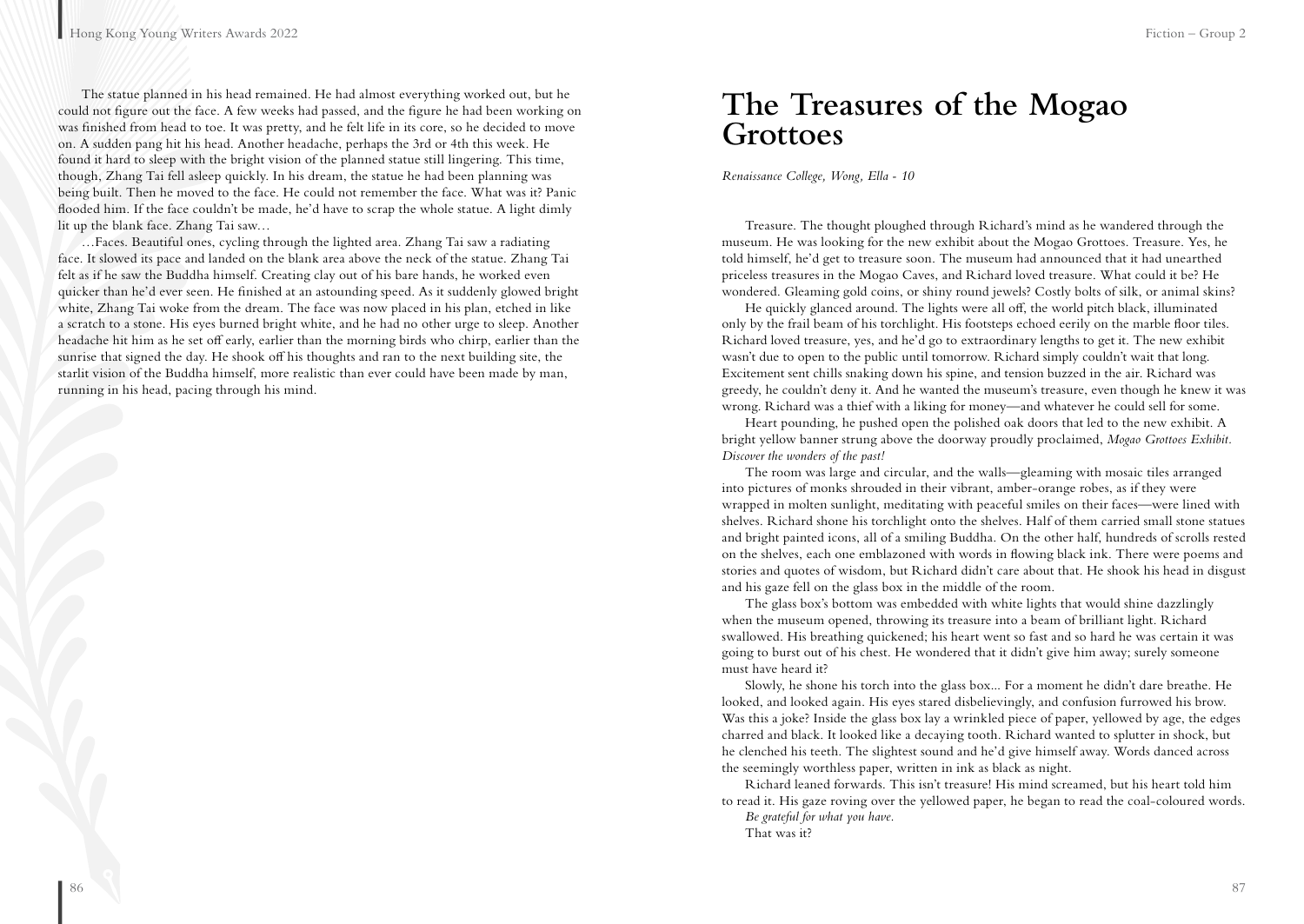Richard's mind churned, trying to explain how this useless piece of paper was treasure. Slowly, it dawned on him that what the paper said actually made...sense. Lots of sense.

He thought about what he had. He had a family who loved him and who had no idea what he was doing now. Guilt twisted his heart into knots. He had enough money to live for a month, and after that he could easily find a decent job. He remembered quitting two years ago, convinced his salary wasn't enough, and turning to a life of crime. More guilt; it stole his breath, made his stomach churn, clogged up his throat. He had so much compared to people who had so little; some people had no home and no money and no food or water to drink, and here he was—he had all that and still he wanted more.

How could he have been so greedy, so selfish? More importantly, what was he doing at this time, taking the treasure before others could enjoy it? Everyone had a right to learn from this paper and its benevolent wisdom.

In that moment, Richard made a silent vow to himself. He wouldn't do this again. He couldn't. All his life he'd been chasing after money and jewels and things he could sell, but what good had his money ever done him? It hadn't given him any happiness at all. Instead, the more riches he accumulated, the bigger the yawning hole in him stretched: the chasm that hungered for even more money, and yet grew bigger and greedier with each coin that fell into it.

Everything was crystal clear now. Silently, he thanked the infinite wisdom and the incredible insight the paper held—its true treasure, he realised—and slipped away to walk home.

Moonlight washed his steps in beams whiter than milk and the stars winked down at him from above. As he looked at them, Richard felt a sense of wonder that he'd never felt before. He'd always taken the sky for granted, but maybe he shouldn't. He was lucky to have been born a human, on Earth. Richard thought for a while, bouncing with happiness. He already had all the treasures in the world. His family loved him more than anything, he was perfectly healthy, and now he understood what he had, every inch of him was filled to the brim with joy and gratitude.

The future might rob him of all of that, but right now, in this moment, Richard knew only how to be thankful.

And he understood that what he had was priceless; more expensive than any amount of gold.

### **Sophie & the Long Lost Secret of the Mogao Grottoes**

*Singapore International School, Arrowsmith, Lucia - 10*

The primitive paintbrush swept gently across the carvings on the wall. The carvings were intricate and complex and the paint was unique; it could last for, as the inscriber intended, millennia and at least until the future inhabitants of Earth would be ready. Just then, the low rumble of a spacecraft preparing to launch, swept through the cave. It's time to go. The paintbrush fell to the floor with a clatter, the sound echoing off the walls of what later inhabitants of the planet would know as, the Mogao caves.

Sophie sat on the edge of her bed, enjoying a mug of hot cocoa with extra marshmallows, as the rain tapped lightly against her window. Her chestnut brown eyes were covered by long eyelashes. Purple rimmed glasses perched on the end of her nose with her dark hair tied neatly in a bun. She wore a light blue t-shirt and navy denim jeans and a silver necklace handed down to her by her grandmother.

In recent years, the weather had become increasingly unpredictable, due to rapid climate change. On some days, it was so hot you couldn't stay outside for longer than a few minutes before melting; on others, it was so cold you had to wear four layers of clothing before venturing out. As well as the extreme weather, the greenhouse effect had irreparably polluted the Earth's atmosphere, making it difficult to breathe. Consequently, Sophie barely went out anymore. In fact, the situation was so bad that the very existence of humankind was at risk of becoming lost.

Sophie had a special gift. She was only 11 years old but already fluent in more than a dozen languages and had a unique ability to decipher and understand ancient scripts and symbols. Sophie was unlike any normal child. Even the teams of scientists who worked with Sophie struggled to keep up. For this reason she had been invited to help crack ancient codes that had led to some incredible new discoveries.

Sophie had always been happy to help the scientists as she felt satisfied after deciphering an ancient code. She hadn't cracked a code for them in a while. I hope I will be able to decipher something soon, something of great significance, she thought.

Just then, Sophie's phone buzzed and she took it from her pocket. She had been sent some images, along with a message from Dr Li, who she worked with: "Dear Sophie, how are you? We've made a recent discovery at Mogao Grottoes - some highly unusual carvings were found in one of the caves - they look like ancient runes, possibly containing some hidden message. Are you able to decipher what it says from the photos we sent you?"

Sophie looked at the images but they were fuzzy and unclear. She could just make out the carved symbols and shapes which looked different to the normal scripts she was used to decrypting. In fact they looked like nothing she had ever seen before. She quickly typed back a message: "The photos are a bit unclear so I will need to get a closer look. Can you arrange for me to visit the site? Thank you. -Sophie."

Before she knew it, Sophie was packing her bag, preparing to travel to the Mogao Grottoes, located in Dunhuang, China. Of course, Sophie packed her precious magnifying glass. It was hightech and magnified any object so much you could see the most intricate of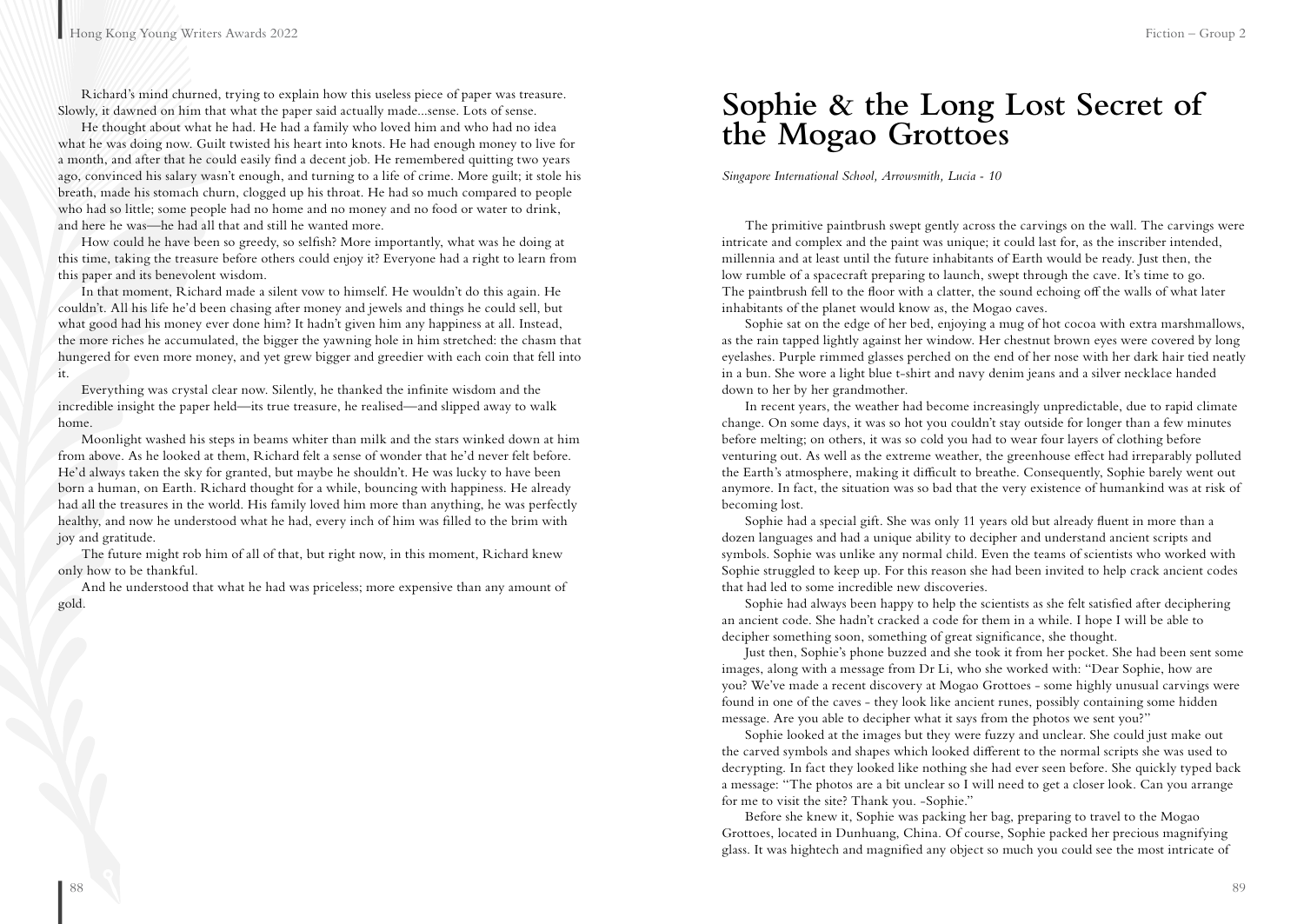details. It was a present from the Scientists at Ancient Discovery Lab 256; a thank you for the many discoveries Sophie had helped them make. She also packed her lighting equipment to help her see the runes more clearly.

As she stared out of the airplane window, she recalled her knowledge of the Mogao Grottoes. She remembered reading somewhere that they contained nearly 492 existing cavetemples. She knew the caves were carved by hand over a period spanning 1,000 years, from AD366. Since being discovered, they had been studied extensively. The caves contain Buddha art such as sculptures, architecture and mural paintings. The art and objects found at Mogao reflected the meeting of cultures along the Silk Road and changes in religious beliefs and rituals at the pilgrim site. Dr Li had explained by telephone that the new carvings had been discovered when a freak earthquake, caused by the extreme climate change, revealed a new cave. What did these carvings depict? They were so different from anything else at the site.

Sophie stood outside the opening of the newly discovered cave. She took a deep breath and stepped inside. She lit a torch with a match and the flickering light from the flame danced across the walls of the cave. Sophie's eyes began to adjust to the light and she caught a first glimpse of the unique inscriptions on the wall. Sophie took out her magnifying glass and inspected one of the symbols. Hmm, she thought, these must have been created many centuries ago, yet the unusual, bright paint made them look as if they were left just yesterday. How is that possible?

She took out her lighting equipment and began to set it up across the back of the cave. With the wall now fully illuminated Sophie could see much more clearly. She took a step back and scanned the whole wall, taking in the full picture. It was certainly unique and whilst Sophie had never seen anything like it before, she began to recognise a pattern.

Just then, she gasped. Taking a deep, shaky breath Sophie inspected the wall again, this time more closely. After some time she whispered to herself, "Can this really be possible? Who could have written this?" Finally the true meaning of the message struck her, "Is there a chance this could actually help save the human race?"

Sophie's eyes glistened as she stood gazing at the inscription. Awestruck, she could barely utter a single word. Finally, she smiled to herself and an expression of wonder spread across her face.

### **New Tales of the Mogao Grottoes**

*Singapore International School, Lo Ka Wai Jaymee - 10*

Coldness gripped me tight, forcing me to choke. I wrapped my cloak tighter around myself as the cold continued to creep up on me. The sky seemed to stretch on to infinity, with the stars glinting, and the pale crescent moon, piercing the darkness like a blade. All I had was the glow of the stars to guide me through. Last chance, and I had nothing to lose.

My whole life had been consumed by the studies of a mysterious place filled with hidden treasures, gold and jewels and riches galore. I thought back to those days, where I had no one to guide me, no one to help me, and I felt that familiar pang of loneliness. It was like a sinking feeling in my stomach, I had wallowed in it for far too long, and now it was a feeling that trapped me. Trapped me in a box which forced me to show them. Show them that I wasn't that useless person, that weak person that they thought I was. I had decided. Now was the time. I slid my gloved hand under my cloak, and brought out a little black mask. It completely hid my face from view. Excellent.

Again, I lay there under the starry night sky, as I had done months ago. I smiled. For the first time ever, I had smiled. The stars seemed to flash grins at me from all over the dark sky. I fished the key out of my pocket. Good, it was still there. I smiled grimly. I was going to need it. I flipped through the maps I had brought, my eyes flitting around as I scanned the pages. There were places I had marked. Places I needed to find. Yet I hadn't found anything. I had come out all empty handed. I was starting to feel that desperation, clawing at me from inside. I was starting to make mistakes. Mistakes that could cost me my life. There was now just one place left on the list. It would most likely be a useless search, but I wasn't about to give up. Not yet. I sighed as I continued to trudge through the dark and lonely winter night. There were still miles left to walk. My feet ached from all the walking and I resisted the urge to turn around and head home. Sweat dripped down my back as the morning sun cast long shadows on the ground. The slanting rays of the rising sun gave a warm orange tinge to the sky. By mid-afternoon, my face was on fire, and the sky was ablaze with the intense fire of the sun. Even in this supposed time of darkness, the light had still managed to shine through.

Soon, I was standing far away from where I had begun. The site I was to excavate was only a little farther from here. All of a sudden, I heard a low rumbling noise. I cautiously stepped back as huge chunks of rock the size of elephants crashed down from the mountains. The rocks gave way and tumbled down onto the ground, landing heavily, sending vibrations throughout the land. The ground under my feet shook as I took another step backwards. The monstrous rocks continued to plummet down, sending bits of sand and grit flying through the air. Rocks dangerously close to me started to give way, forcing me to run for shelter. I tripped over a small rock and rolled down into a ditch. I turned around and started running as fast as I could. I was kicking up dirt as I ran. I shielded my ears from the thunderous thudding of the stones and winced as the rocks rained down everywhere. Before I knew it, I had reached the end of the ditch. I crawled out and cursed inwardly as I realised that I was far from my destination. My ears throbbed as I heard my heart thumping in my chest. I turned around and saw something. No, it couldn't be. I glanced at my map and back again. I had found the legendary Mogao Grottoes.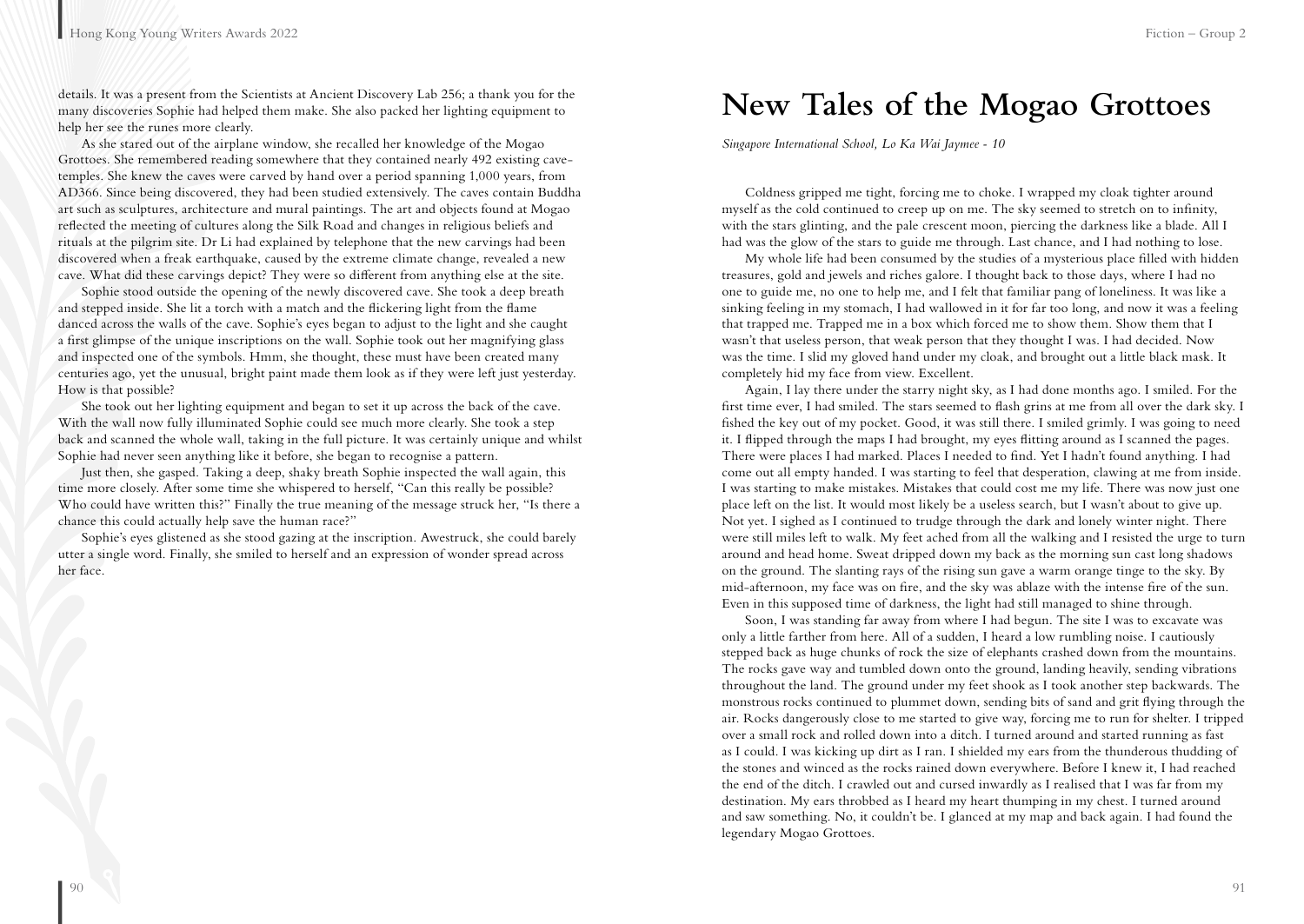I stepped into the cave and peered around in awe. Sculptures as tall as me stood proudly, guarding the grotto. So, this was it. The Mogao Caves. They had been discovered by a Daoist monk, Wang Yuanlu in the 1900s. The grotto was completely dark. I fished my torch out of my pocket and switched it on. It illuminated only part of the cave. I gazed around, awestruck, then I smiled. Of course. Why hadn't I seen it? Keys were for locks, right? I thought back to that time my cousin had told me about these caves.

"There is a secret room," he had told me mysteriously, "only one person has ever found the key. Many believe that the room is a historical treasure trove, with multiple ancient relics and historical artifacts. No one knows for sure though."

Wang Yuanlu had discovered the "Library Cave", which contained thousands of manuscripts dating back thousands of years. He was also the "Guardian of the Mogao Caves". Who else would have discovered it, but him? I crept in quietly. The shadows spilled over me and concealed me from prying eyes. My only light source started to dim. No worries. I had almost finished my job. There was a little box in the room, just as I thought there would be. I slid the key in and turned it. Just then, a voice rang out from the darkness.

"Who's there?"

My hand quivered slightly as I dropped the torch. It shattered on the ground. Great. Now whoever was there would know they weren't alone.

The figure stepped out of the darkness, revealing himself. He had a crooked smile and a scar running down his cheek.

"Agent Taylor, and your name is?"

"I have no name." I said, "I'm no one." Then I ran for it, treasure in hand.

### **The Discovery: The True Meaning of Hope Revealed in Mogao Caves**

*Singapore International School, Han, Zi Wei Elaine - 11*

"Could you please spare me money?"

"Sorry, I don't have any money on me," said the passer-by, as they blended back into the crowd once again.

Kai shook his head, feeling defeated; his knees were tired and numb and the lines between the objects he saw became more faded and blurred. His mind had held on to images of the crowd, everyone with different faces and statures, but there was only one similar feature that he could spot: Even if they said sorry, Kai knew that they didn't care. Their eyes had been filled with an unsympathetic indifference, not with a single ounce of pity spared at the sight of his struggles. Kai had begun to realise the true extent of the cruelty of reality; since then, his begging to the villagers had slowly evolved into prayers to god.

Suddenly, Kai glimpsed a man in the corner of his eyes. He had been proudly flaunting his magnificent ancient art pieces while being surrounded by a large crowd, shoving piles of money in his face as offerings. However, his clothes still seemed to be ragged and dirty. Kai suddenly had the urge to get up and shoved through the large crowd; with a sudden tug, he had successfully gotten the man's attention.

"Where did you get that?"

"Kid, you should get a job first. This type of stuff isn't for teens who can't even handle stuff in the village."

"Please, I need this." Kai pleaded in tired desperation. The man's eyes suddenly turned sympathetic, brimming with uncontained pity for the poor boy before him.

"I completed a quest. Go to the Mogao Grottoes, and don't tell anybody. "

Kai left with nothing on his hands, as he went to go get the treasures. He stood in front of the village sign one last time, took a deep breath, and stepped out.

He was relentless, walking through the rocks and sand with bare feet and still managed to get going. Even with no water, he was still able to keep going, even if his stomach had ached and his feet were badly bruised, and it finally was after two whole days of his persevering walking that he finally saw the cave. His lifeless eyes had suddenly brightened up as he started running towards the cave. The mysterious cave had the number 190 on it, and his eyes had rested in satisfaction when he saw the opening of it when suddenly, he saw it. In front of the entrance, many footprints had been there already. His eyes shifted to the right as he saw a blurry and what seemed to be a never-ending trail. As he looked back and forth, he finally set his mind to conclude that even though cave 190 was more easy to access, it was more likely that cave 275 would contain his questions and more riches. Grimacing, he stepped forward onto the blurry road.

Cave 275. The last out of the trail. The faint footsteps that Kai had been following had made a U-turn and led back home, but Kai refused to give up as easily. He stepped curiously into Cave 249 and suddenly froze in amazement.

The cave was small, but it told a lot. It shined with a golden aura, and it was as if Kai was inside another magnificent world, and its interior contained many majestic ancient artifacts.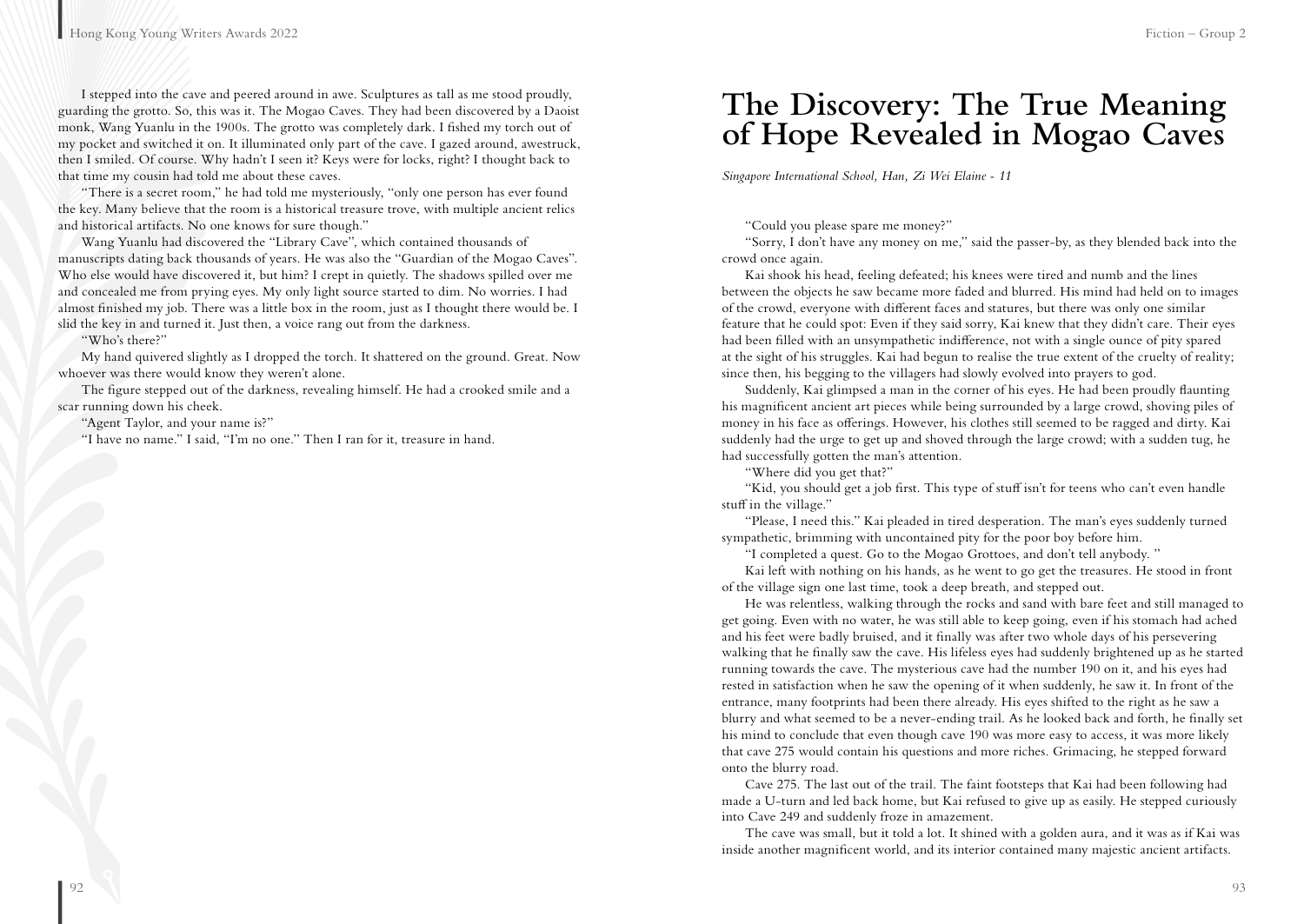In the middle, there was a colossal Buddha statue, and beside it were paintings representing many stories that told the different traits of Buddha, and on the sides were many esthetical paintings stuck on the walls, and were a variety of scrolls placed on the tables in front of the paintings. Suddenly, a scroll caught the eye of Kai. It was a painting that drew two vivid pictures, with each image revealing a different story. Large letters with fine black ink wrote "Four Encounters". In realization, Kai strolled quietly in front of the ginormous statue and kneeled respectfully to Buddha, before the collapse of the cave 275.

"Hello?"

Sarah, an archaeologist who had just immigrated from England, had come searching for the artefacts of different Mogao caves and has been the first person who set foot in here in 4 years since the cave had been demolished due to the heavy winds and shifting sands.

Suddenly, she felt a movement in the stones underneath the ground close to her. As her eyes widened in surprise, she quickly dug the sand away to find a man that had been perfectly unimpacted from the cave.

The Four encounters. Prince Siddhartha encounters an old man, a sick person, a corpse, and a mendicant monk. The two pictures in the scroll are simply written to represent them all, and it is the first and last scene. The first three encounters are when Prince Siddhartha becomes aware that life causes suffering, while the last sets out a path for liberation.

As Kai returned to the village, he searched for the spot. There sat a boy, nine years old, holding his hand out for any little bit of change. Suddenly, he stopped in his tracks. 11 years ago, Kai had been like him…

"Spare change, please. Spare change, please," whispered Kai, with tears streaming down his cheeks. He had been nine years old again, still traumatized by the death of his parents and learning about the world's cruelty. As everyone continued to walk past and ignore him, he felt his hope being eaten out bit by bit.

"Spare change, please. Spare change, please."

Returning to his senses, Kai looked at the kid with his eyes glimmering with hope again. He cautiously approached the kid, reached for his bag, and took out one of the ancient treasures Sarah had given to him. The Four encounters, in large words, were written on it.

### **Uncover, Discover, Recover**

*St. Paul's Co-educational College Primary School, Wong, Christian Jake - 11*

Dune after endless dune, mountain after endless mountain...

The vastness of the Gobi Desert was immeasurable, even infinite. Ancient secrets were buried beneath the thick layer of powdery yellow sand, waiting to be uncovered...

It was undeniably an odd sight.

In the middle of the Gobi Desert, near the city of Dunhuang, Gansu Province, an old monk, clad in ragged, worn robes clung onto the back of a flea-bitten, scraggly donkey, who groaned with every step. The monk squinted up at the blazing sun that hung in the sky, mercilessly bathing him in its heat. He was sweating profusely, with enormous pearls rolling down his forehead. His donkey stopped in the middle of the path. Its limbs quivered slightly, before it collapsed to the ground in a heap of skin and bones, unconscious. The monk sighed, and, hoisting the animal's limb body onto his shoulders, continued his lengthy journey.

After trotting along for hours, he stopped. Could his eyes be deceiving him? At the foot of a mountain was a small oasis, more beautiful than any he had ever seen before. He immediately thanked Buddha before rushing towards it, scooping up some of the clear, blue water. The sweet liquid trickled down his throat, and he felt more rejuvenated than ever. He fed some to his donkey, who regained its strength soon after.

Suddenly, the mountain glowed, ablaze with flames. The old monk fell back, startled. Thousands of fiery figures appeared on the mountain's peaks, each in a different position. Some had their hands to their chests, some were touching the earth, some were praying. But all had the same calm, serene expressions on their faces. They were one- the Gautama Buddha. As the sun set, the visions slowly vanished, leaving the monk and his donkey alone in the desert. The monk was stunned. He started rummaging through his satchel, and his hand emerged, holding a small dagger. To honour Gautama Buddha, he carved a shrine into the base of the mountain.

This monk was Lezun. Unbeknownst to him, he had just created the very first of the Mogao Grottoes.

After Lezun had created the very first grotto in 366AD, he was joined by another monk named Faliang, who helped him develop the site. What Lezun originally planned to be a simple place of meditation for hermits had developed into a gathering place for monks from all over China. Monasteries and temples quickly sprang up around the mountains, and by the early 400s AD, a Buddhist community had formed at the foot of the mountain, with seven grottoes in total.

News of this meeting place for monks soon reached the ears of the Wei royals, who commissioned the construction of twenty more caves, with the preceding Zhou, Sui and Tang Dynasties following suit. The grottoes became officially known as Mogao, which meant "none higher" or "peerless". The caverns certainly lived up to their name, as the construction of the Mogao Grottoes had reached its height in the Tang Dynasty. Many rich patrons donated large sums to the monks, hoping to achieve enlightenment by helping build the temples. With their financial support, the number of caves quickly rose to over a thousand. Unlike the older, more simple shrines, the grottoes constructed in the Tang Dynasty were elaborately decorated with 2,000 sculptures and 45,000 square meters of murals of gods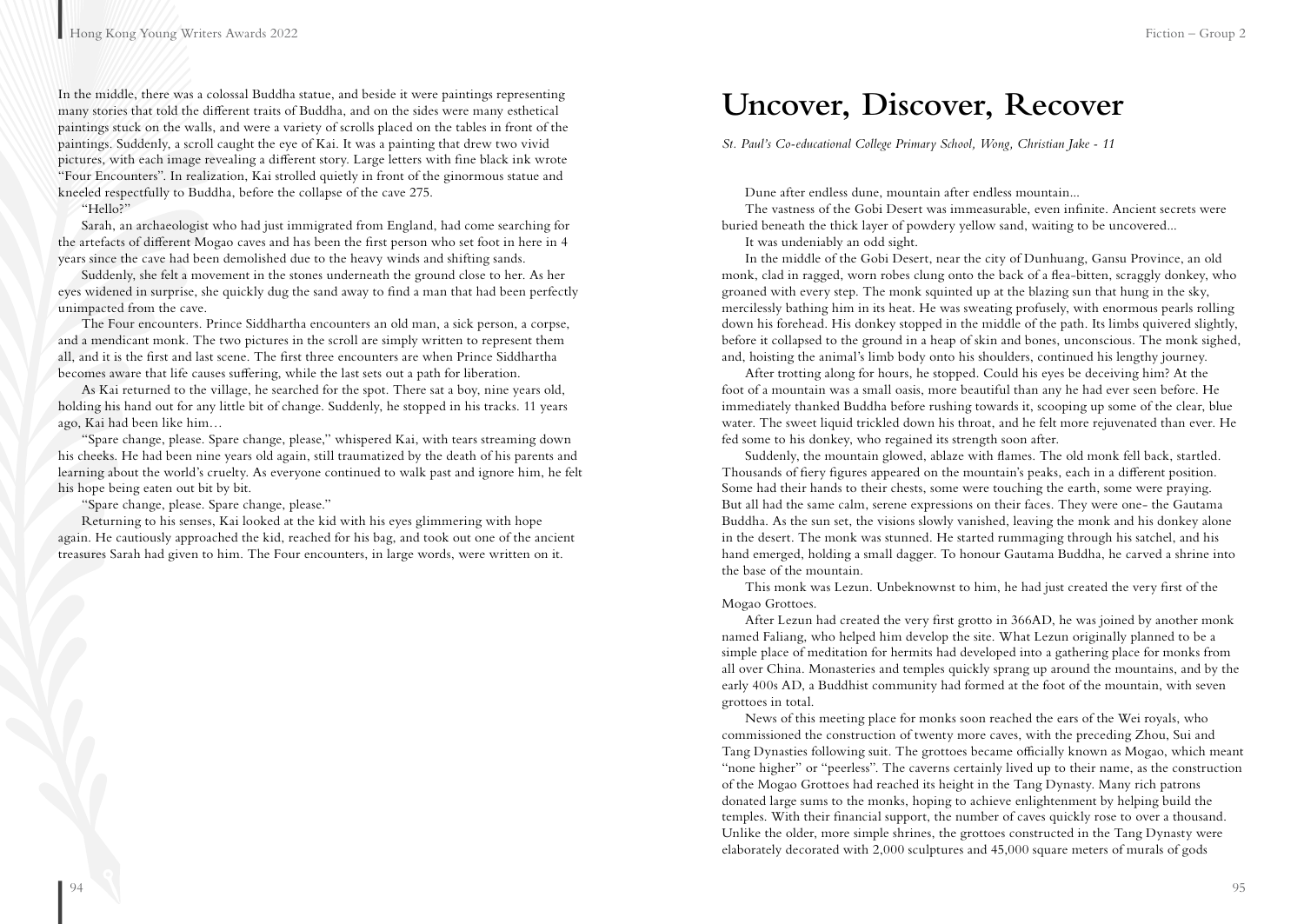(including the notorious the Monkey King) and monks, and with a more sophisticated architectural design as well. Through visual representation, they were meant to educate illiterates about Buddhist beliefs and stories, including the famous "Five Hundred Bandits" story depicted in Cave 258. The grottoes were no longer exclusive for monks, but a religious centre for the public, as well as the home of 1,400 monks and nuns and countless artists.

Although the Mogao Grottoes were flourishing, Turkish lords had seized land around the western part of the Silk Road, which sealed off Mogao from the rest of the world. As less people came, Dunhuang slowly became depopulated. The site went into decline, and by the Ming Dynasty, the Mogao Grottoes were sadly abandoned.

Lost to the mists of time, the Mogao Grottoes sat, untouched, unknown, for nearly 500 years. However, this would not be its permanent fate: a re-ignited interest in the Silk Road during the late 19th century led to Western explorers discovering an ancient stele that was erected in 1348 to commemorate the sponsors of a temple in Mogao.

A Taoist abbot named Wong Yuanlu had discovered some Mogao temples at the turn of the century and became a self-appointed guardian for them, attempting to raise funds to repair some statues. In 1900, he accidentally stumbled across an old cave, (what would be later known as the Library Grotto,) and discovered an enormous collection of manuscripts, ranging from about history and mathematics to folk songs. However, Yuanlu was ordered to close the caverns under the orders of the governor of Gansu, who was concerned about the cost of transporting the artifacts.

Luckily, Yuanlu's discoveries caught the eye of Hungarian archaeologist Marc Stein, who bargained with the abbot, asking for the manuscripts in exchange for a donation to repair the statues. Wong agreed to this deal, causing foreign explorers to go on expeditions to Mogao for its precious documents. The rest of the ancient texts were sent to Beijing for scholars to study.

Conservation efforts made by the government helped restore the grottoes to its former majesty. The International Dunhuang Project helped do research on the Dunhuang manuscripts and uncover many secrets of ancient China. Nowadays, the Mogao Caves are a UNESCO World Heritage Site, as well as a popular tourist destination. A milestone in art, literature and religion, the Mogao Grottoes have affected the course of history, and will continue to, for evermore.

The Mogao Grottoes, Peerless, and acclaimed world-wide. Buddharupas nine xun\* high, Statues tall, they kiss the sky, Holy days, joyous and blithe.

- Zhao Puchu

\*Nine xun is equal to about 3.34 m

### **A Story in a Story in a Story**

*St. Stephen's College Preparatory School, Ting, Paige - 11*

"Grandma, can you tell us another story?" asks Meg, jumping up from under her blanket.

"Only if you go to bed straight after," I say to my grandchildren. "Or else your parents will get angry when they come home. And do stop jumping around like that. You'll hit the ceiling, which is why Will should have taken the top bunk."

Will also climbs out of his covers and switches his bedside lamp back on as he sits up. I take a seat in the cozy armchair next to the window, the spot where I've told them many fairy tales. Meg climbs down the ladder and takes a seat next to Will. And so I begin…

Once there was a girl called Hui who lived in a small town in Gansu. For as long as she could remember, she would follow her older brothers to school. She was too small to be noticed, so she never got caught. Sometimes her brothers teased her when they rode together in the donkey wagon, jabbing at her small body hidden in the hay bale, "Why don't you just stay home and learn cooking and cleaning like a normal girl?" But mostly they felt curious that a girl would be interested in school.

One day, Hui took her normal spot in the big tree next to the window of the schoolroom, soaking up everything her brothers were learning in the room where girls were not allowed to be. Perched on the tree, she looked out into the horizon beyond the schoolhouse, and saw something in the hazy desert that she'd never seen before. A temple? Why was it merged into a cliff? Hui scampered down onto the gravelly path and suddenly her bare feet felt the hot, golden sand. When she reached the temple, she felt willed to go inside. She found strange statues and questionable paintings, and what seemed like hundreds of Buddhas.

The marble floors were cold against her dirty feet, and a spooky wind rushed through the cavern. The walls were so dusty that everything in the room seemed a little greyer. But Hui was curious so she continued into the cave. As she walked deeper and deeper into dimness, she laid eyes on a magnificent book. She flipped it open and started to read the words printed among many illustrations of brave warriors that curiously looked like women.

*"Here is our history book. Once we were ruled by strong empresses who ruled the land and they welcomed all types of people."*

What? A place ruled by women? Hui was certain that her brothers never learned this in school. She knew that she had to get home soon, or her parents would wonder what happened to her, so she quickly read some more.

*"Our city fought and won many battles against invaders. However, we fear that men may eventually take over, and if they do, our empire's history will be erased."*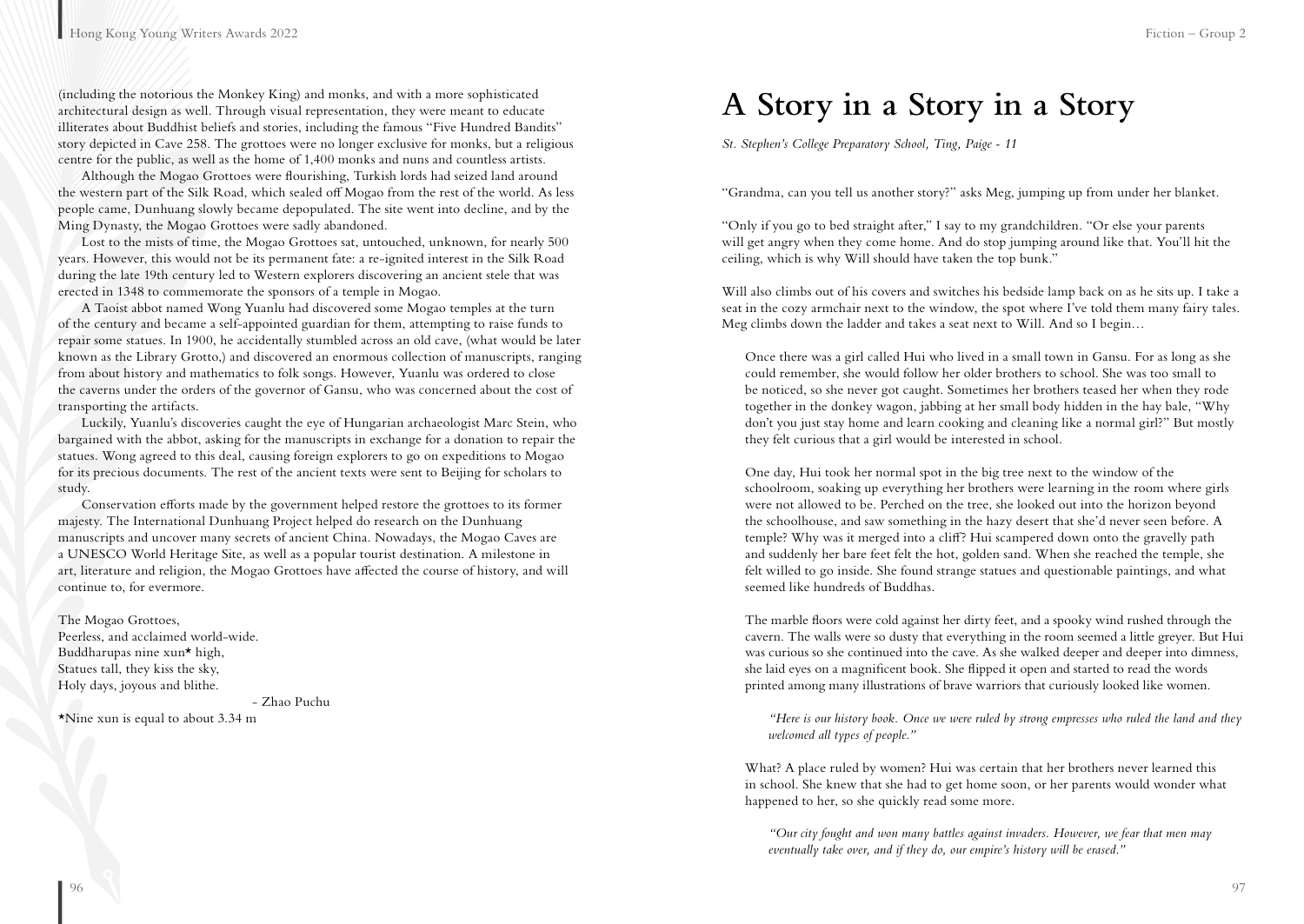"Grandma?" Will interrupts, "I think I hear someone knocking at our door."

I fling open the curtain next to me and see two women standing on the porch, but they are dressed like ancient soldiers. "Well, that must be your parents and they forgot the house key. Go to bed now and I'll open the door for them," I lie.

I go outside and quietly close the front door behind me. "We have come from Gansu to find you because you were the one who first found our history book," one of the soldiers announces.

"The imperial army has won your battle. You asked us to report back to you, and now you shall come with us to be our chieftain," the other one explains.

At first I'm confused, but then I remember that, before leaving for university 45 years ago, I slipped a note into the secret shrine. It said:

#### Dear whoever finds this:

I am Hui and I am leaving for university today. I found this cave when I was a child. I've picked a fight with some friends about women's rights, they said I can't study and they were wrong. I need someone to continue fighting for women's rights. Please report back when we win. ~Hui

I quickly go inside the house, scribble something on a notepad, rip out the piece of paper, fold it up and hand it to the soldiers.

"Please give this to your empress," I say, holding out the note, which said:

#### Dear Empress:

I am Hui and I'm now living peacefully in Canada. I have a son, a daughter-in-law and two grandchildren. I'm sorry but I don't want to come back and become one of your chieftains. I'm proud of what you've accomplished and I support women's rights, but I'm too old. Hope you understand.

Best regards, Hui

I watch as the soldiers nod like they understand, and they disappear into the night.

I go back upstairs and tuck the kids in once more. "It wasn't your parents. Anyway, go to bed, and for real this time," I say as I pull the blanket over Will. Meg looks down from the top bunk and says goodnight to us.

"But Grandma?" Will begins. "Is this story real?"

I smile and look away. "Well…"

### **Value**

*Victoria Shanghai Academy, Sze, Yuen Hei Kristen - 11*

My feet sank under the sand, well beneath what I could see, with every step that I took. Every second, my journey got harder. I had run out of water a long time ago, and my lips were cracking and bleeding. Dehydration made the world spin. My brain screamed at me to stop, to give up, to pass into a blissful, endless sleep. I refused. I was nearly there, the treasures in the Mogao Grottoes so close I could practically feel their presence, calling me, inviting me in. Just a few more steps.

I fell against a wall, legs buckling from exhaustion. My eyes closed and I took a few deep breaths. My map had been blown away, and I wasn't sure if this was the correct spot. If it was, then lucky me. If it wasn't, I'd just have to continue the next day, assuming I survived until then. Curling into a comfortable position, I ignored the small pebbles falling onto me and the grainy sand grinding against my skin. Sleep didn't come easily, but when it did I was incredibly thankful.

I dreamt about being in the rain, which was a nice change from the harsh heat of the desert, until the small droplets of water started to hurt, striking me hard. My eyes flew open and I snapped back to reality. Pebbles were falling everywhere, dislodging from the fragile wall, and they were rapidly getting larger in size.

I ran away from the wall, but something caught my eye. I saw something glint near a nearby rock. It was risky, I knew, but I couldn't resist checking it out. The treasures promised in the Mogao Grottoes was temptation sweet as honey, and I couldn't stop myself from sprinting back to them.

Just as I thought, there was a hole in the wall that the fallen stones had covered. It was so small that my underfed body could just fit through. As soon as I had wriggled through, I gasped. The cavern was massive, and sitting in front of me was a Buddha statue with years worth of dirt and grime covering the surface in layers. I didn't understand. The legend of the Mogao Grottoes told of treasures beyond compare. When I made the journey out here to the desert, I was expecting diamonds, rubies, gold, jewelry, all of that and more! Was I in the wrong place?

I ran my hand along the cavern wall and some dirt came off, allowing me to see beneath the earthy layer. Pictures and scriptures covered most of where I touched. The wall paintings had probably been there for very long and were preserved quite well, but I didn't see why they were important. Some pictures depicted various versions of Buddha, dressed in elegant outfits from ancient times, hands held together sitting on clouds. As I moved further into the cavern, I realized the wall paintings were neverending and extended towards the inner chambers. I didn't know why but a sense of calm and tranquility was building up within my heart as I moved closer to the inner chamber. My thirst for treasure was somehow dampened.

One would think that it would be completely dark within the cave, but there was natural light filtering in through from somewhere above illuminating the dark space. For a minute, I thought it might have been the halo of the Buddhas around me, guiding me. I reached the inner chamber, closing my eyes as I entered, certain that this was where the treasure was. All the suffering I had been through would be worth it. I opened my eyes slowly, ready to be dazzled with shining treasures. But what I saw was not treasure.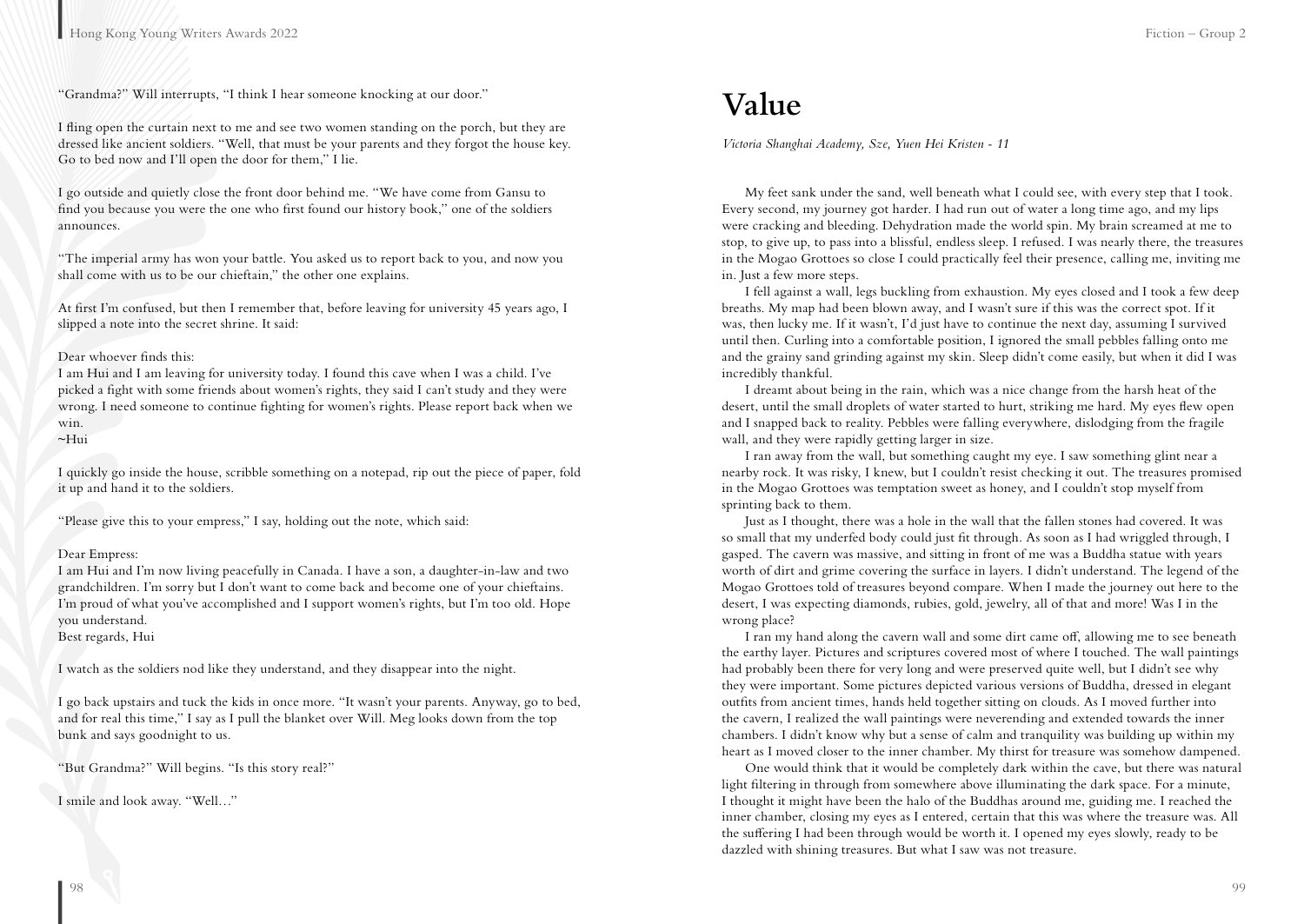Laying in an untidy pile were well-preserved scrolls lightly scented with the typical ceremonial incense among other religious instruments. I passed a big statue of a sleeping Buddha and unconsciously sat next to it. I was surprised, not by the fact that there was no treasure, but that I wasn't disappointed. Yesterday, I would have considered the sleeping Buddha a useless piece of rock, but looking at it more closely, I felt unexpectedly calm and an indescribable feeling of fulfillment filled my heart. To me right now, this statue was a masterpiece. Over time, the statue had clearly aged, but at this moment, I felt the craftsmen's sincerity and couldn't deny my admiration. I had an urge to join the statue, to just lay on the ground next to it.

As I laid down, I pondered why I came here in the first place. Blinded by greed, I lived a life of decadence. I was hungry and thirsty, and my greed would be the cause of my demise, stuck in this cave for eternity.

Something caught my eye. One of the Sleeping Buddha's fingers was missing: it must have broken off over the years. I saw it lying near me. It was pointing towards the wall within the inner cave. I instinctively got up and headed towards that area.

There was a small opening in the wall and the stones were loose. Removing the rocks, I entered another corridor. It wasn't long until I reached an exit. In front of me outside of the cave was an oasis, with crystal clear water and lush vegetation. The evening light of the sun shone down onto the lake, only to reflect back at me, the surface of the water glittering.

Thank you, Buddha, I thought, You've taught me that the art pieces and scrolls can teach me a lot about history, and the importance of history and culture. I've realized that the knowledge we can gain from those, from the Mogao Grottoes and its library on the walls, was the real treasure here.

My eyes fluttered open and I pushed myself up. My arms had been laying on a textbook, flipped open to a page in the middle.

Value

*noun. the importance, worth, or usefulness of something.*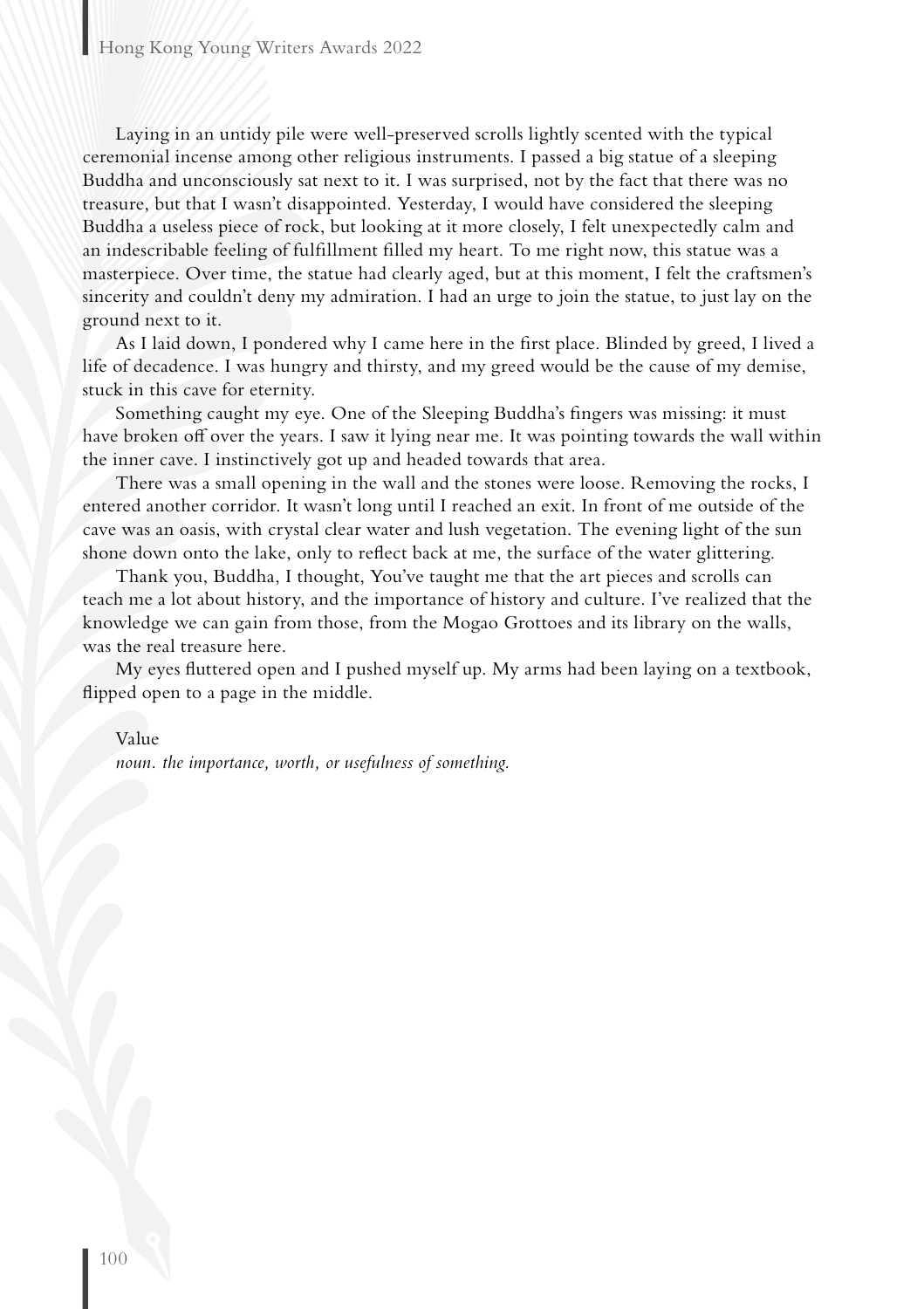# Fiction Group 3

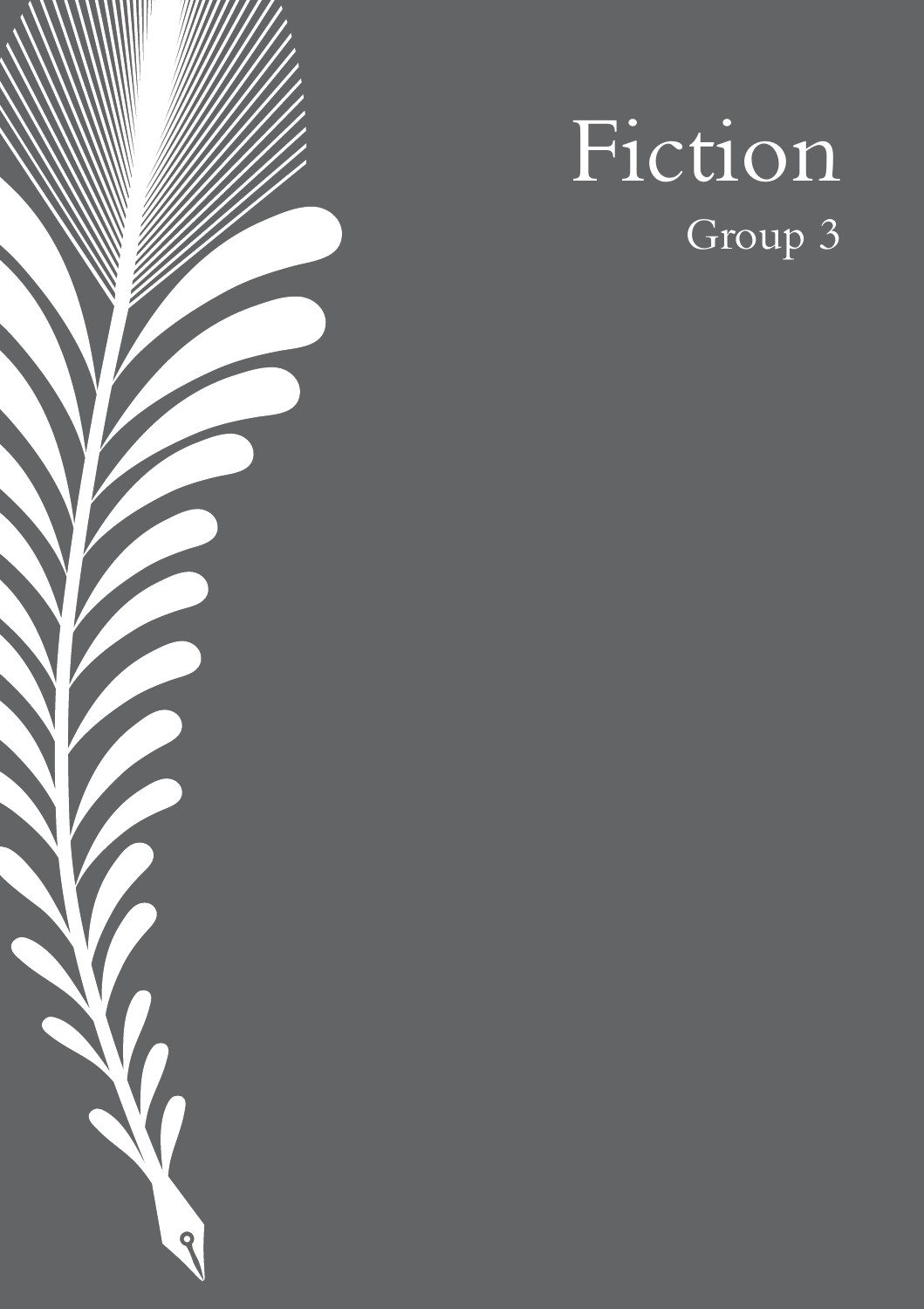### **The Blind Leading the Blind**

*Carmel School - Elsa High School, Kinjo, Yushin - 14*

Micky was standing near the main entrance of the Mogao caves when he heard from behind the approach of brisk footsteps. Beside him, Kaui quietly shuffled his feet.

"Mr Chen?" came the expected voice. Micky turned and nodded.

"You are a bit earlier than expected… but that's not a problem of course. And this must be your special friend, Kaui."

Kaui gave a soft, guttural bark of agreement.

"Pleased to meet you too, Kaui! And of course you, Mr Chen. My name is Oscar, I'm your guide," he said, extending a hand that Micky immediately clasped.

"Wow, that's amazing!" Oscar exclaimed. "Naturally, we have obtained permission for your guide dog to accompany you into the caves, and I'm thrilled to tell you that we have also authorized you to touch the exhibits."

Over the next ten minutes, several more people showed up. Including Kuai, there were 9 people in the group. When they finally entered the Mogao caves, the cool, musty air heightened their excitement. Oscar began to speak in a loud clear tone about the majestic artworks – Buddhist statues, colourful etchings and murals – that now surrounded them, his voice punctuated by the reverberating tip-tap-tapping of Micky's white cane.

Presently, a middle-aged woman and her docile husband came over to Micky.

"Hello," said the woman, who had a sharp voice. "I couldn't help but hear your stick. What brings you here? Can you really enjoy all this beautiful ancient art while being blind?"

"Well yes. But I use different senses. For example, my stick – as you say – helps me understand the layout because the sound bounces off the surroundings. It's kind of like how a bat uses echolocation," he chuckled.

The woman pulled a sour face. She was about to reply but was interrupted by Oscar inviting Micky and Kaui to approach a sculpture that the rest of the group had just been gasping over. Micky approached the exhibit with Kaui, laid a hand on it and began to walk around it, feeling and absorbing the form and texture of what he quickly perceived to be a sitting Buddha.

Micky heard the woman muttering to her husband. Then she began to loudly quiz Oscar. "Won't he damage it? Can I touch the sculptures as well?"

Oscar said, "I'm afraid not, Mrs Lau. It's a special dispensation for Mr Chen."

Mrs Lau tutted rudely and stomped to the back of the group, dragging her husband with her. After a few hours of exploring, Oscar's narration had dwindled to just a few quiet

comments here and there. But now he interrupted their reveries with an announcement.

"Sadly this tour has to end here. If you want more information about the Mogao caves after we exit, feel free to…"

At that moment, Kaui started to bark tumultuously. Micky knew something was wrong but before he could react Kaui wrenched free of his leash, dragging Micky to the rough stone floor. Kaui was now running around the cavern. Mrs Lau started to squeal, which distressed Kaui even more. Oscar ordered them to stand still while he tried to calm Kaui down. Eventually, Kaui got tired and Oscar fetched him back to Micky, who was back on his feet, unhurt but feeling somewhat dazed.

Suddenly, everyone froze as a great hissing sound started up high above them. Tilting their heads upward slowly, the stricken tourists saw the cavern's roof undulating, before it slowly began to descend like a vast black carpet. Sensing their rising panic and quickly assessing the danger it posed, Micky calmly shouted, "Everybody be calm! It's just bats. They are not dangerous. Something has startled them, that's all."

The dense cloud of shrieking creatures streamed away into the unlit recesses of the rear of the chamber until everything was eerily still. It was a brief respite for then the ground started to shake violently, the lights flickered and stones from the ceiling began tumbling down. Everyone instinctively covered their heads, but it was over in a couple of seconds. They were in near darkness, but for a couple of lamps that flickered near the entrance, which was blocked. Someone in the group began to sob.

"We're trapped!" exclaimed Mrs Lau. "If it wasn't for that dog we wouldn't be in this mess," she continued vehemently.

"How is it his fault?" asked a tall man who had been silent and preoccupied during the tour.

"If his poorly trained mutt hadn't started running around the place we would be above ground already."

Micky interjected defensively, "My dog would never do something like that normally. Kaui must have sensed something was wrong."

Ms Lau was disgruntled but stayed silent. Oscar seized this chance to gain control of the worsening situation. "Let's not blame each other; instead we should figure out a way out of this cavern."

The group seemed to agree with this. They started to give their opinions on what to do next, coming up with various ideas like digging out of the cave, shouting for help or trying to clear the stones that were blocking the entrance. While they were debating, Micky stood there quietly.

"Hey, blind man! Are you awake? Why aren't you trying to help us think of ways to get out?" Mrs Lau demanded bitterly.

Micky calmly put his finger to his lips.

"Don't you shush me you, half-wit!"

"I was just trying to listen to the echos, to hear if there might be another way out."

Mrs Lau scoffed and walked away as Micky tapped his white cane. Meanwhile, some of the group were trying to remove stones from the entrance. A few others were starting to get annoyed by the lack of help from Micky and voicing their agreement with Mrs Lau that Micky had somehow gotten them trapped; in fact, everything Micky had done and said was now abhorrent to them.

It was now evening. They knew this because the tall man had some battery left on his phone. The rest had already drained their batteries trying desperately to get a signal. Mr Lau reflected gloomily that they wouldn't have to spend long in the dark caves before any sense of time deserted them. Everyone was fatigued from moving stones. Their hopes were getting lower as not a dent had been made on the mountain of fallen rocks. They all looked woebegone, but they had no choice but to continue.

As another of the big stones was being lifted, a snake slithered out and attempted to bite one of the tourists, but Kaui pounced and bit it, immobilizing the beast. After this, Kaui was praised for his bravery and thought highly of. "Maybe your dog isn't that bad after all," said one tourist to Micky.

Suddenly the tapping of the cane stopped. "I think I've found another way out of this cavern."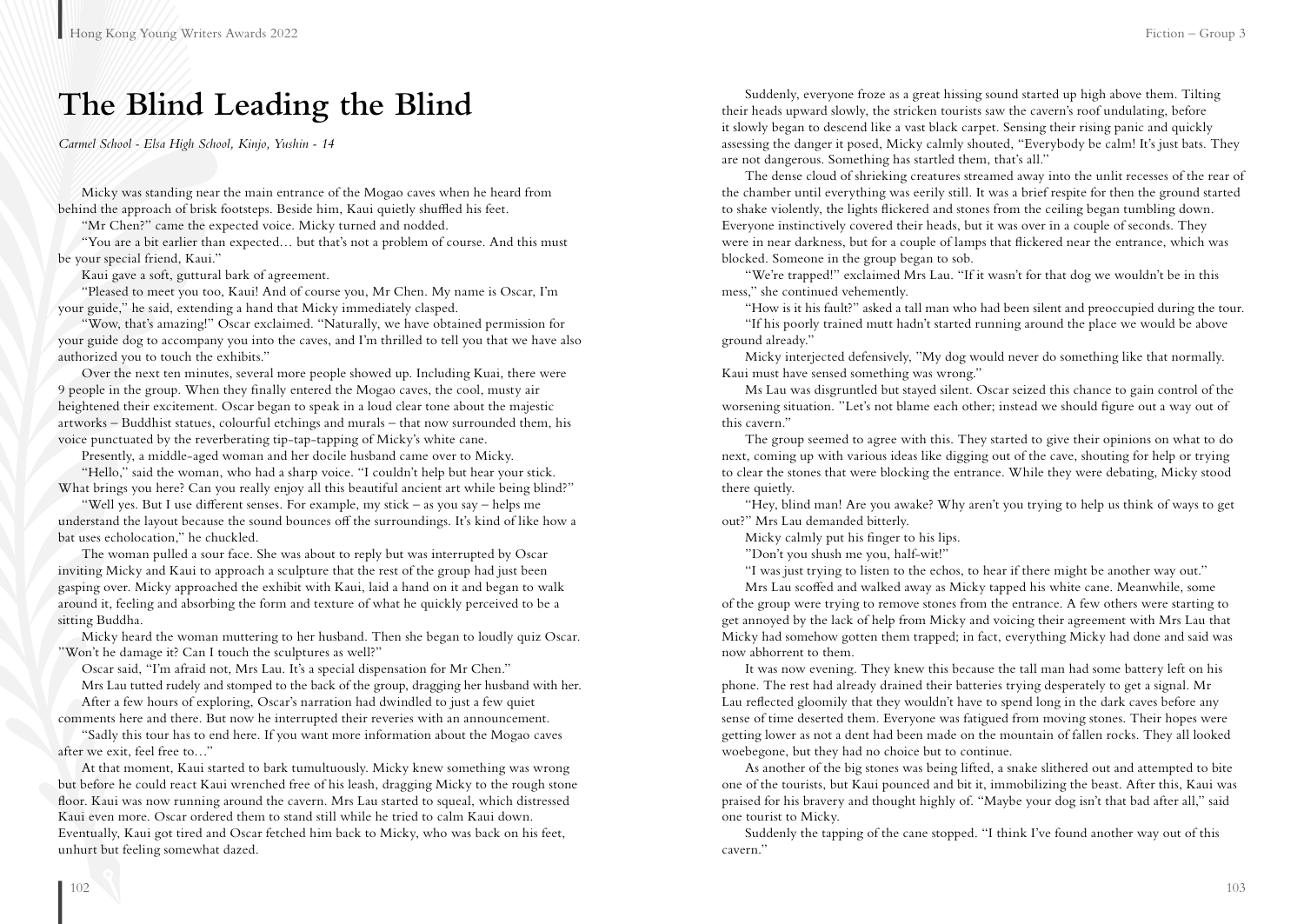Kaui may now have been a hero, but the group were still dubious about his master. "We have no choice but to listen to Micky. Let's just give it a try," reasoned Oscar.

Micky started walking, tapping his cane once more. The group followed reluctantly, for he was leading them into the dim rear of the cavern, where the walls rapidly closed in until they were in a twisting series of passageways like a mine. After they had turned in different directions a few times, Mrs Lau shouted, "Why did we trust him in the first place?" No one answered, which enraged her, but she had no choice but to follow. Micky eventually stopped at a dead end.

"What are you doing?"

"The exit is here," said Micky.

Mrs Lau blurted out, "What did I say? I knew we shouldn't trust a blind man!"

There were loud sighs and some turned away, while Kaui set to digging at the wall. All eyes turned upon the dim figure as he dug away with feverish paws. A chink of light appeared, then another. Oscar crouched beside Kaui and began tearing handfuls of rubble out, uncovering more inviting rays of light. Several others joined in and soon they had dug out an archway, rugged yet beautiful, for it glowed and thus promised the way to civilization. The weary 9 tunnel rats plus Kaui scurried through the opening before anything else bad could happen.

Once through, they saw they were in a well-lit wide corridor.They all celebrated in merriment.

Then Micky heard a hush descend on the group. Someone cleared their throat. "We are so remorseful for what we said earlier. We hope you can accept our apology," said Mrs Lau. Some of the other tourists agreed vigorously, adding, "Sorry, sorry!"

It was finally time to leave. Some said their goodbyes while others went away subdued, still recovering from the stress they had suffered, but all of them were grateful that they made it out of the cave. As they were all leaving one by one, Oscar tapped Micky on the shoulder and quietly remarked, "Out of everyone here, you are the only person with their eyes open."

### **A Tale From the Mogao Grottoes**

*Carmel School - Elsa High School, Yahyagil, Ayla - 11*

### *fall, 1929*

The orange blazing glow of light sank into the horizon leaving a trail of coral tinted clouds behind. Within minutes, the sky flooded with stars and the moon shone its silver on the desert before me. The ground was covered in a thick blanket of sand and all that could be heard was the slow cry of the wind blowing against my still body. As the winds blew harder, the cold slowly crept into my body and froze around me. I shoved my hands deeper into my pockets and I turned my face away from the sharp wind. I dug a small hole in the sand just big enough to fit me and I crawled into it, just like any other night. Suddenly, I heard the shriek of a crow. I stayed where I was and tried to ignore it but soon enough I felt the sand above me collapse. I scurried out and ran. My legs were burning and I gasped each breath I took. My body grew numb and I slumped lifelessly to the ground.

I woke. My skin grated against the grains of sand and the warmth of the sun was shining on me in a dry unpleasant way. I longed for water; my throat was dry like the barren desert around me. Looking for shade, I dragged myself to a cave and dropped on the floor. I almost thought I saw huge stone statues glaring at me but I reassured myself they were not real. I looked around me and noticed the paintings on the ceiling. As I pressed my face against the cool rock, I heard a clattering noise. Now there were shards scattered on the ground. I wanted to hide everything and run away, but I just sat there, too tired to move. In the corner of my eye, I saw an old shadowy figure walk into the room. He had long robes that almost touched the ground and a kind yet stern glance.

"What happened?" I dazedly asked.

"I should be asking you that," He replied, motioning to the fragmented vase that rested on the ground. "I am Wang Yuanlu, guardian of the Mogao Grottoes ," he paused and looked at me as if I was a wild animal, "you may call me Sir."

"I am in need of an apprentice and you have the perfect opportunity. You may work to repay the damage you did," he said as if he was in charge of me.

"What is your name, boy?" he asked in a slightly demanding way. "Cheng."

"I'll tell you what Cheng. I provide for you and you work for me. Then I let you go." "Deal,"I answered firmly.

#### *spring 1930*

The cold has lost its grip on Dunhuang and I can finally step outside back into the warmth of the sun. The blinding rays of light shone on the sand-coloured cliffs and it dried the desolate earth. Wang has let me stay at the temple for shelter and he provides what I need. Although, I have been here for too long.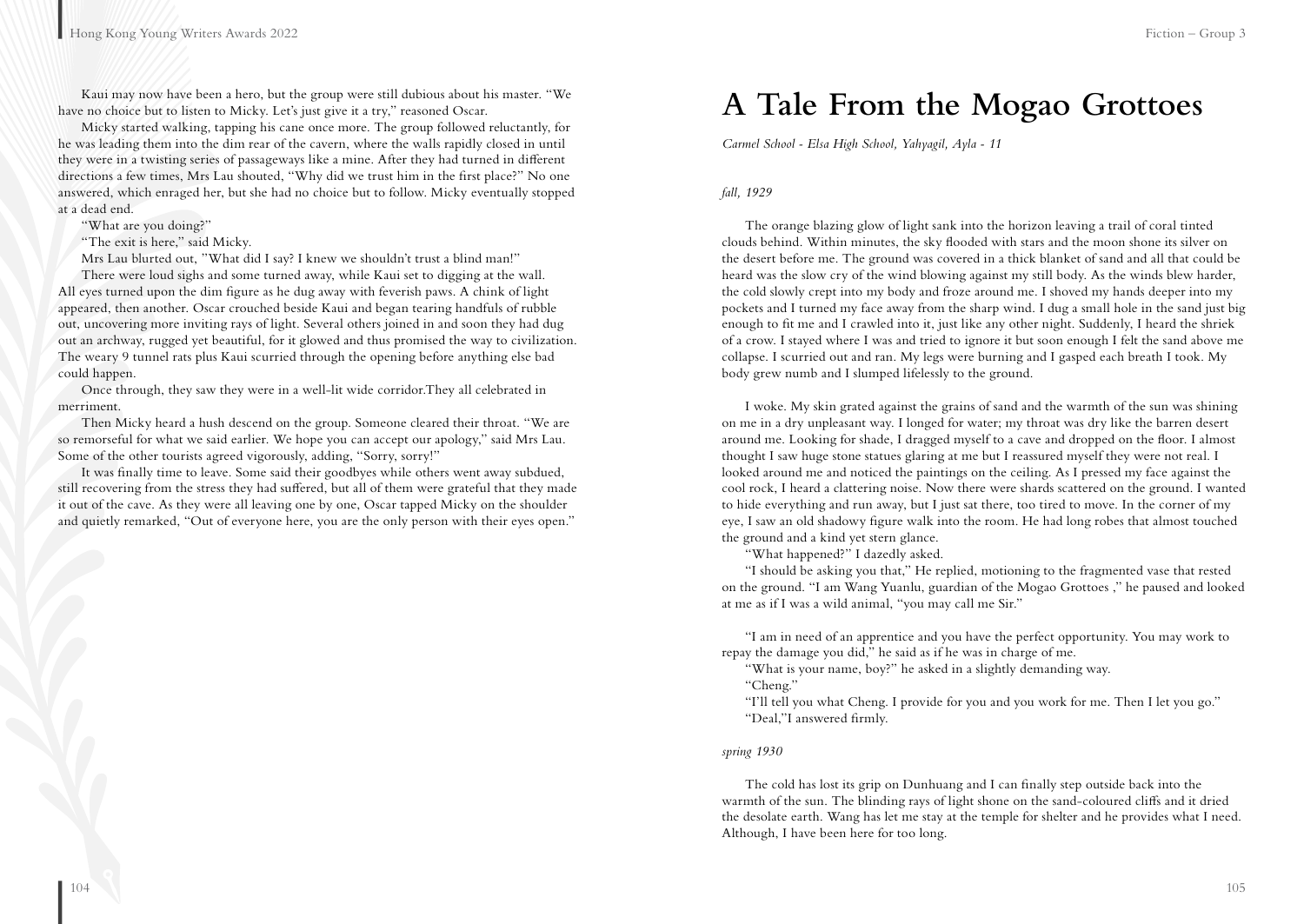"May I leave sir," I begged him, "I have served my purpose and all my work has been done." "No, you may not leave until I say so. It is for your own good," he murmured.

"How! All I've ever done is to your advantage. Maybe you just want to use me to get all your work done. I know you are old and you want somebody to take care of the caves but can't you let me be free!?"

"Listen, you are just a child and you do not understand what danger you have been put into," he replied with his voice raising each moment, "You are roaming on dangerous parts of the desert and there are legends of the most deadly creatures to ever live. When I found you, there was a marking on your back and that means he is after you. The Firebird is after you."

There was a pause and I took everything in slowly.

"You hid that from me? Anyways, I don't believe some legend." I said that as bravely as I could but there was a quiver and a lie in my voice - I knew I disturbed the bird. I ran off. The robes I was given were dragging behind me in the dirt. The words that Wang spoke devoured my mind.

Suddenly, My vision blurred and I found myself in a different place. A place in the past.

"Hurry up!" I shouted to Li Wing, who was my best friend at the orphanage. I saw myself as a carefree child skipping into a cave and exploring.

"Is it safe here?" My friend asked as she scanned the cave.

Around me, The rock walls surrounded me and they met at a high point. There were small hills within the cave, they were covered with lush green grass. Ahead, was the nest of a bird lying on the grass. The nest was big enough to fit me and it was made of thick dark twigs.

"I'm leaving,"I heard Li Wing say,"Ms Ming told us to be back by dusk."

I walked deeper into the cave without my friend. I remembered touching the nest of the bird and I snatched the fiery orb that rested in the middle of the nest. I felt its warmth seep through my hands as I held it close to me. Its orange and yellow glow reflected onto my face and I stared at it in awe.

It was only at night in my bed I realized what I had done. Something or someone was after me and I knew it. I looked at the orb next to me on the floor and I threw it as far away as I could. Then I knew I had to run and leave everything. That night, I snuck across the orphanage and gathered supplies to last me a while. I creaked the door open and I noticed faces surrounding me as I left. It was Ms Ming and other children that had woken up. I looked up at Ms Ming's face with guilt and to Li Wing in shame.

"Where do you think you are going?" Ms Ming sternly asked.

"Something is after me and you are in danger if you come near me."

"That is still no good reason for running away," Li Wing commented.

"That can't stop me from leaving,"

By now a crowd of half-asleep kids were watching me leave the orphanage. As I walked away, I heard Ms Ming mumble, "Good, less mouths to feed."

I woke to the noise of trickling water rushing over rocks. That can't be true in the middle of a desert. I found myself leaning on some boulders and I looked over to see somebody kneeling over a burbling river to drink. She looked up and saw me. Between gasping breaths she managed to spit out: "It's near! - The bird - it's coming."

I recognized her. It was Li Wing. Her dark hair had grown long and it covered her face messily. Her thin sandals were worn out and covered in a layer of sand.

"How did you get here?" I wondered

"After you left, a bird twice the size of any human destroyed the orphanage and forced me to run. I came after you to give you something you dropped," she held out the fiery orb"I found this. I thought you might need it."

Suddenly, I saw a blur of black and I quickly turned my head. I saw The Firebird. His eyes were like a burning furnace they seemed to pierce through you. His gray claws scratched the earth when he stood. His slick, dark feathers were embedded with gold, slowly fluttering down with every beat his broad wings made. He came towards me, glaring at me with his flaming eyes but instead he turned to Li Wing. He held her high above a cliff and seized the orb from her hands as she tried to wriggle free of his powerful grasp.

"You think you can't be defeated," the bird dropped her and whispered, "But you can."

He turned to me and I started shaking. I hesitantly ran to the edge of the cliff and climbed down. To my surprise,I saw Li Wing sitting on a small ledge trying to not be noticed by the bird. The bird looked over the cliff.

"I have no time for your games. I will be back to finish the job." With that he flapped his giant feathers and glided away.

I was left on the ledge with Li Wing and I was amazed by how we were still alive.

"We have to tell Wang," I said. "Who's Wang?" Li Wing asked. "I'll tell you on the way," "To where?"

"To the Mogao caves."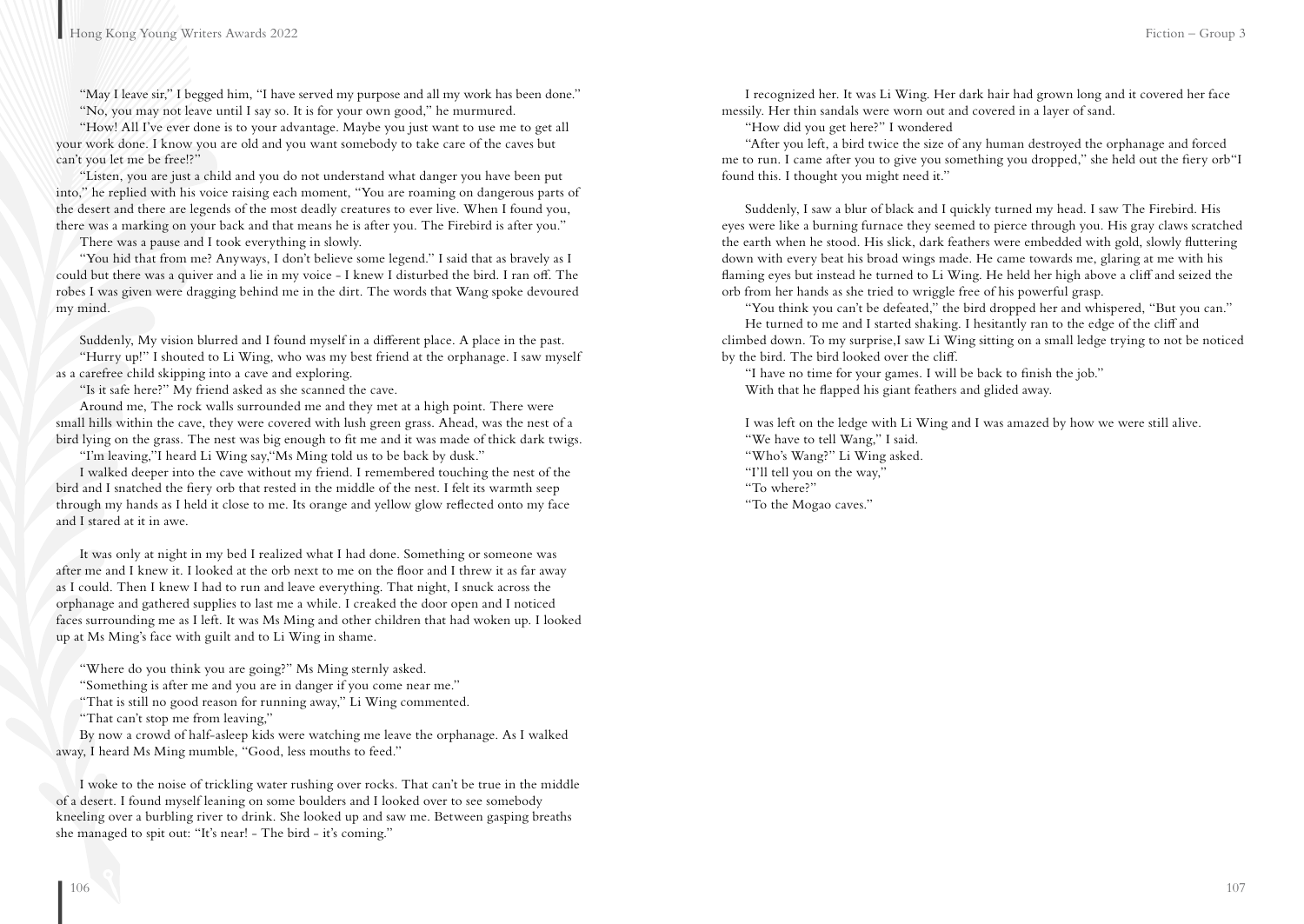### **Chasers of the Golden Light**

*Diocesan Girls' School, Cheung, Chung Miu Bethany - 14*

#### She wanted to be a poem.

She wanted to be beautiful, like distilled moonlight on a rippling lake, like the sparkle of a diamond among pebbles. She wanted to watch herself be crystallised in time, a buried gemstone that people from centuries after would dust off and marvel at. She wanted to be something worth thinking about, something that resurfaced in minds from time to time. Something adored, worshipped even. A gentle ray of light, a perfectly pitched note, a poem recited in the night with a crystalline voice.

She was the dreamer, and her brother was the thinker, she'd always been told, but it was fine; she was female, after all. But she'd been brought here, by her brother, seeking the Caves of the Thousand Buddhas, and suddenly it was the two of them, both dreamers, chasers of the golden light. Perhaps she could leave her legacy. A diamond, a pearl, perhaps even just a flower's seed that might sprout. (But she was female, after all.)

They were chasers of the golden light, the two of them. That's what her brother had said. His was a hand she could hold onto in the nights when she was young, when the night terrors made her run shrieking in fear. He used to be her anchor, her refuge, keeping her afloat when she was about to drown in a sea of her own tears. Now she is not as sure.

#### \*\*\*

The two of them walk, and she watches their footprints blow away in the murmuring breeze. Soft, light, infinitesimal, in the golden sand. She wonders: if she fell, would she blow away too? Her own identity is slipping past her fingertips, and she cannot do anything to stop it. The heat blisters and boils at her, and sand blows into her eyes from the blasts of sweltering heat thrown at her. It prickles at her. She tries to blink it away.

"Keep up," wafts past her ears, and it echoes with a resonance that makes her feel like her brother is miles away, in a dream. And he is, isn't he? He is a chaser of the golden light, after all. He spends his whole life in a dream. If they find the golden light— what then? They will not be remembered, she knows, as their footprints are lifted away by a gust of wind. The golden light is but a mirage, the thousand Buddhas a desperate illusion. The caves will be forgotten, abandoned, the fabled "mythical art and literature" dissolved to dust, sand, cobwebs by the incessant passage of time. The flowers planted there wilted, reduced to shrivelled dreams amongst a tangle of weeds. She laughs bitterly, and her brother looks at her in confusion. She shrugs it off, but it takes the force of moving mountains. The world heaves under her as she tells herself it is insignificant. Turbulence, turbulence that will toss her off as though she weighs nothing.

Small steps, small steps. She is stepping into oblivion; in pursuit of an identity, she can make for herself. She had a poem written, tucked under her sash, from when she was innocent and free and joyful and all those things she'd lost. And perhaps she could— perhaps! She taunts herself. "Perhaps" never meant anything. "Perhaps" is what the lazy say, what the useless say when they have nothing, when they know nothing of what reality holds. Because reality is harsh, isn't it? Reality, descending on her like a flock of crows, smothering her.

She wonders if her brother is having second thoughts, but he saunters on with a swagger only the self-assured can pull off.

\*\*\*

He was a dreamer— he was flame.

He was hungry. He'd been born hungry for something, hungry to be something. He wanted to shatter the earth itself. So, he was drawn to the Caves of the Thousand Buddhas, like a moth to blazing flame. Myths, legends: they were all opportunities. He wanted to be treasure. He wanted to be part of something— some legacy.

Didn't they all, though? And could anyone, really?

He breathed in the tangy air, spiced with adventure and possibilities and dreams, and exhaled, still tasting gold and wine and stardust and fire on the breeze. "You can see it in his eyes," they'd said when he was a child, "that one's going to shine."

And shine he would. Shine he *had* to.

He was going to be a legend. He was going to shatter the earth. But doubt prickled at him like sand he could not brush away: it spread through time, spread through the years of his journey. He'd held onto hope for a while, but the journey grew steadily longer, more endless— and he'd wanted to be great. Oh yes, he'd wanted to. Was he leading his sister astray? He shuddered to think of it — was he leading his sister on a futile journey? (He wants to apologise; but for what?)

She'd asked him once, when they were both intoxicated on their own dreams of glimmering silk, all flaming brightness and gold— "What are you without hope?" Oh, he could recall that scene. He sees it in his sleep, those candles that flickered orange by the window, smelling of ash and spice, almost hypnotic. Candles that are puddles of wax now, but he can smell them— he smells them even in his sleep, the incense and the ash and the rising smoke.

What is he without hope? What is he without the golden light? What is a moth without its tantalising flame to circle? (Sometimes he thinks the flame is his sanctuary. Sometimes he thinks he can only be safe with what is familiar— the heady rush of adventure, of dreams, of great things to come. Just like a drug, flowing and coursing through his veins; he is an addict, and what is he without that?) He can still smell the flame from the ashes he sifts through, and oh, how he mourns.

He is fragmented, he is a shell of what he tries to be and he is his sister's big brother, her anchor, her guide, but who is he? Who is he, if not a hapless little child, lost in the place he calls home? He stumbles blindly around in the dark, searching vainly for the golden light. Golden light. He is an optimist, he is insane, he is a dreamer, he is delusional, he has died—

Hope, where is his hope?

Small steps, small steps, keep up his image. He is hopeful, he can be hopeful. He can be an optimist, but oh, how the facade is shattering, just like his hope. March on. March on, don't let the cracks show. No regrets now.

\*\*\*

*she chased beauty / he pursued greatness*

"What are we here for?"

He can hear the exhaustion rolling off her voice, an exhaustion he himself was trying to hide. What are they there for? (Buried treasure, hidden gems. Discovery. Adventure. Creation. That is what he has tried to convince himself for so long.)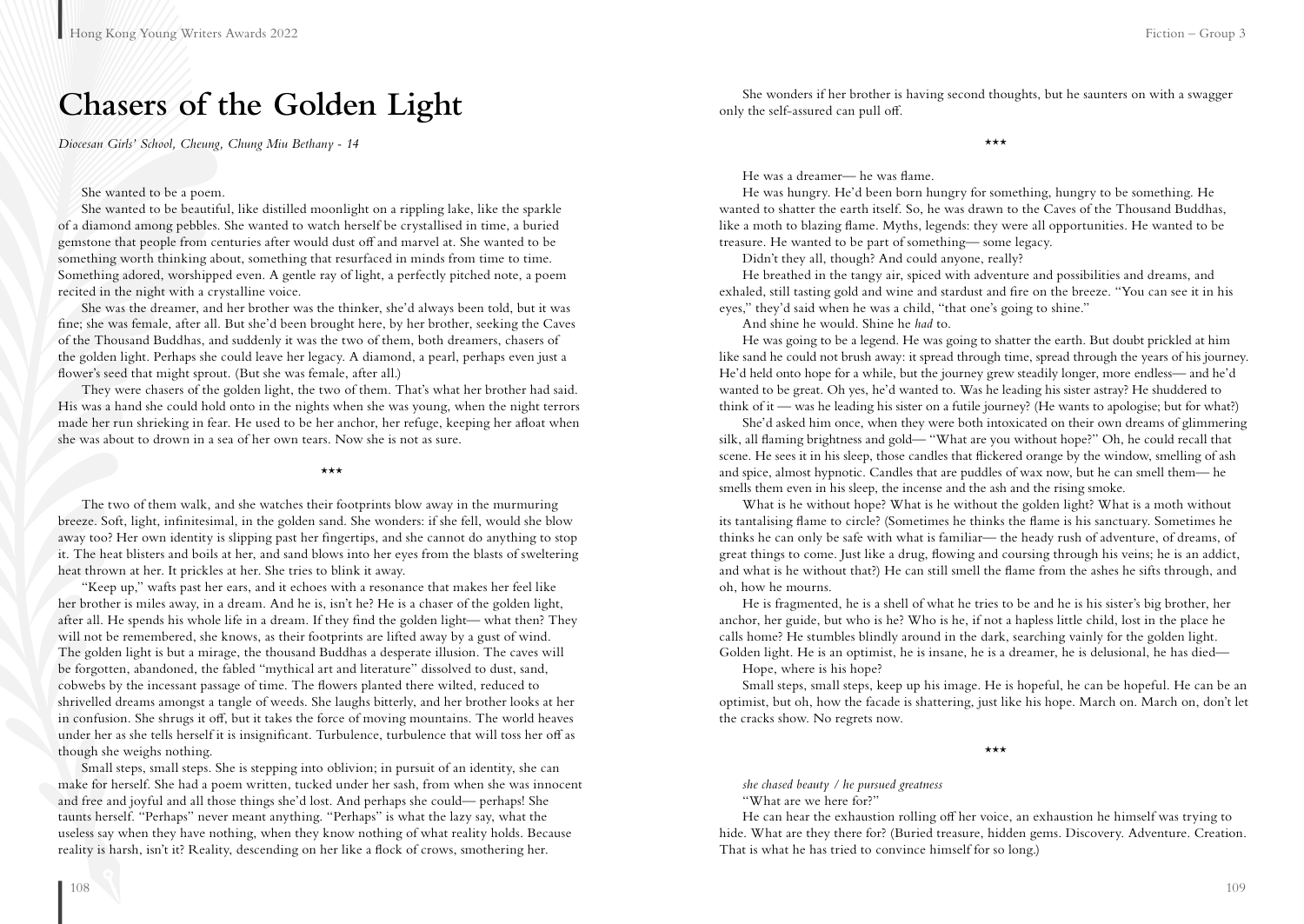#### "Does it matter?"

It is a weary response, a lazy response, a response absolutely devoid of hope, and she knows this. She sits still, fidgeting ever so slightly with the hem of her sash. (There is starlight and the moon's reflection on the rippling lake under it.)

"Remember when you said you were looking for greatness? And when I said I was looking for beauty?" she continues.

He remembers. The caves, the caves! Treasures, literature, creation— golden light. "Remember what you're here for. That's how I keep myself afloat."

And the sun rises, and they stand watching it, drenching themselves in the golden light. It is like molten gold, like honey, like wine, like spices, like everything they'd been chasing all this time—

Because what is greater than that which chases away the darkness? And what is more beautiful than a beginning— the beginning?

They were chasers of the golden light; and they had found, right at their fingertips.

#### \*\*\*

The two are silhouettes against the golden light that washes across the walls, pouring like the richest milk. One of them raises a glass, his self-assured laughter ringing throughout the room, dripping with light. The sound is like gold, the other thinks; it is like molten gold, and it flows like honey.

The silhouettes bend against the light; they intertwine; they dance across the wall behind them. There is a faint, celebratory tune arising from both of them, a hum that seems to promise, even, the sun.

The girl takes a sip from her glass, and the wine goes down like water would, except it courses through her with a dull glow.

The two— one a poem, the other a dreamer— sway slightly, soaked in starshine, and for a moment, they feel as though they could do anything.

### **The Statue's Tale**

*ESF Island School, Chan, Kate - 12*

The Buddha statue lays back, stretched out across its ancient stone bed, patiently waiting for nirvana as it has done for over 600 years. The once rich and bright painted murals spanning all across the walls are faded with age and leached of colour, blotted out by a thick layer of gray chalky dust. The once bright red of the stone pedestal is now an ashen dark gray. The stone walls of the cave are choked in cobwebs, the surface of the rock is pockmarked with crumbling chunks of stone and riddled with cracks and dents. The Buddha remembers each day long past, memories swimming in every corner of the once-vibrant room, memories of joy and laughter, of sorrow and fear. Salvation is near. The end is near. It can sense it.

The Buddha remembers when it was first carved from stone, under the careful hand of a sculptor. It remembers what the caves were like before, bustling with life and activity. The Buddha statue remembers the monks that would come each day to meditate and can picture it still, the monks all sitting in line, hands clasped in their laps, surrounded by candles and incense. Their maroon robes spill around them like pools of serene water, identical shaved heads gleaming in the low lamplight. The oldest monks with their white, wispy brows, and gnarled frame at the front of the room, the wrinkles in their skin like dried-up rivers, each mark a sign of wisdom and experience. The youngest, some children, sit at the back. Most of them orphaned or abandoned, grown up at the nearby monastery. Their life is filled with strict timetables, meditation, and Buddhist teachings. A few- the newest ones, fidget, struggling to keep still and focus. The Buddha remembers them fondly, the closest thing to a family the statue can picture.

The buddha remembers when the pilgrims started coming. The visitors' numbers had grown with each day as more and more sculptures and paintings and murals adorned the walls, monks filling the caves with beautiful illustrations depicting Buddhist teachings. Pictures of parts of the quest for enlightenment had stretched across the walls. Some vibrant depictions of buddhas and gods, others mnemonic devices or colourful, vivid images that taught Buddhist teachings for the illiterate that came to worship in the sacred grottoes. The monks had constructed new caves as shrines for the new Buddhist followers, relying on donations and funds from the pilgrims, merchants, and military officers that visited. Those days, the grottoes were filled with life, new faces, new stories. The Buddha remembers it all with longing, missing the days when it was always meeting new people, learning their stories, living adventures through their tales.

The Buddha statue remembers the day everyone left. It remembers the weeks leading up to it, vacant of its usual thrill. The visitors and monks who had once seemed an ever-present aspect of the Buddha's life were suddenly gone, replaced by strangers. They came sometimes several times a day, other times only once a week, always bringing with them scrolls and texts and books piled high in their arms. They would disappear into one of the chambers and come out empty-handed, hurrying away from the cave as quickly as they had come. And so the days passed, the sun rising and setting just as before. One day though, something was different. The library cave was sealed. Rocks were piled high, blocking out every crack and crevice, stopping every ray of sunlight from reaching in. The lamps burned out. The candles melted. And finally, the cave of books was plunged into infinite darkness. After a week passed, and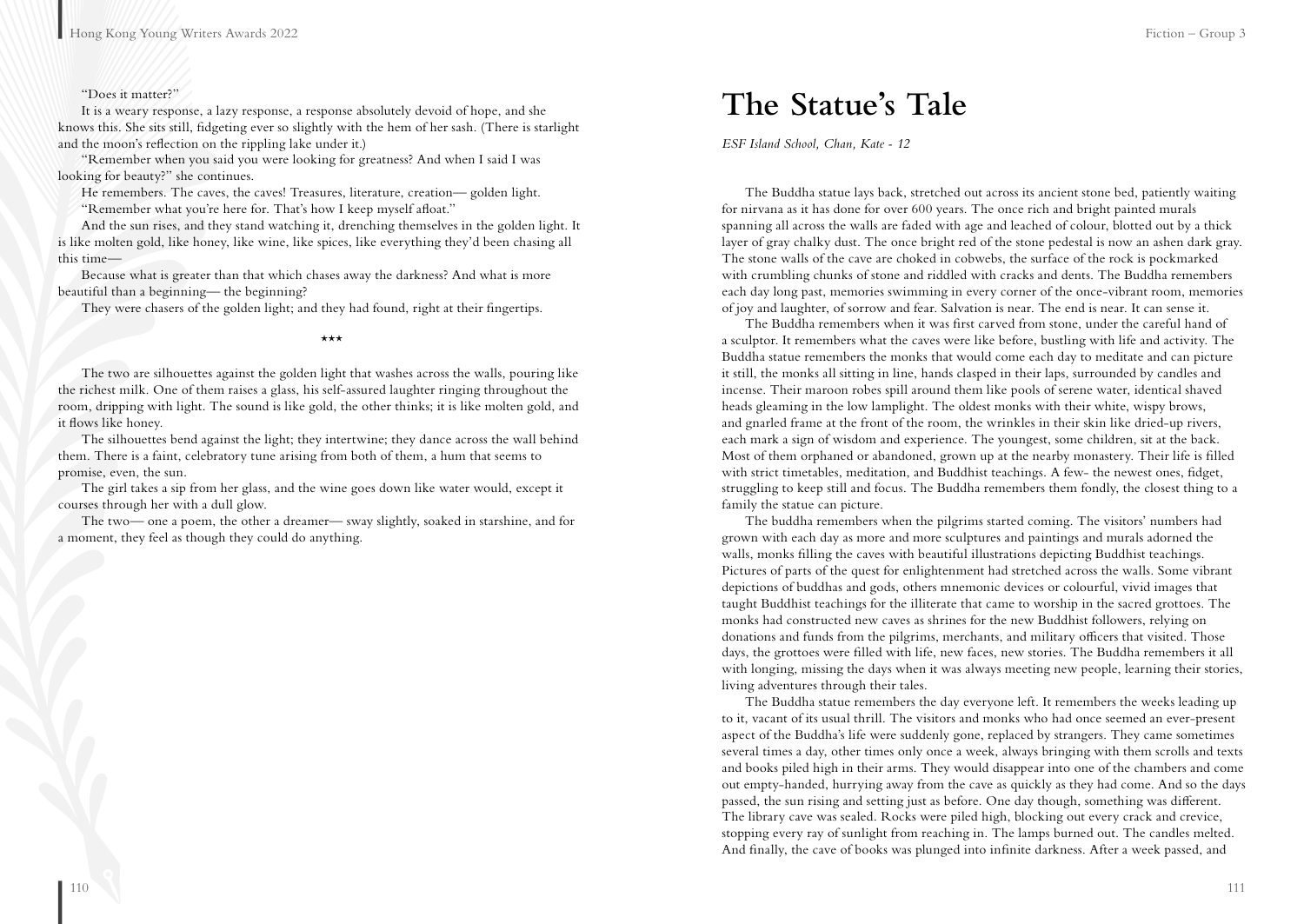not a single person had returned, the buddha had started to worry. And when the weeks had turned to months and then the months to years, the statue had finally understood. They weren't coming back.

The Buddha remembers when the cave was found. It remembers the years living in isolation, and the day the men arrived. Pale- almost white-skinned people had climbed in, leaping over boulders. They had gazed at the walls and the floor and at the statue itself in awe and wonder. And in moments, they were everywhere in the grottoes, examining the murals, leafing through books, scanning scrolls. Then they left.

The Buddha remembers when the strange men tore apart the caves. They had returned one day with metal tools and strange objects. They had grabbed scrolls from the library cave and carried them away. They had carved away sections of paintings from the walls and cut out parts of murals. The Buddha gazes at the chamber now, each blank section of wall a stab of pain in the statue's stone heart and a harsh reminder of the day. The day they left. The day they took it all away.

The Buddha lies in silence, exhausted from it all. Each moment relived, each experience reflected. Because the Buddha remembers it all.

And then the stifling, suffocating darkness is suddenly broken by a loud, bone-rattling crunch. In the wall, the rocks start to slide, dislodged by some unseen outer force. A shout and then a second startling crack and the wall caves in on itself. The rocks tumble to the ground, hitting the floor with a crash. Boulders scatter every which way as a cloud of centuries-old dust rises into the air. The wall gives way, revealing a crowd of people. The lost caves have been found.

### **A Different Form of Magic**

*Harrow International School Hong Kong, Tse, Laila - 13*

#### *761 Tang Dynasty*

A cross. A cross on my left cheek. It sizzles hot at the slight touch. The two onyx lines meet at a centre point...The place where I cried the most tears, the place where my face wrinkles when a sense of misfortune comes my way. The two lines carry the burden of my past, the aching grief and utmost expectations I was destined to meet. It's torn me apart.

My older brother Chang carries a single tear on his cheek, never falling, never leaving. It stays there, a part of him. Its single drop of ink bears his tragic past, the family he's lost, the silence in the dark, cold-blooded night.

#### *Born or Bred.*

I was born to carry the weight of my father's doings on my torn shoulders. My father was one of the top men involved in the Ānsh zhī Luàn rebellion which automatically meant I would be too. Even before I became of age, I was immensely woven into their secrets, plans and attacks, so tight, the moment you cut the string it would break. I hated it. I hated how people stared, how people whispered to their friends, if only they knew I could hear every syllable, every hatred remark and every insult they muttered. So I ran, ran far away from the chains of power and duty. I fled to the southeast. More specifically the Dunhuang oasis. That's where I met my brothers.

My brothers were all limply shuffling across the vast silk desert. Broken and shattered beyond repair. I could see it in them, sorrow leaking from their sullen eyes. Hurt. Aching deeply, further, than any scar could go.

My brothers were all bred to be who they are today, all changed by their eerie past, the things they've seen and the things they did. No matter how hard you try, they affect you like tiny dots of watercolour on a clean, pure white canvas.

It's a symbol of our past and a daunting reminder of who we were and are today.

5 years since we fled from our prisons. We fell into hiding. In the deep, inexplicable Mogao caves.

\*\*\*

The spiralling paint strokes seemed to curve up somewhere else, the lines never-ending, never starting. Their hands twirled into each other, indulging in a life of their own. The coral diamonds flowed in a wavy pattern, they stretched up, pointing towards the bright blue hidden sky. It is a firmament, a sacred place, so holy and out of this world, we don't dare ruin the silence. My hands lightly trace the spiral patterns across the cold stone wall, my body instinctively follows my hand still fixated on the golden rimmed cerulean colours splashed across the wall. This goes on until I reach the final spiral, my hand then falls limply to my side as my eyes roam somewhere else.

The petal-like caves towered over the gods, the paintings telling a story, so deep no one can understand them. Below the layer of dust lies memories that are too precious to lose.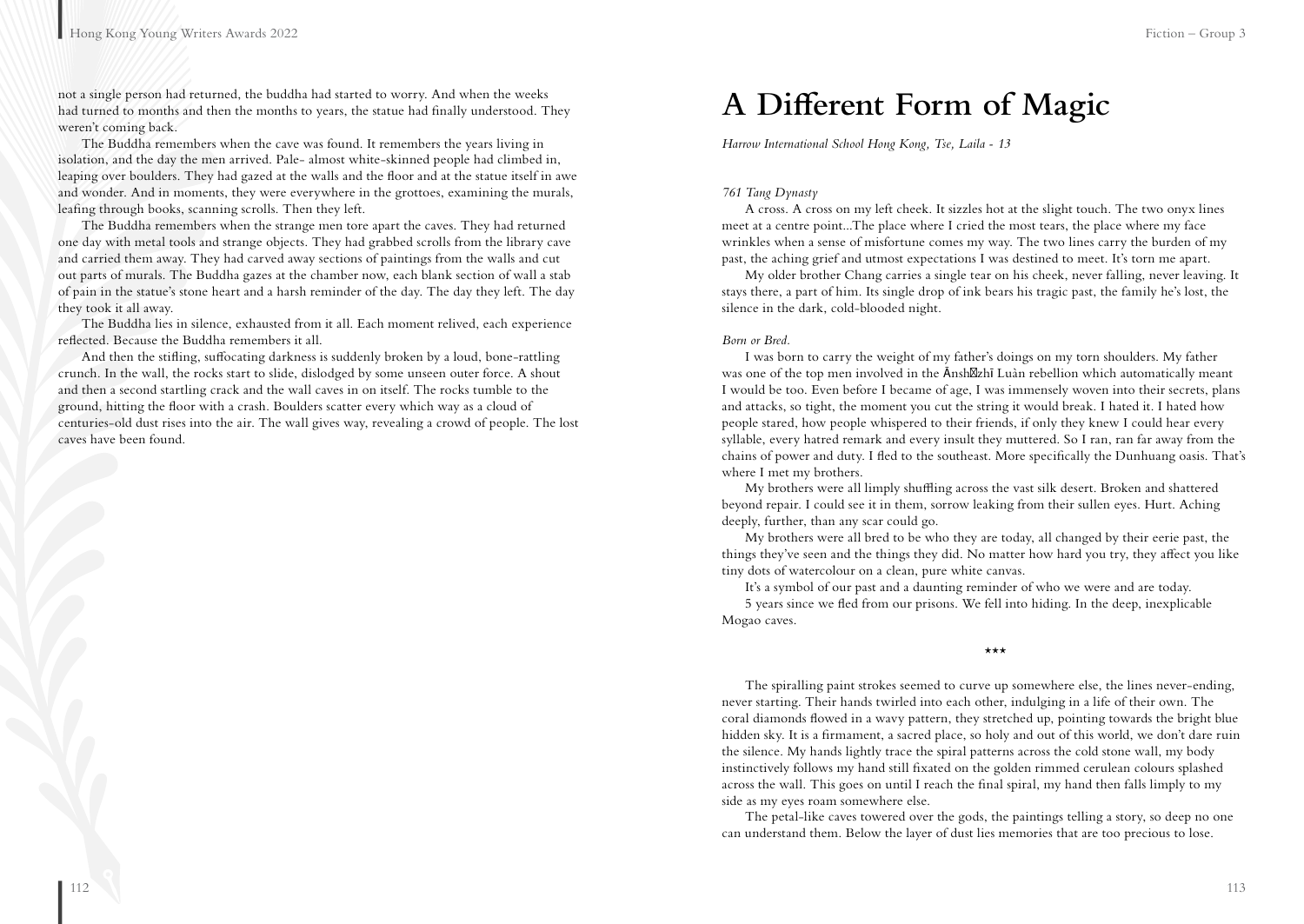It's still silent. It has always been. Do not underestimate her. Over the years I learnt silence was loud. Deafening. I think maybe I spent my whole life trying to avoid it. When you have silence, everything you neglect gets in. She is still and quiet; the reins of destruction and havoc. She's a monster, the worst of all.

I slowly sit down, my body relaxing as I hit the stone floor. My heart jumps, once then twice. My eyes are barely open. My head is heavy, too lumbered with my thoughts. My brothers have fallen deep into slumber, their own dreams playing in their minds. I feel the reticent walls acknowledging our agony, their bright smiles barely visible as they pierce through the thin gap between my eyelids. They understand and I know, in my heart we are safe.

My head spins back to our accomplishment: 1801 days. 1801 days we have survived. My eyes slowly close as I hear my unconscious voice echoing in my head. *"One more day to go."*

### **Deserted Fruit**

*Harrow International School Hong Kong, Zhuo, Chloe - 13*

#### **366 BC**

I first witnessed the boy sitting on the steps outside his house, where the sun benignly gazed down, and fixed upon it a wistful glow. He had gotten into a fight before coming outside- not with the kind of bloodthirsty violence so many men are guilty of, but of the more innocent sort that manifested in badly-thrown punches and weak yanks of the hair; he was very young, no more than 6 years of age, slight in build, and had sullenly rooted his gaze to the ground. As he leans forward and scowls with resentment, a passerby mistakes him for a beggar and lopes ahead hastily.

The boy begins to sketch a portrait of a woman into the sand- albeit unflattering, it is detailed and thoughtfully structured. There! He begins to laugh, and what a lovely sound that is. When he flourishes his last stroke, the sun has quietly tumbled down, and he runs back home for dinner. Now, I was not in any sort of urgency then, so I bided my time and waited for his talents to develop. Over the years I learned more about the young boy who keenly drew and created. He liked the sweet taste of ripe peaches in spring whilst attending to menial tasks, the chorus of warmth that rang in the air after a toilsome winter, and the greeting of dragonflies after it rained. Humans, who grow more dissatisfied with each blessing of industrial development, have long since disregarded nature. Yes, I am fully aware they are meant to go about in all aspects of life- but as the deity of art, I was dispirited to watch the artistic world crumble, and watched the boy blossoming through his enjoyment of creativity.

It seems like my plans should have all continued smoothly, doesn't it? But as the boy's drawings began to display a kind of mastery only achieved from years of practice, his mother died.

The peaches he picked that new year in spring bore putrid smells only he could detect, and the heat of the sun was a bitter nuisance to the growing demands of his deadbeat father in summer. For what devilish gift would be born than the stifled tumour of mourning; void of tears and emotion, but bearing a pain just as extreme as a sea of dramatic heartbreak?

#### **372 BC**

It has been many human years since I last saw the boy, not regarded as a child anymore but as a young adult tackling the throes of new responsibilities.

Frankly, I had expected him to grow out of his forlorn ways by the time he became an adult. In many ways he had matured, taking a job at his uncle's farm and labouring until his hands bristled with calluses, but remained the village outcast, who shirked from familial gatherings and looked at the world with a gaze of utter contempt. It was not the grief of losing his mother, who died so long ago, but rather a repressed feeling that resented its status as prisoner.

When I finally decided to visit, I found him trekking through the vast nothingness of the desert, the sand blurring in fields of white and orange. I do not know why the boy had run away, but I cleverly took advantage of his situation. With careful deliberation, I concocted a plan to revive the creative world, which had suffered damage only reparable by the most fortunate circumstance.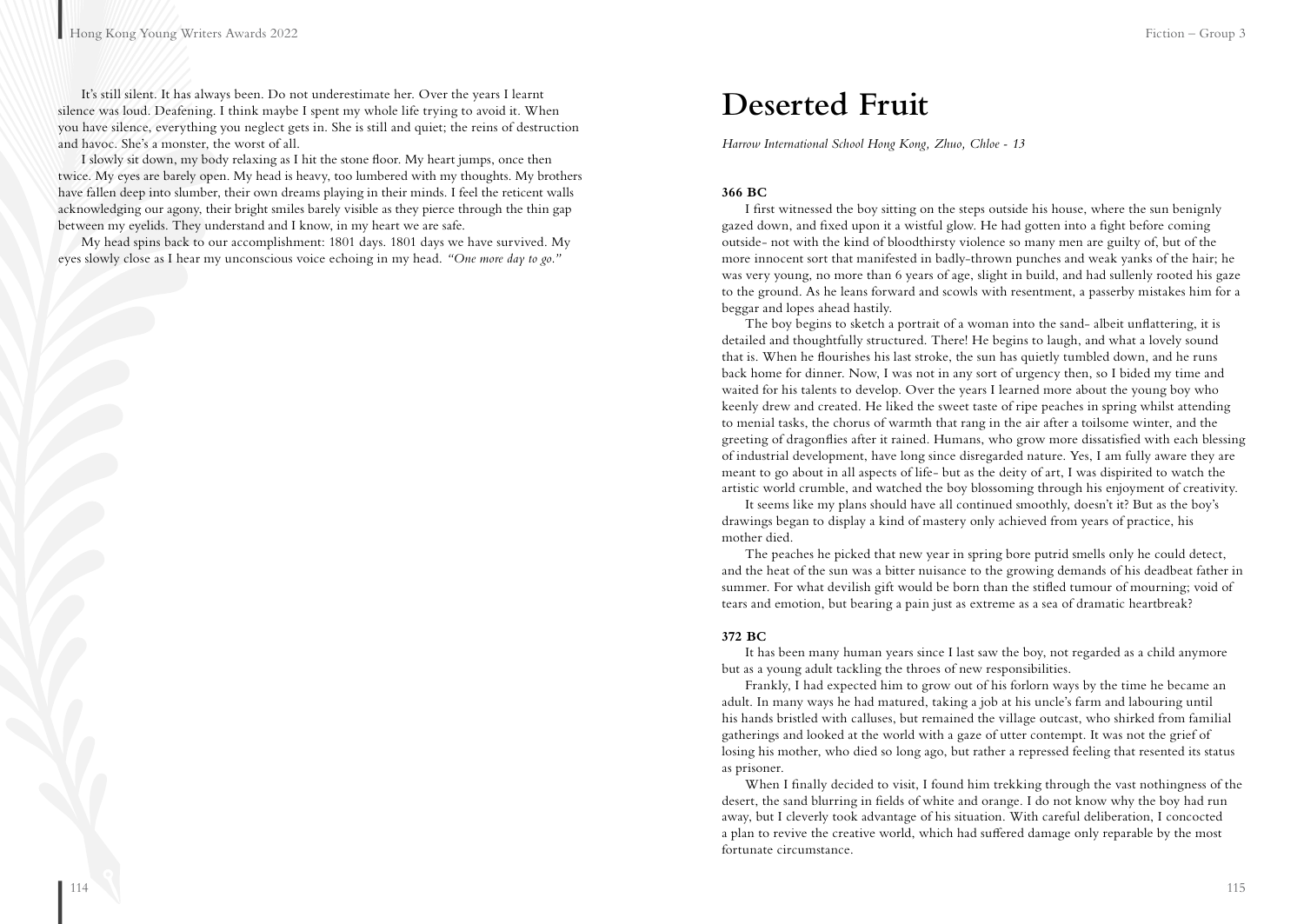I did, unfortunately, overestimate the manpower of one teenaged boy, as he failed to travel the distance I keenly expected of him. In only a few days he had fallen victim to the blinding, unforgiving glare of the sun. Torn clothes clung on to him like the final decaying layer of flesh from a corpse, and as his packed food rotted and his trembling legs grew weary without the support of his abandoning mule, the boy figured he was the only thing that had survived the suffocating desolation of the desert. He had run out of water by then. His lips cracked as he drew his mouth open with each dying pant, and the feeling of his wounded feet crackling under stray pebbles seared into his mind like the shriek of an injured lamb. Helplessly the boy fell victim to the torments of the sun, the heat and the desert, and sank deep into the sand, awaiting the inevitable. Only then had the boy noticed the wind's croons, not just a noise to fill the empty space but a warning, like the shake of a rattlesnake's tail when it shies upon a predator.

Obviously, I would not allow the boy to die at that particular moment. I had invested far too much time and energy to watch everything crumble away. It took only what humans call divine intervention, and what I call jerking one's heart from a deep sleep back into its wakeful position, for my plan to continue.

I disguised myself as a traveller bearing the gift of a wooden carriage, and offered a trip to the nearest shelter, a series of caves inhabited by Buddhist monks.

The next day we had arrived, and the erratic slew of the carriage slowed as I sent the boy off. Of course I was still watching him then, and quietly anticipating the unravelling of my plan.

The boy gazes upon the unseemly sight, a block of sandstone colossal in size and punctured at the bottom. He walks inside, nose tickling from the sting of incense, as lamps flicker to swaddle him in warmth. He finds a room decked with swathes of murals, and gapes in quiet amazement of the sight it beholds. Its paintings are arrestingly beautiful in their rare sheen of gold and jade green, as ornate patterns and subdued lines scatter throughout the portrait to form tales of women in musical play, a deity swathed in glistening robes, and a demanding emperor with hordes of followers at his side. These garishly elaborate images cover the room in its entirety, and the boy closes his eyes to prevent the shock of vivid technicolour from seeping in.

The boy lumbers on, drowsy with the rich sights, and wanders through a series of hollowed-out tunnels, the flickering light of daybreak finding its way through the cracks in the coarse walls. There are few rooms left, but each is stocked to the brim with various works of art and literature depicting divine events. Finally they reach the last one, where monks erect a sculpture of the Maitreya Buddha, vision-devouring in its magnitude, and bathed in the decorations of floating deities against auburn light. The boy feels like the workings of his heart have been laid bare against the silken clay, and a strange feeling of fulfilment bubbles from within.

One of the monks takes notice of the newcomer, and watches him wistfully. "In the caves' years of creation, we've never had a single visitor. I'm fine meditating and living on my own, but the gnawing thought that our work remains unnoticed by everyone around us places me in a state of great distress. The paintings and sculptures have brought us a great deal of peace and healing, I am sure others would feel the same. But we have no forms of transport, the nearest monastery is far away, so effectively we are stranded here."

#### **373 BC**

The sound of hammers against hardened clay ripples through the air when the boy steps out of the cave opening and stares at the sun. It has been a year since he tirelessly made the

trip on foot back to his old village, encouraging those swept in a state of apathy and bleakness to visit the sandstone caves, and delighted to find many have chosen to stay. He had set up a transport system, started a farm bearing rich produce, and the isolated land soon grew into a communal grounds for those seeking reassurance and faith.

The boy soon began work on a cave of his own, his emotions finally expressed through the mark of his efforts painted in glorious murals. In that glistening heaven; under the new-born sky that left complete peace in its wake, through the untethered bliss of artistic expression, his wounded calibre began to heal.

He watches the desert, molded into gentle slopes below the firm resoluteness of the sky, the light blankety feeling as humidity collects around him, and bites into the flesh of a peach, fresh from the recent harvest.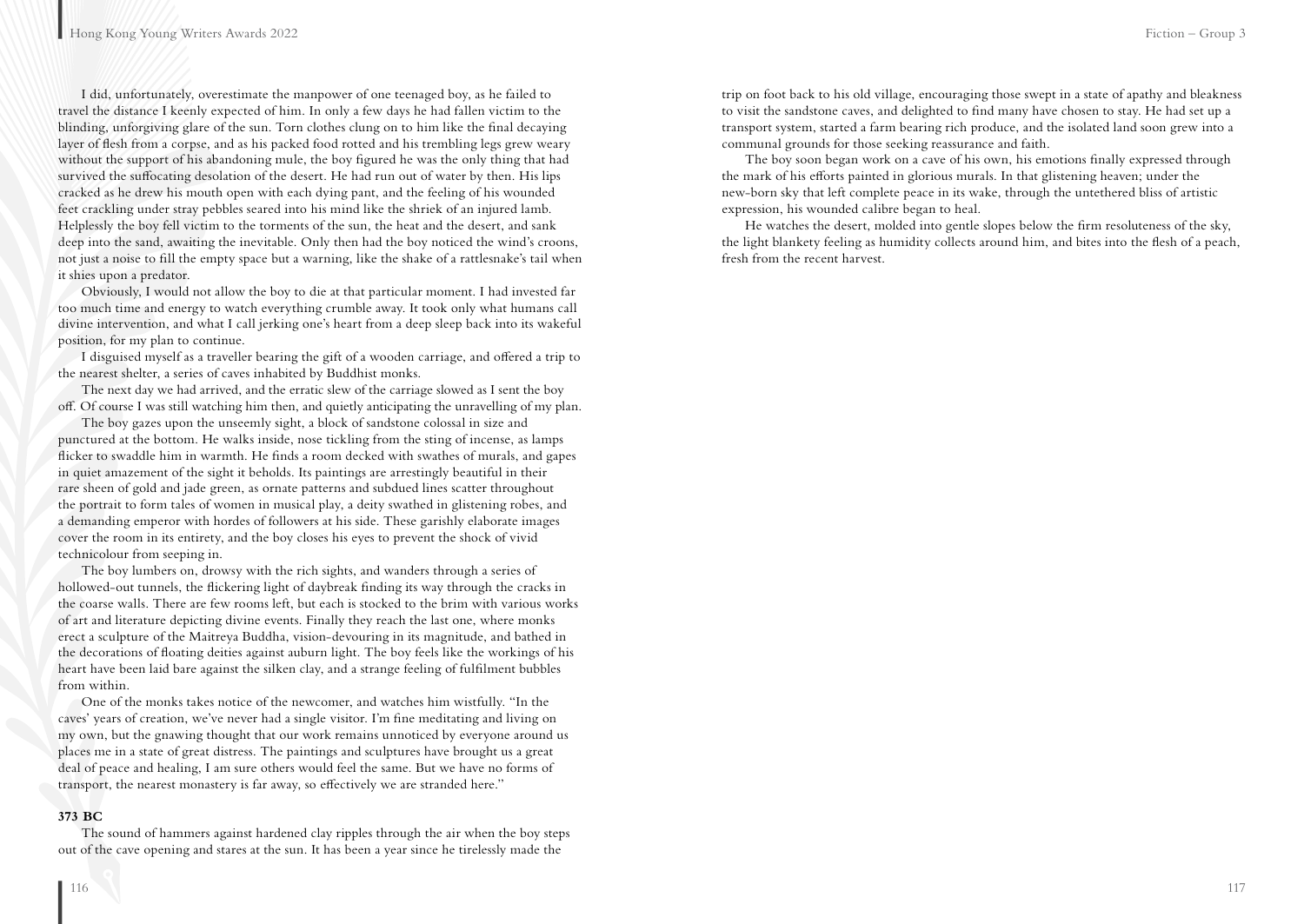## **Redemption**

*HKCCCU Logos Academy Campus 2, Chan, Bo Wen - 13*

He groans, the sound barely escaping his parched, scratchy throat. The sun beats down relentlessly, burning his sweat-drenched back. Golden yellow sand stretches as far as the eye can see, a seemingly endless sea of gold grains glittering in the glare of the sun. Cacti stick up in his peripheral vision, reminding his hazy mind of fingers reaching for something unattainable.

Visions of his life before this torturous agony swim across his eyes: celebrating wildly with his colleagues after unearthing century-old relics in the Sahara Desert, kissing his wife goodbye, celebrating his child's (Clarissa? Carrie? Carly?) birthday…… They all seem an eternity away now, as if he was watching somebody else's life flick by from afar; yet another mirage of an unreachable haven. For a minute, he ponders whether to just relent to the inevitable, looming grasp of Death and let the vultures take him —

No.

He had been searching for something. What was it? Perhaps his car keys? Letting out a high-pitched giggle, he pulls himself forward in this scorching golden land. He remembers the rumbling of a van and the receding lights of a city; the weight of a bag of tools long since dropped; the delicious taste of greed he'd savored as he had trekked through this very same desert.

An involuntary shiver passes through his body like a ghostly phantom, for the sun was nearing the horizon - and when the sun vanished, the cold came. The bone-chilling, punishing, ruthless cold, which lashed against his frail body like cat-o'-nine-tails.

He had to seek sanctuary.

Fueled with fear, he hauls his listless body through the flat landscape, finding somewhere, anywhere, where he could take shelter against the cold. Going as fast as his water-deprived body can manage, he advances through this painful domain of gritty sand. Time passes, only felt through the impossibly fast descent of the sun and the steady cooling of the arid environment. Panic sets in, a lead-weighted blanket on his frayed nerves. His breaths coming in short, shallow puffs, his eyes almost pass entirely over the oasis in the distance. His breath catches, gaze fastening on the sparkling sapphire crescent on the dusky skyline, winking at him in lieu of the sunlight. Surrounded by lush trees and backed by a multi-storied pagoda, it was too good to be true.

Which meant it probably was. Even so, he braves forward resiliently, trying to brush away the worry that it would be a mirage - albeit an extremely detailed one. He crawls closer and closer, until truly towering in front of him were the dense trees, backed by the imposing pagoda. Distracted by the beauty of the sight before him, he doesn't realize he's getting overly close to the crescent lake until it's too late. Not even being able to utter a sound, he plunges full tilt into the sapphire lake.

Closing his eyes, his last coherent thought is that drowning in a picturesque lake is at least better than perishing of thirst in a scorching desert.

But then.

He opens his eyes, blinking blearily, his thoughts incohesive and muddled. *Is this heaven?*  He thinks. *If so, it's more Buddhist than I thought.* Colossal walls completely awash with

Buddhist art surround him, depicting medieval scenes of culture, religion and arts. Directly in front of him is a vibrant polychrome sculpture group on a raised dais, looking so lively it's as if they are about to step off. Footsteps interrupt his train of thought and he stands up, surprised at the strength his legs seemed to have regained. Just as he turns around, a monk steps through the archway set into the wall facing the group of sculptures.

The monk smiles kindly, the crow's feet around his eyes crinkling. "Ah," he remarks. "You have awoken." His words are tinted with a heavy accent which the man cannot place. Startled, he bows hastily to the monk. The monk smiles again, inclining his head. "I have been treating you for the past few days. You must have a lot of questions, and they will be answered in due time. But first, please drink this water." Handing him a wooden bowl filled to the brim with sparkling water, his mood turns serious.

"I have glimpsed your ways of life, and they have not been satisfactory, archaeologist. You have been dishonest and greedy, disregarding your family and colleagues. With your consent, I will lead you on a cleansing period to teach you a more satisfactory way of life, much like drinking this refreshing water to flush out toxins."

He chokes on the water, half of it slopping down his front. "Wait, wait, wait. Slow down and dial back to the 'glimpsing' part. How were you even able to do that?"

"My visions. They have shown me how you planned to excavate a region in this desert, alone, to claim the artefacts found and sell them to the highest bidder; in the process abandoning and betraying your colleagues, dismissing their efforts - when it was them who figured out that there were artefacts to be found in that region, to begin with. Furthermore, you have neglected your wife and young child, favouring greed and deceit over their love and care. You ——

"Okaaay, you can stop now. Who are you to accuse me of anything, anyway? I don't know you, and you don't know me. Why don't we just forget this encounter entirely and I'll be on my way. Thank you for the water and offer of 'cleansing', but I'll have to bid you goodbye."

And with that, he steps through the archway and into the dimly-lit space beyond.

"You'll just get lost again, you know," The monk says mildly. "I was just like you once, a stubborn, selfish village boy named Yuezun."

The archaeologist pauses, a hand clasping the stone doorway. "Okay, let's say, hypothetically, that I accept your help. What would be in it for me?"

Yuezun, as we now know, pauses and seems to think for a moment. "Enlightenment. Redemption, self-discipline. Inner peace and balance. Need I say more?"

The hand on the archway releases its grip and drops down. "Alright then," the archaeologist sighs. "Teach me your wise ways, Brother Yuezun. But first, you have to answer me how you transported me here through the scorching desert."

Yuezen allows him only a mysterious smile.

And so begins the cleansing. The day after, Yuezun wakes the archaeologist with a singing bowl, giving him a dhonka not unlike his own.

"Put this on," he commands. "And follow me."

He obliges, slipping it on over his underclothes, and follows in the monk's footsteps. They go up a seemingly endless flight of stairs, leaving the archaeologist huffing and puffing in the wake of the monk's billowing tunic. At long last, they arrive at a precipice overlooking the desert, at which the monk promptly sits down and closes his eyes; he keeps balance on the craggy rocks as if he had been there for centuries, unshifting in the face of the dusty wind. The man scoffs in disbelief and immediately refuses.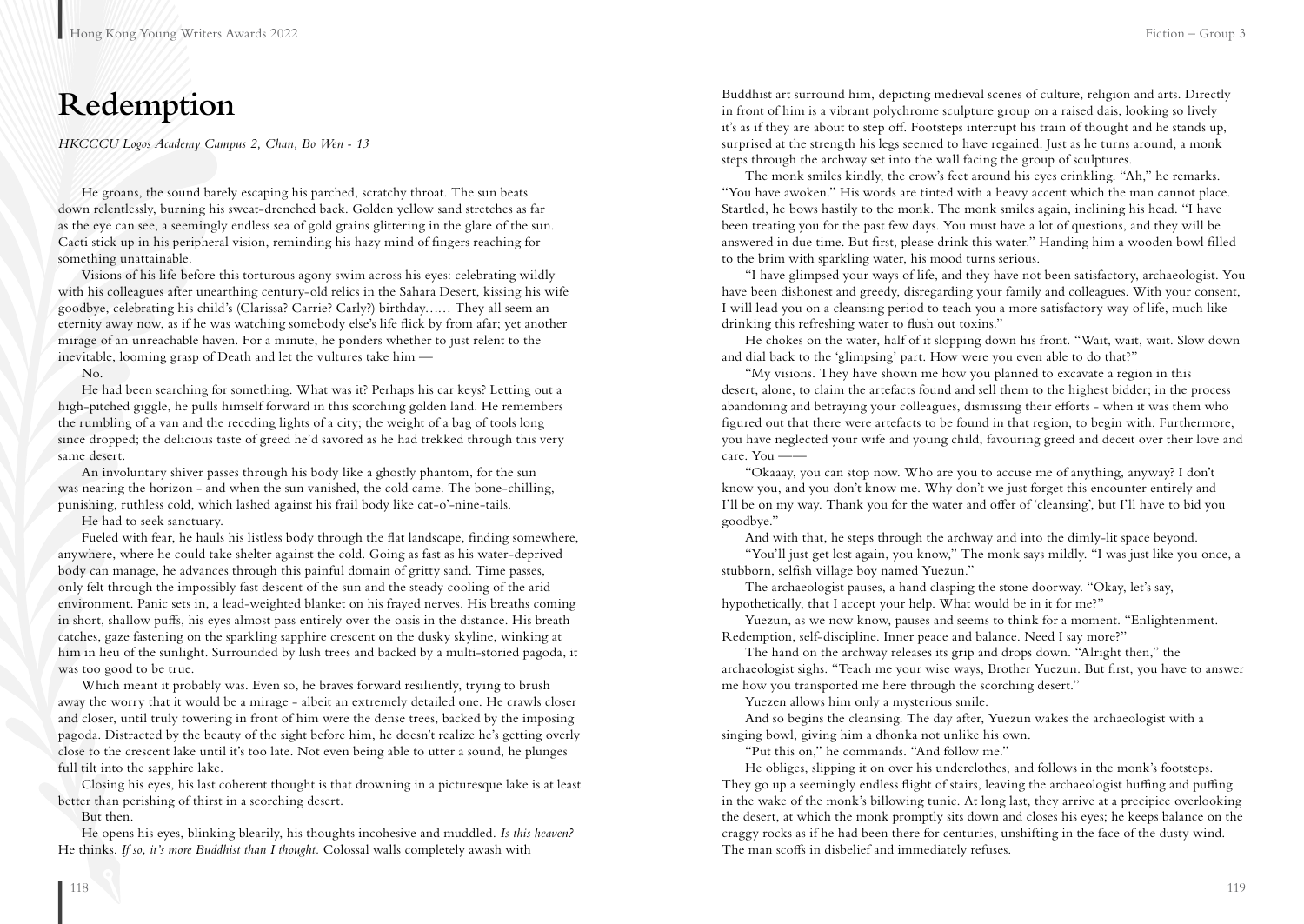The monk lets out a huff, saying, "To change your ways, you must first adjust your mindset to accept change itself. What seems impossible is only improbable — fear and doubt will only hold you back from your true aspirations."

The archaeologist only grunts in response, but duly positions himself next to the monk. He tries his best to achieve a state of zen, swiping away the fear that clouds his mind. Eventually, he attains a mind clear of clutter, succeeding in detaching himself from external distractions. Of course, that's when the monk rouses him, leading him back down the stairway to a secluded, comfortable chamber. He sits crossed-legged and invites the archaeologist to do the same. Without waiting for him to comply, he begins bestowing wisdom upon him, lecturing him on redemption and self-improvement. After the clifftop incident, the archaeologist has learned to trust this venerable figure. As if he were a child eager to learn, he mimics the monk's position, turning his face up to the wrinkled benevolence before him.

As time goes on, this routine becomes the usual for this unusual pair. However, ultimately, Yuezun the archaeologist up earlier than usual and gives him a melancholy smile. "I am afraid I have taught you all I can, archaeologist. May all your journeys be fruitful." With that, he claps his hands together.

The archaeologist awakens in a cool van. His colleague is watching over him wearily, but his eyes widen when he sees him regain consciousness. "Thank goodness you're awake! We found you about a mile south of our campground; where have you been?"

 $``I-"$ 

"And what was the pendant around your neck? When we inspected it closer, it turned out to be an artefact from the Tang Dynasty. How did you end up with it?"

But the archaeologist only gives him a mysterious smile, a mirror of the one that Yuezun gave him what now seems so long ago.

### **The First Grotto**

*Shanghai American School - Pudong, Lai, Charlotte - 13*

The blazing sun shines bright like a medallion in the sky. Le Zun wipes a line of sweat off his face as he shifts his focus to the journey ahead. Numerous days have passed since his arrival at the Gobi Desert and the trip has only gotten harder with his increasing fatigue. So, in order to distract himself from his sweat-drenched robes and aching body, Le Zun begins to think about the destination that he longs to reach – the Western Paradise.

Like the countless monks before him, Le Zun embarked on his journey to set foot on this blissful land and get reborn into peace and plenty. Just like that, thinking about his wonderous destination, Le Zun quickly loses himself in his imagination.

Angelic music sounding from the sky, trees glowing with precious fruit, ravishing images of the Western Paradise flashes in Le Zun's head. He's deep in his thoughts when a cold breeze suddenly brushes against his face, pulling him back into reality. With the cooling temperature and the sun's changed location in the sky, it occurs to Le Zun that a lot of time must have passed while he immersed himself in his fantasies.

"Well, it looks like I should find somewhere to settle for the night. It indeed is getting colder with every minute" Le Zun tells himself. If he doesn't want to get stuck in middle of the desert, he knows that he should pick up the pace and make it to the mountains before dusk. And as the sun slowly begins to set, the temperature drops. Without the intense heat of the sun, this journey that was deemed exhausting to him doesn't seem so bad after all. In not much time, Le Zun reaches the mountains.

As he makes his way up, a spring in the distance catches his eye. With his mind preoccupied with the tireless imaginations, Le Zun had almost forgotten how thirsty he is. And now, with the serendipitous appearance of this spring, he simply couldn't have been more delighted to quench his thirst in its flowing waters. Under the exhaustion of his journey and the approaching night, Le Zun decides to make camp near the spring and lay down to rest.

Soon, it becomes dusk. Le Zun lies drowsily in his camp, admiring the sunset. Suddenly, just when he's getting ready to rest for the night, the mountains begin to glow. In his disbelief, he raises his head and an image of the glorious golden Maitreya Buddha appears floating out from the mountains and into the sky. Le Zun is quickly astonished by this heavenly sight. And before he knows it, a thousand glowing Buddhas emerge, lighting up the sky. Sparkling fairies follow by flying out and surrounding them, performing delightful music that's simply a joy to hear.

Le Zun remains dazed in this breathtaking sight when the buddhas and fairies are suddenly retreating back into the mountains. Just a blink of an eye later, they are all gone, as if none of it ever happened. Le Zun rubs his eyes and regains himself a little.

"Oh, I must have dozed off without even knowing it!" Le Zun mutters somnolently to himself. "That's probably just all a dream, but at least it was a beautiful one."

But suddenly, something occurs to him. What if he wasn't dreaming? What if all the buddhas and fairies and music hadn't just been an illusion? Perhaps the scene he saw was a vision!

"I was just completely transfixed by that radiant scene! But if it really was a vision, I should stay and celebrate it; maybe I can even recreate it for more people to see!" Le Zun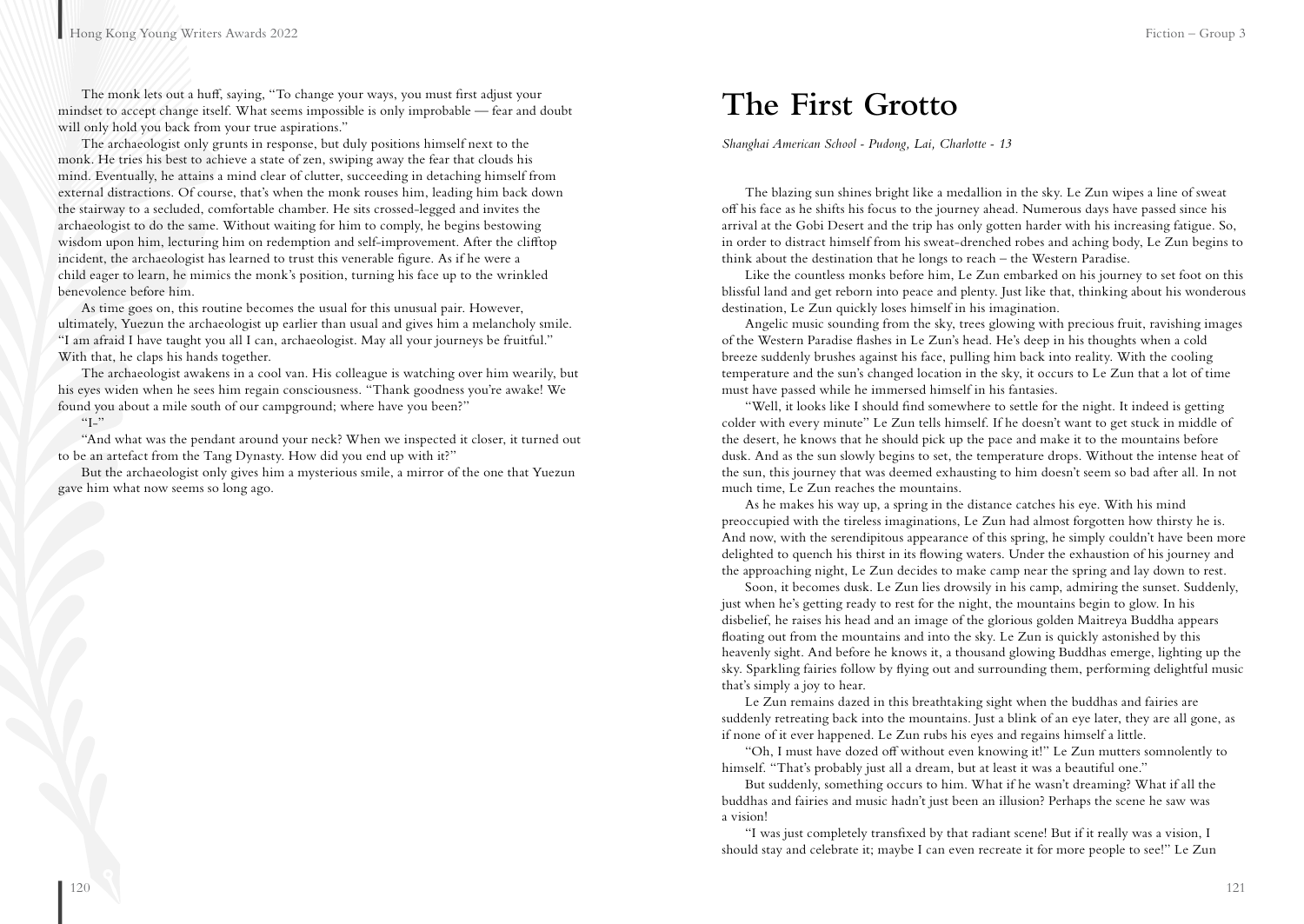excitedly exclaims. With this new idea, all his drowsiness seems to fade away in an instant.

Lifting his head, he takes a glance at the sky. With everything happening, Le Zun didn't even realize how much time has passed. The sun has descended into the mountains and the moon appears in the sky, gently peeking out from the clouds. The night sky is like a dark, velvet cloak covered in shimmering sequins. The moon shines brightly in the middle, casting down its light that glimmers on the fields around him. Now, being in such a pleasant and serene setting and feeling content with his plans with the vision, Le Zun finally tries to calm himself and settle for the night.

It's early the next day when he wakes up; the rose-pink light of dawn has just started to appear. He rubs his eyes, regaining enthusiasm for his ideas from yesterday. Oh, how wonderful that scene had been! And how blessed have he been to be the one to witness it! However, though wishing to enjoy himself and take his time, Le Zun knows that he must hurry in order to recreate the scene and not waste too much time on the journey. Just like that, he quickly sinks into his thoughts.

Le Zun's had plenty of experiences with art in his life, so recreating the scene wouldn't be too challenging. But of course, he knows that he can't just paint or sculpt out in the open like this. What he needs is a place to create and store his art - a shelter. Suddenly, an idea pops into his mind.

"With the tools that I have, I can create a grotto. This way, the art I make will have somewhere to go!" Le Zun declares while looking around at the various mountains surrounding him. "It shall be right on the sandy cliff walls in between these mountains, right below where the glorious scene appeared."

Inspired by this new idea, Le Zun immediately set off to work at the cliff wall. It was arduous work. But in the great mood that he's in, he didn't really complain. Just like that, a small cave was dug out on the cliff walls in no time. Then, with the inspiration and motivation the vision gave him, Le Zun begins to work inside the grotto – creating murals and sculptures to represent the breathtaking scene from last night. Finally, he wraps up the hard work and stands from afar, admiring the beautiful cave.

"It looks like that little idea of mine has certainly gone a long way," Le Zun exclaims with a big smile plastered on his face. "Well, I guess it's time for me to move on. I still have a lengthy journey to complete."

After packing up his belongings, Le Zun takes one last longing look at his work. He would love to stay at this site longer. However, time is passing by and he knows that he needs to get going. Le Zun pushes himself away from the spring where he so cheerfully quenched his thirst, down the mountains where he's peacefully spent the night, and ultimately away from the sight of his grotto. As he stepped out into the opening away from the shade of the mountains, the heat of the desert embraces him. Though unlike yesterday, Le Zun isn't tired or annoyed anymore. This vision has filled him up with energy. And as he continues his long journey to the Western Paradise, he cannot help but think of the grotto that he's left behind.

In several years from now, maybe another monk will arrive at this spot. Maybe they will have the exact same visions like he had. And maybe the little grotto filled with his art, words, and story will be discovered and they will appreciate it just as much as he did. Le Zun can't help but smile at the thought of this.

This concludes the story of the entrancing legend behind the first grotto of a tremendous treasure house full of stories and possibilities. Although Le Zun's story is only a local legend with no proof of accuracy, we don't really have another explanation either. When thinking about it, everything started with just a simple vision of one monk. Yet it was with this vision

of his that continued to change and impact the world even today. Little did Le Zun know that through the course of one thousand or so years, his simple vision would have turned into a pilgrimage site for travelers all over the country, a flourish of creativity, art, and innovation, and an exceptional representation of medieval art, culture, and religion. Just like that, Le Zun's one single grotto, with the contributions of the thousands of monks that came, expanded to a considerable number of 492. And for us today, these 492 grottoes also became a popular and enchanting tourist attraction. People all around the world came to Dunhuang, Gansu to journey through this dazzling tunnel and discover the fascinating world from the past. And just like that, an ordinary spot on the route of the Silk Road, through the course of a thousand or so years, became the extraordinary Mogao Grottoes - the great treasury of Buddhist art that we have come to know and love today.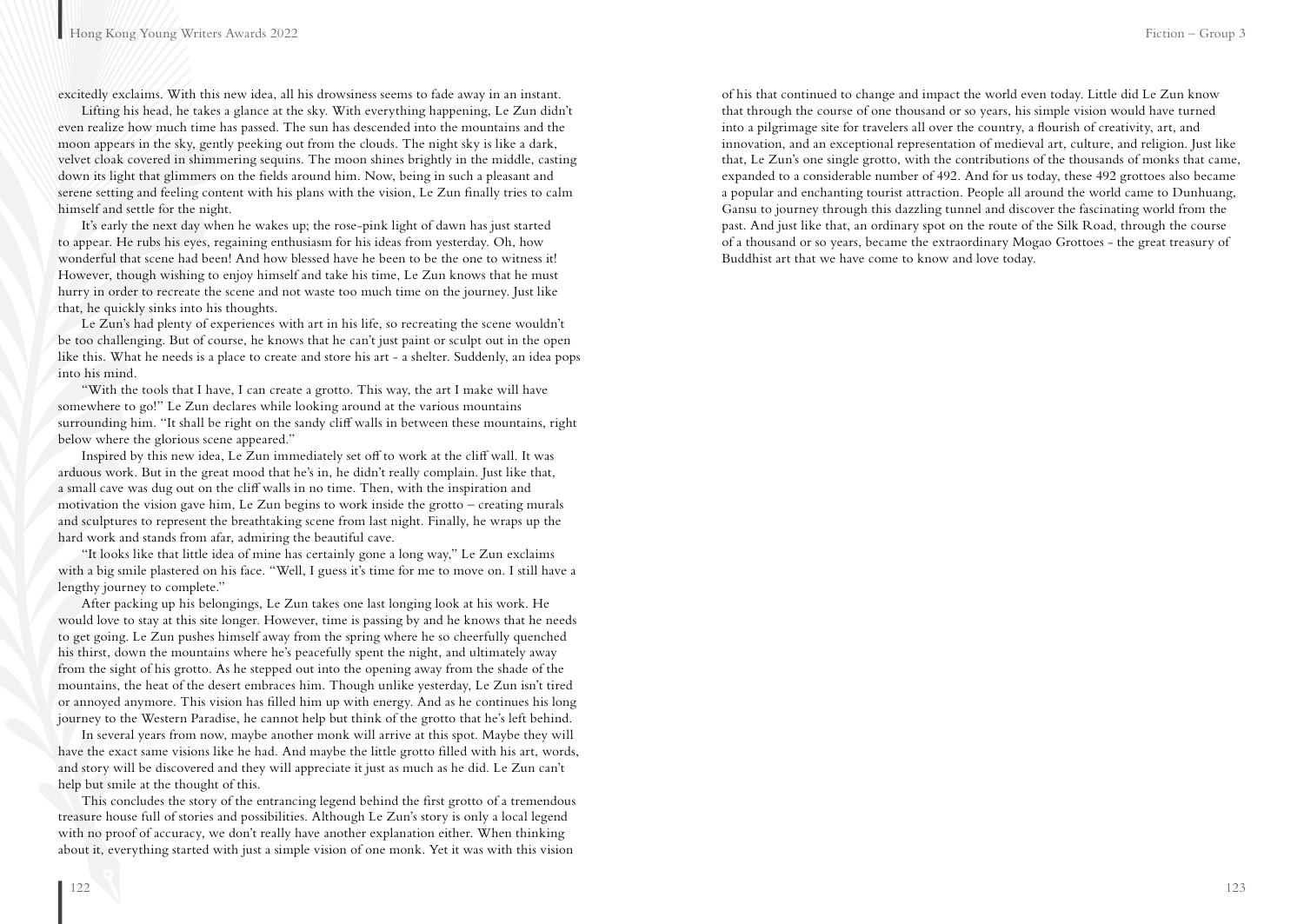### **The Harmonies of the Sun**

*Shanghai American School - Pudong, Zhou, Madison - 13*

*"The history of the past interests us only in so far as it illuminates the history of the present." -Ernest Dimnet*

\*\*\*

#### **366 AD**

The setting sun descends with a harmony of red and yellow, leaving a symphony of shades that reflect over the endless eminence of the desert, humming a mellow tune that echoes across the land. It retreats, absconding into the dark shelters of the mountains.

He takes another step forward, eyes squinting at the distant horizon, his feet sinking into the roasted sand. His shaven head fails to shield itself from the heat, and his wide, orange sleeves flutter at the whistles of the wind.

The sun leaves passages of resplendent radiances across the jagged surfaces of the mountains.

And suddenly, on the rocky surface of the hill, a blurred scenery gradually awakens. Beams of gold scan the mountains, contouring the thousands of silhouettes that incandesce under glints of light. The distinct manner of their majestic positions glow with vestiges of rose firelight; their muted features are traced by radiating halos of lambency—

A sudden blinding of the sun—and the silhouettes are gone, leaving behind no traces save the rays of light, revolving ever so silently.

He blinks, arising from the realm of reveries, his mind blank yet tainted with one thought: *that vision—it's a message, an appeal—one that demands a response.* 

\*\*\*

#### **866 AD**

The sharp, crisp sound of porcelain on stone and paint pots on uneven ground betoken the morning of another sunrise, bedecked by indistinct chatters. The golden specie—a bloom of brilliance—peeks from the horizon, sending messages of copper onto the ground and into the hollows of the hill.

Those hollows each chronicle a stage in the process of creativity. Shadows are printed on the rocky ground, rotating in correlating directions with the sun. The diverse hues of pigments in pots scintillate under beams of sunshine.

The *Jiangs'*<sup>1</sup> robes are stained with the slightest traces of those vivid tinctures. They dip the brushes in paint and sweep off the excess, creating thin streaks of pigment that idly slide down the sides of the pot, like raindrops gliding down leaves on a spring morning. Then, the paintbrush tips are on stone, the elixirs of beauty creating copious landscapes where floral patterns bloom and apsaras flit across walls—where the scenery breathes along with the euphonious melody of the sun. Every mural is a memento—of not just the stories...

*Voices in the grottoes:* 

"Yue Zun, wasn't it, the monk who saw a thousand buddhas?" a *boshi*<sup>2</sup> turns to a nearby *duliao*<sup>3</sup> .

"I believe so." the duliao replies, turning his head and averting his gaze from the accumulation of caves.

"Have you ever considered the authenticity of the vision, its accuracy? How can we ensure that all this work will not be for nothing?"

The duliao blinks at his straightforwardness and sighs, "We cannot ensure that, young boshi. Yet the flaw of the belief —the acceptance of it—gives us the vitality to act. And in doing so, we'll all eventually be able to find a meaning to this." he stops, as if lost in thought. The boshi stares at him, all perplexity and anticipation.

"And the meaning itself can have sundry meanings; its significance will range greatly—or remain unfound." the duliao concludes.

The boshi gapes at him, overwhelmed with confusion; he pivots and heads into the interior of the grotto. The duliao watches his receding figure disappear into the shadows, then turns to the sun, uttering a whisper: "But my greatest fear is of the value being found, then lost."

As he walks back, the footsteps he prints into the sand are immediately wiped out by his robes, leaving only the placid sand, ever so smooth—leaving the sea of sand to devour all marks.

\*\*\*

#### **1400 AD**

He was indeed right—the sea of sand swallowed it all: 735 grottoes of art, a legion of history...lost.

The sun rises again from the edges of vision, sending muted beams of honeycomb-yellow sunlight to survey the mouths and interiors of the caves. They flit over antiquity for a fraction of a second—and then darkness again.

The intricacy of the portrayals fade, becoming shades paler by every day—even those dabs of gold powder have ceased to twinkle; the statuettes are locked in realms where time is only extant on their appearance; the layers of dust over bundles of sutra and manuscripts have obscured the ink—the messages.

The roaring silence completes the space, filling up the crevices in the corners, muffling the voices of the past. Under the shelters of shadows, the ancient artifacts dim, gradually blending into dullness. Thin webs of silver cling to the nooks of the caves, attempting to catch the fragile memories—to preserve what had been neglected by their own creators.

The rays of amber sunlight sing a melancholy tune:

*The mournful sunlight retreats, leaving the lonely hill— A hill with dimples but no smile to be enveloped by the sea of gold. Into the bottomless sea it sinks, unfathomable like its tenor.*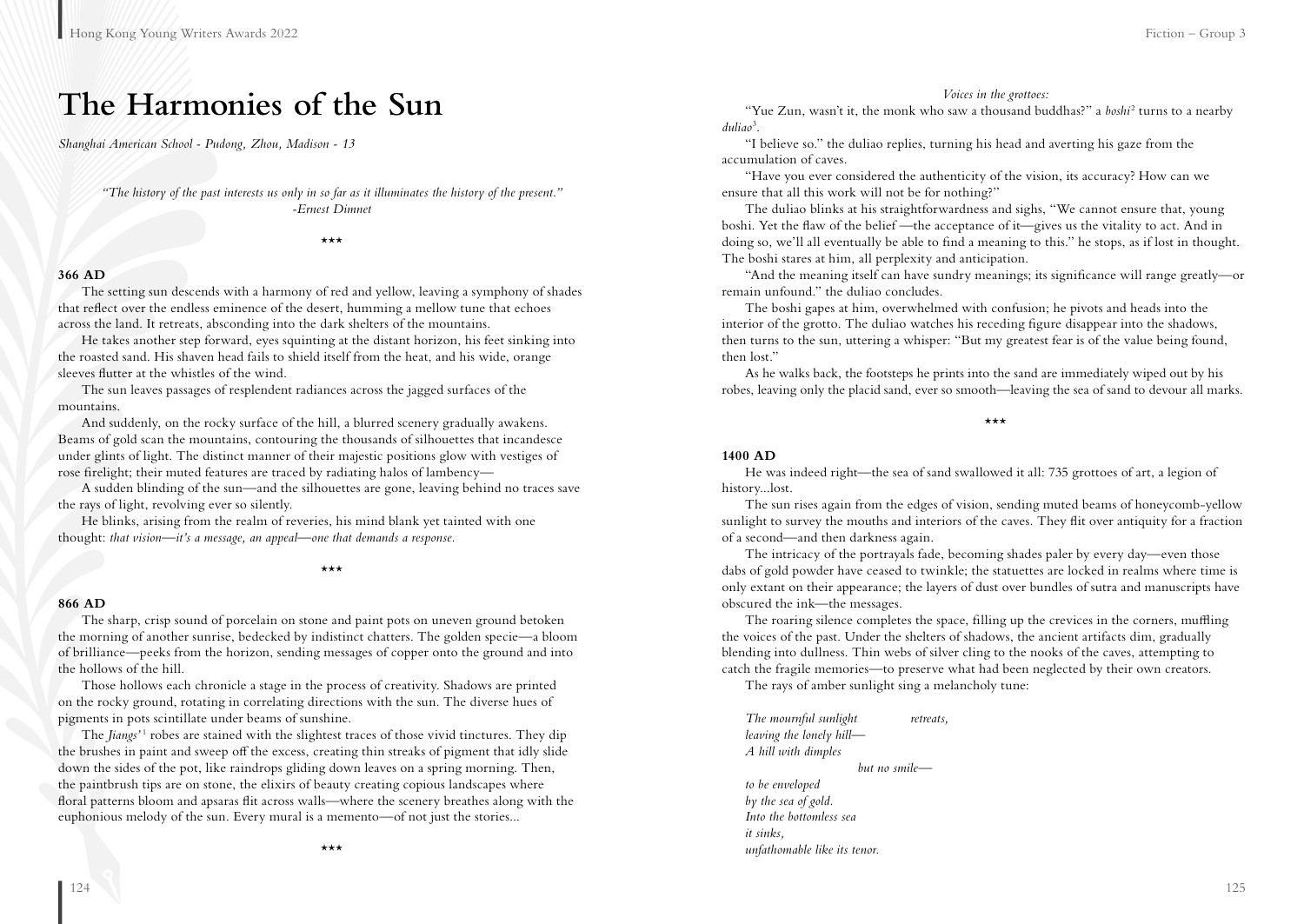#### *Deep. To long—and it will be Out of reach*

\*\*\*

#### **1900 AD**

The muffled sounds of straw on stone disturb the silence of a spring morning. The broomstick's bearer peeks into the shadows of the grotto, then steps into the chamber, footsteps adding edgy clicks to the silence. His vision skims over the faded murals, weaves through the miraculous statues, and sets on a section of a wall.

With a scrutinizing perspective, he forms a hazy cognization, running his palms over the surface and tracing its floral patterns, as if searching for an unidentified subject—

Then there it is, a slim slab to the right: it pops open with a slight push, as if it had been waiting forever for that minute force.

The 'wall' creaks. And withdraws in—a hidden chamber.

He gasps, coming to register the surroundings. Dropping his battered broomstick, he gingerly steps in. His eyes survey the landscape: thousands of scrolls, piled in mountains, parallel to the wall. The narrow beams of sunlight embroider the dust-covered papyruses with amber dashes.

He reaches abruptly and his fingers grasp the end of a sheet; tugging it out and rolling open the delicate parchment, his eyes reflect his wonder, dust and sand dancing around him. He finds countless peculiar characters staring back at him, the faded ink almost breathing across the paper—

—the paper that felt like dry leaves, yet also like silk.

\*\*\*

#### *Voices in China:*

"Discovery is crucial. And the study of history is, too. What Wang Yuanlu did—it's remarkable."

"Nonsense. He sold China's ancient artifacts, unlatched the passage for countless harms that are being inflicted on them."

"Yet, what he did shed light on those once-neglected treasures, bestowed them with new value..."

"His actions..."

And the debate perpetuates...

#### \*\*\*

#### **Today**

The setting sun descends —a golden coin slipping through the fingers of wind, absconding into the mists of the clouds.

The natural light sends rays of amber into the golden landscape below, bringing harmless flames to the dimples on the hill—tracing its smile. The portrayals are encapsulated in the legion of grottoes, dimmed by the obstruction of light, dimmed to preserve their beauty what could have been done years earlier.

These objects of virtu are exceptional. They alter and reorient, a novel style and technique in every grotto; they are a testament to the sophistication and advancement of civilization, its culture, religion, and intellectual awareness. They capture their history through countless aspects—almost all aspects of humanity.

The footsteps of tourists are drowned by their voices, clustered just like the countless caves on that golden hill, but unable to amalgamate into a scene of beauty.

\*\*\*

#### *Voices in the grottoes:*

"They built these grottoes—only because a monk encountered a vision?" he asks. "Partially. They used the vision as a vitality to understand the significance," she replies. "Yet still, after time, they were forgotten. Some view it as merely art."

"That's because many could not comprehend a meaning that was in-depth enough; it was found, then lost. And now found again. They are much more than art. These grottoes themselves are a branch of learning. There are copious reasons that fabricate its meaning."

Her next words roll off her tongue naturally, with a spontaneous feeling of déjà vu, *"And the meaning itself can have sundry meanings."*

\*\*\*

The receding sun sends melodies of colors—a thousand harmonies, just like a thousand meanings of history.

\*\*\*

*"History is not a burden on the memory but an illumination of the soul." – John Dalberg-Acton*

1 Jiang: the predominance of the artisans who undertook the standard work.

2 Boshi: senior artisans ranked second-highest in the artisan's hierarchy, who executed relatively challenging work.

3 Duliao: the most skilled and highly-ranked artificers who supervised the process and performed complicated aspects.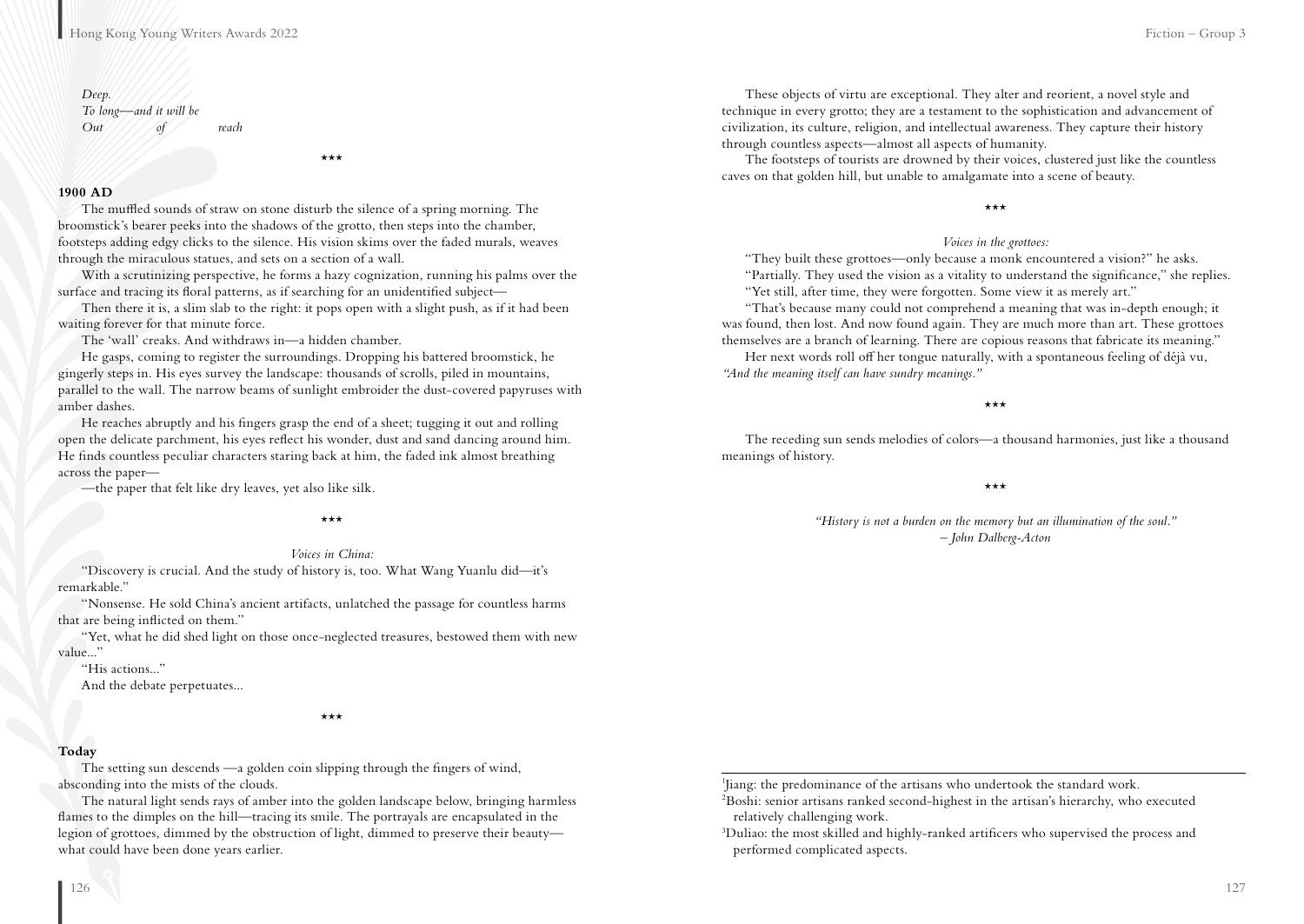### **The Confession of a Monk (A Hoax)**

*St. Joseph's College, Tse, Lap Wo Liam - 13*

DUNHUANG, China (AP) — Workers unearthed a letter that shed light on the controversies surrounding the loss of the 'Mogao Scrolls'. The letter was purportedly signed by Wang Yuanlu, Taoist monk and caretaker of the Mogao Grottoes near Dunhuang in Gansu Province, China, in early twentieth century. It was discovered during restoration work after the pagoda, which commemorated the monk, was found tilted due to subsidence. Below is a full translation of the letter:-

I am Wang Yuanlu. This is a statement about my life and the events leading to and following the discovery of the library cave in the Mogao Grottoes.

I was born in a rural area in Hubei province. My family was in extreme poverty. The land was barren, and I had many siblings. I left home to join a military regiment for food and accommodation, but soon felt I wanted something more, and different. I followed a Taoist master to learn about The Way. The master died, and I started wandering about in the northern provinces, seeking a place to belong to.

I was almost forty when, in 1897, I stumbled upon the Mogao Caves. I could still recall the first, breathtaking sight of Mount Sanwei. It was a vast canvas, goldened by the rays of the setting sun and decorated only by the shades of its folds; atop its range were silhouettes of gods overlooking the serene valley with permanent grace. The golden light reflected on the thousand caves, built by generations of pilgrims along an escarpment on this side of the valley. Inside the caves, stunning murals told the stories of Buddha and the deities of many other religions, alongside those of secular subjects. It was dazzling.

There were temples at three levels of the escarpment. The highest and the middle levels were inhabited by Buddhist monks. The lowest level was vacant and seemed neglected for a long time. The entrance was submerged in sand, making it impossible to see the interior of the temple. Staring at the pile of sand, a surge of determination flowed through my mind in an instant - that I had to clear it up to uncover the beauty of its interior.

I gathered up a group of believers to salvage the wreck. We discovered more wall paintings, sculptures and figurines made of wood, metal, ceramic and clay, and all sort of paraphernalia. After mending the first few sculptures, we felt a sheer sense of accomplishment. However, the caves were over a mile across and there were loads to be fixed. Our task was enormous, so was the resources needed. We developed this routine of travelling fifteen miles to Dunhuang, the nearest town, once every two months to raise funds.

On June 22, 1900, when my pupils and I were clearing the sand in the sixteenth grotto, I noticed a crack on one of the walls. I tapped on it gently and it gave a hollow, crisp sound. I immediately asked one of the pupils to dig through the crack. A section of the wall crumbled. My eyes flickered in astonishment as an immense heap of manuscripts, scrolls and silk paintings appeared in sight. They were packed so intact and stacked up so high, that they should amount to tens of thousands.

"This must be valuable," I muttered to myself. I consulted the village elders at once, and they advised me to keep them in place for the time being. Next, I reported the discovery to the town magistrate and sought his instructions, but he was so preoccupied with the

problem of collecting taxes in his domain that he could not spare a single second for me. Two years later, still not able to resolve the tax problem, the magistrate was replaced. I raised the matter again with his successor, Wang Zonghan. Wang was a caring person, and he seemed genuinely concerned. Although he was very busy, he promised to discuss the matter with a province professor. I had not heard back since. I did not want to give up, so I travelled 800 miles with two caskets of manuscripts to see Yan Dong, the chief of my former regiment, who had since been made Daotai of Gansu Reserve Army. Yan, a calligrapher himself, was not impressed by the artistic quality of the manuscripts, but he was moved by my effort and wrote to the provincial government to propose transferring the treasure to Lanzhou, the provincial capital, for safekeeping. When the official reply finally came in 1904, it was disheartening. Due to the long distance between Dunhuang and Lanzhou, the cost of transportation would be very high, and since funding was not available, an order was granted that the scrolls be kept at the same place, and I was to guard them.

The new responsibility, being an addition to my ordinary duties to raise alms, maintain the tenements and conserve the artworks, was too much for me to bear. I prayed for the mercy of Buddha to have the burden lifted from my frail shoulders.

On May 15, 1907, I had my fateful meeting with Aurel Stein. I had been notified of the impending visit of a very senior official from the United Kingdom, some minister of education. Even with that knowledge, I was surprised by the grand formality of his approach. He was accompanied by a dozen soldiers, sent by the commander of the Shazhou Battalion, as well as a translator named Jiang and a few assistants.

I had returned from an alms round, in time for the annual temple festival. Stein had been waiting for me. Apparently, he had learnt about the location of the cavern and was even shown a sample of the scrolls.

The meeting was set up by Jiang. Its purpose was clear: the scrolls. The day that I had dreaded about had finally arrived. My emergency letters to the authorities were unanswered. With the help of my most trusted pupil, Zhao Mingyu, I hurriedly bricked up the entrance to the cavern. Obviously, it was noticed by Stein. At the meeting, he beat about the bush and pretended not to focus on the cavern and its contents. Jiang asked for a few specimens of the manuscripts. When they were handed to Stein, he could hardly withhold his beam of delight.

Having seen the real articles, they had their mind set. It was an ordeal trying to fend off their persistent requests, which went on for weeks. In the end, I gave in. Yes, they offered me money, and Stein in his most desperate moment even resorted to fabrications about him being the envoy of Tang Sanzang! As I dealt more with Stein, I came to feel that he was a rather 'pure' person having a genuine interest in his research. Plus, he promised to keep the scrolls with care. Forty horseshoes of silver were not something that I could easily turn down, considering the dire conditions of the caves and the sculptures waiting to be repaired and the daily needs of my crew. What if I refused? Those people were quite capable of taking things they want by force.

It was a big gamble, but did I have any better choices? And I knew Stein was not to be the last to come.

Ten months after Stein left, Paul Pelliot from France came, with the same objective. He was an Orientalist and spoke fluent Chinese. I had done it once; I was not inhibited anymore. Rather, having an appreciative buyer for the artefacts gave me a sinful kind of relief. What I did not expect was his incomprehensible decision to showcase his new purchases in Peking, which prompted the Ministry of Culture to order removal of all the remaining scrolls to the Capital Library. That was what I had advocated for, in vain, to the Qing Government earlier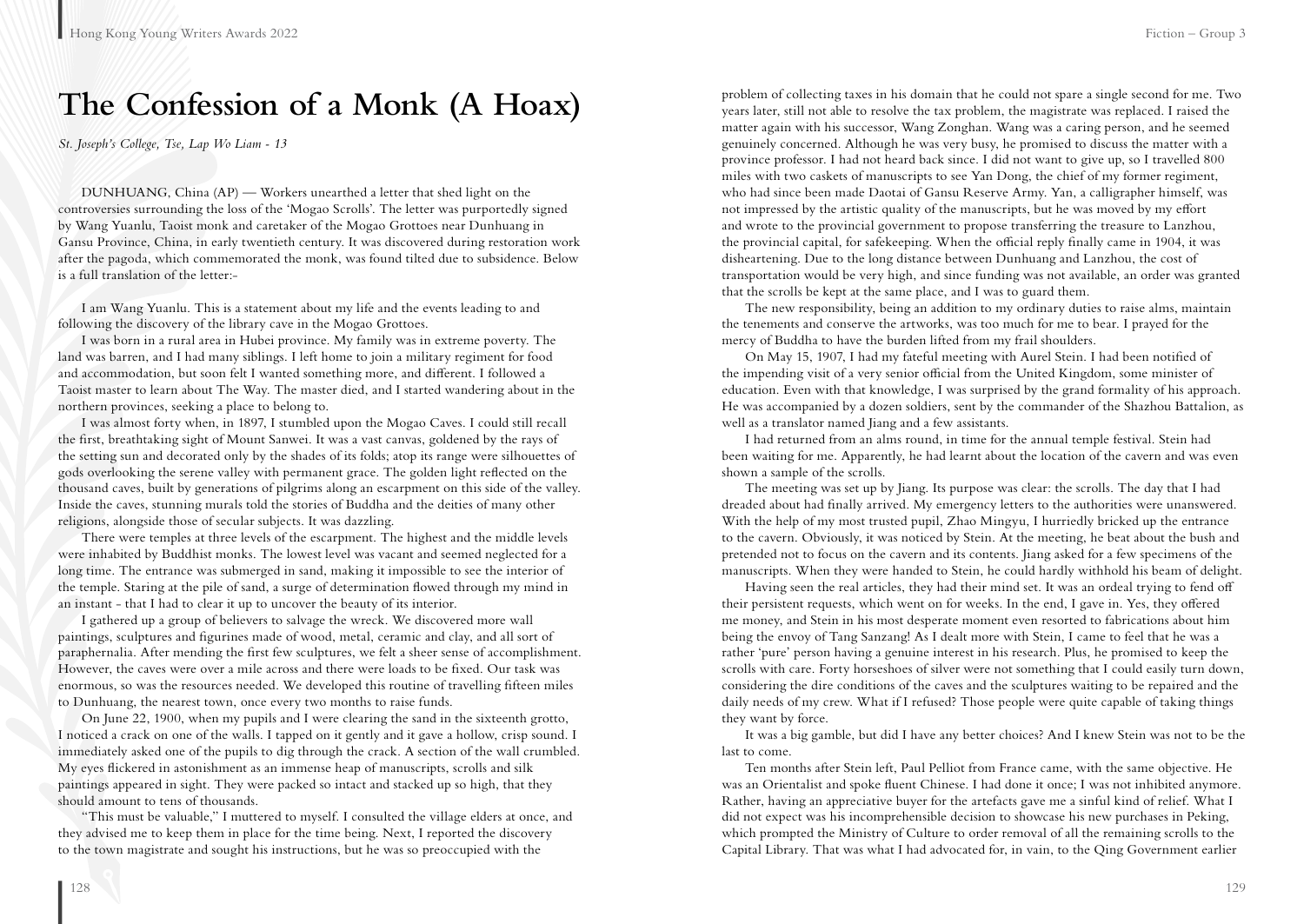that year. Ironically, when the transfer finally happened, it did not turn out in a way it was meant to be.

So, there were further transactions with a Japanese, and then a Russian. When Langdon Warner, an American, came in 1924, there was nothing left for him to buy. We were all busy with the renovation works. If we had known his evil plan, Warner would not have been left alone. By the time it was found out, Warner had peeled off some 26 fragments of ancient murals with glue, causing irreparable damage not just to the relics, but also my reputation.

No more foreigners would come to ask me for anything. I could finally focus on the service to the temples. I had tried my best in light of the circumstances. I feel obliged, given my involvements, to state my version of the story. I entrust this letter to my beloved Mingyu who will preserve it till time deems it appropriate to be revealed.

Yuanlu Wang

Winter, 1930

### **Vesper's Choice**

*St. Stephen's Girls' College, Li, Ming Yan Emily - 14*

It was dawn when I arrived — my dizziness from the flight and last night's hangover hadn't dissipated. The three-storey house, located in an abandoned area of Venice, was constructed in the 16th century. Its grandeur was by then dusted with emptiness. My Italian grandmother, Vivianna, was the family's last descendant; since she had crossed the ocean, no one else had lived there.

Vivianna was a professor and archeologist who specialised in Dunhuang studies. My love for literature grew under her nurturing: the gleam in her eyes when she told me fantastical adventure stories lit up my otherwise dim childhood. The joy we shared before she passed away, I hadn't felt since.

I wandered in the forlorn house, rather a museum, but all I felt was void. Deep down I longed for the slightest sign that her spirit had visited here, that she had left clues to show me what to do with my life. But nothing had changed- even the pungent medicinal smell remained.

The silence was abruptly interrupted as my phone started ringing. *Isn't it 9 pm in Seattle already?* I reached for my phone in my pocket. Predictably it was my mother calling.

"So have you made up your mind? Please don't tell me you're going to Moscow for that literature programme- you're one year away from getting your M.D. ..."

"Go to bed, Mum."

"Vesper, face reality, yo-" I promptly hung up and switched off the phone.

Vivianna's bedroom was on the third floor. Everything there was so familiar and strange at the same time. I imagined what it would be like when my ancestors were still living here. My fingers lingered on her bed, her wardrobe, eventually pausing at the antique drawer. I realized I had never opened it. A feeling of excitement washed over me.With a trembling hand, I pulled it open.

A rectangular, yellowed manuscript lay before me as I felt my breath accelerating. I took it out from the drawer and held it in my hands carefully. The fading ink and ragged texture revealed its age.

I sat on the bed and began reading. *A monologue found in Cavern No.493, 1936 By Dr. Vivianna Rosso, department head of Dunhuang study Unpublished*

\*\*\*

It was late summer when he came to the Grottoes. He had beautiful eyes, innocent and calm like the sea. He was from Italy, a country I had only read about in books. I had never been outside of the Grottoes as the Grandmaster said the Grottoes were blessed. Marsilio told the Grandmaster he was only in Dunhuang to record and learn for a few months- according to his king's secret order. Master was reluctant to let him stay, but his understandable Chinese and manners guaranteed sincerity, and I insisted- I imagine like in China, failing a royal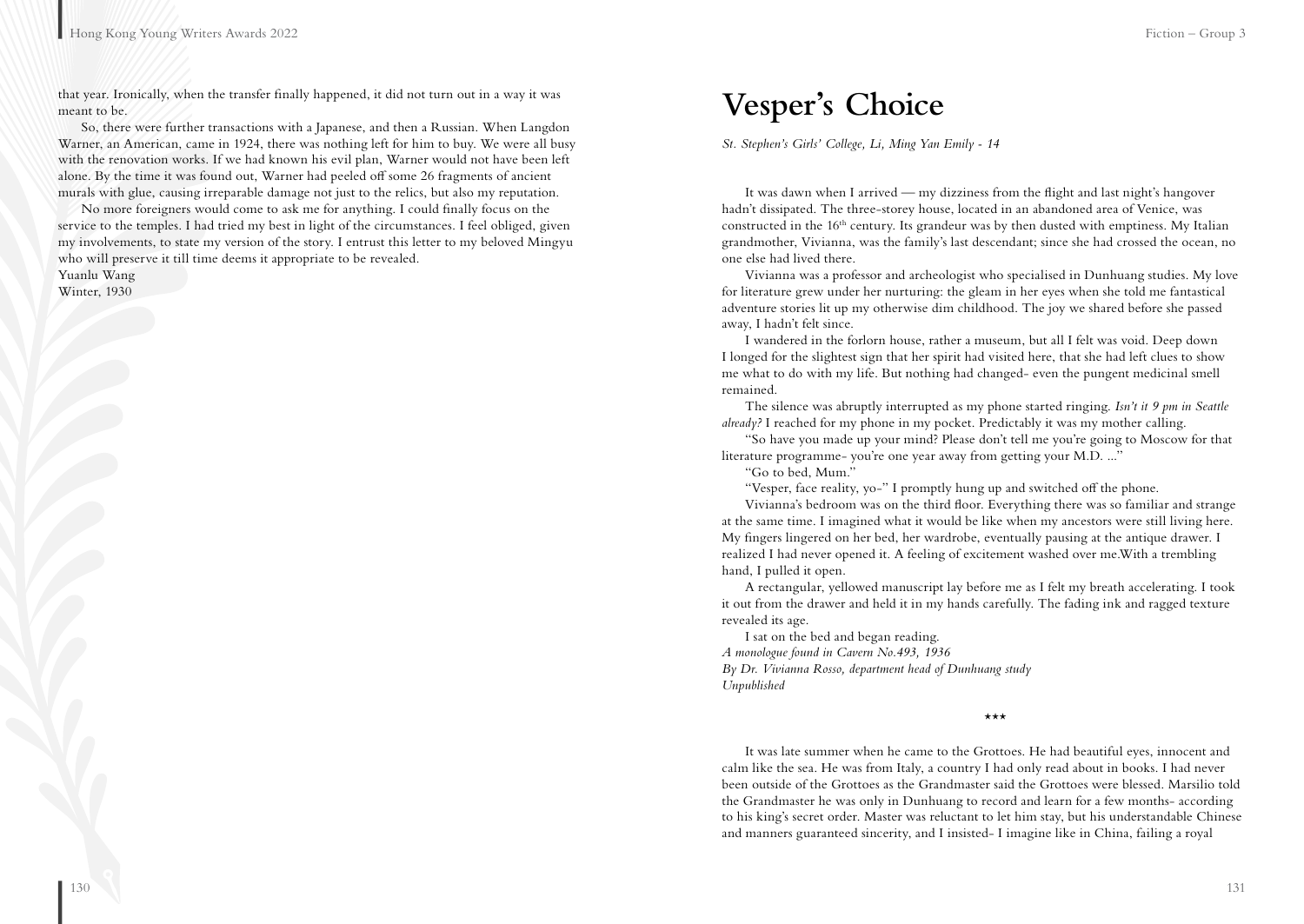mission could get you into fatal trouble. Master sighed and yielded, but forbade me from talking to him.

Yet my curiosity resisted obeying-you mustn't condemn me for that. At dusk, I found him in the middle of the desert- his silhouette was almost devoured by the boundless desert. Naturally, we introduced ourselves; I think he noticed how I couldn't be a monk with my haired head, so I told him my story.

"Adopted… here?"

"Yes. The Grandmaster is like a father to me and everyone here."

A chime halted our conversation, followed by two more shortly afterwards. When the grottoes' bell rang I was to get my chores done.

"I have to go. Golden-haired boy, I'll see you tomorrow." He nodded and coyly grinned.

#### $2.$

A few days later, I showed Marsilio some of our grottoes' collections. "And here we are, cave no. 259. Look at that..."

At the back of the cave stood an enormous, life-like Buddha.

"It rivals Michelangelo's…Such a pity that I can't show you what art is like in my hometown." Marsilio noticed how my eyes dimmed and asked, "So, there're 492 caves in total?" "Actually," I tilted my eyebrow, "there's one more."

We sneaked into cave no.96 (the highest one) at night. I walked towards the buddha and gently pressed my hand against its face. A chilling breeze made all the paintings flutter as a narrow tunnel emerged. Marsilio gasped in astonishment.

"And that's cave No. 493. " I whispered, "Our top secret. Master says it's magic- Isn't it fascinating?"

Marsilio stood rooted to the ground. "Perhaps Galileo had been going the wrong way," he exclaimed. I chuckled,"Not everything can be justified with logic- it's about faith. "

#### 4.

Since then, we had been discreetly meeting in the Grottoes almost every night. He introduced me to western culture, science and philosophy while I told him secrets of the Grottoes that the monks refused to divulge. We discussed and debated everything. Gradually, I could picture the mysterious nation Marsilio built with words in my imagination.

One night, I almost got caught when I slipped out of my bed. The Grandmaster accepted my flimsy explanation but I could not ignore his scrutinizing eyes.

### 5.

However, It was that starry night, when my world turned upside down. We had already been to every cavern so we decided to stroll along the oasis.

"Wan Zhu… Your name means evening star, right? Vesper means the same."

"I guess I have an Italian name now." We giggled.

"Some say stars guide you to where you belong."

"Really?"

"Vesper, if I'm allowed to call you that…"

"Yes?"

"I'm going *home* next week.'"

#### "What?"

I froze. I felt as if the world was spinning- At that moment, the desert was the sky and the sky was the ground I was walking on.

*He's going back.* 

*No.*

*I'm going back. To reality. To our rituals and traditions.* 

*But what exactly was I expecting?* I knew this day would come.

He looked away and muttered, "I…"

"Are you willing to come with me?"

"I know it's an impossible thing to ask… but wouldn't you like to go see the world with me?" I didn't speak. I looked him in the eyes- his eyes, luminous like the stars. I knew instantly where they would guide me.

#### 6.

Knock, knock, knock. I took a deep breath.

"Xiaowan. Come in, please." *He knew it was me.*

"Grandmaster." My voice was shaking.

"I know why you're here." The grandmaster smiled at me cryptically as the wrinkles on his face deepened- I never realised he had aged this much.

"I wish," I inhaled, "to leave."

He didn't respond.

"I'm leaving with Marsilio."

There were no signs of shock on his face: He saw it coming.

"You cannot find what you want in the far west. Only God could grant you the peace of mind."

"But I long for something… different."

"I provided you with food and the finest education one could receive, because I knew you were chosen to witness God. Do you know how many have tried but failed?"

"I'm sorry. "

"You don't even speak that westerner's language."

"But he's my friend- my first and my only. Mogao- peerless. I'm not a monk! Is a free and normal life too much to ask?"

Silence took place again as the Grandmaster stopped talking. He sighed and stared at mefor so long, it felt like a century.

"Fine… If that's what you want."

The wooden doors of his chamber were then shut once and for all. I never saw him again.

### 6.

"If you're sur-"

A sudden peal almost covered his voice but I understood him perfectly. Leaving with Marsilio meant I would never come back ever again.

I raised my head: in the endless amber sky, the crimson sun shone amidst white opaque clouds. Where else could you find this scene? Wouldn't you believe Dunhuang was truly divine?

But leaving here also meant adventure and the unknown. *It's the only way to freedom.* So I took Marsilio's hand and got on the horse. I was unchained, for the very first time. My yearning for the grottoes wasted away as our children grew up.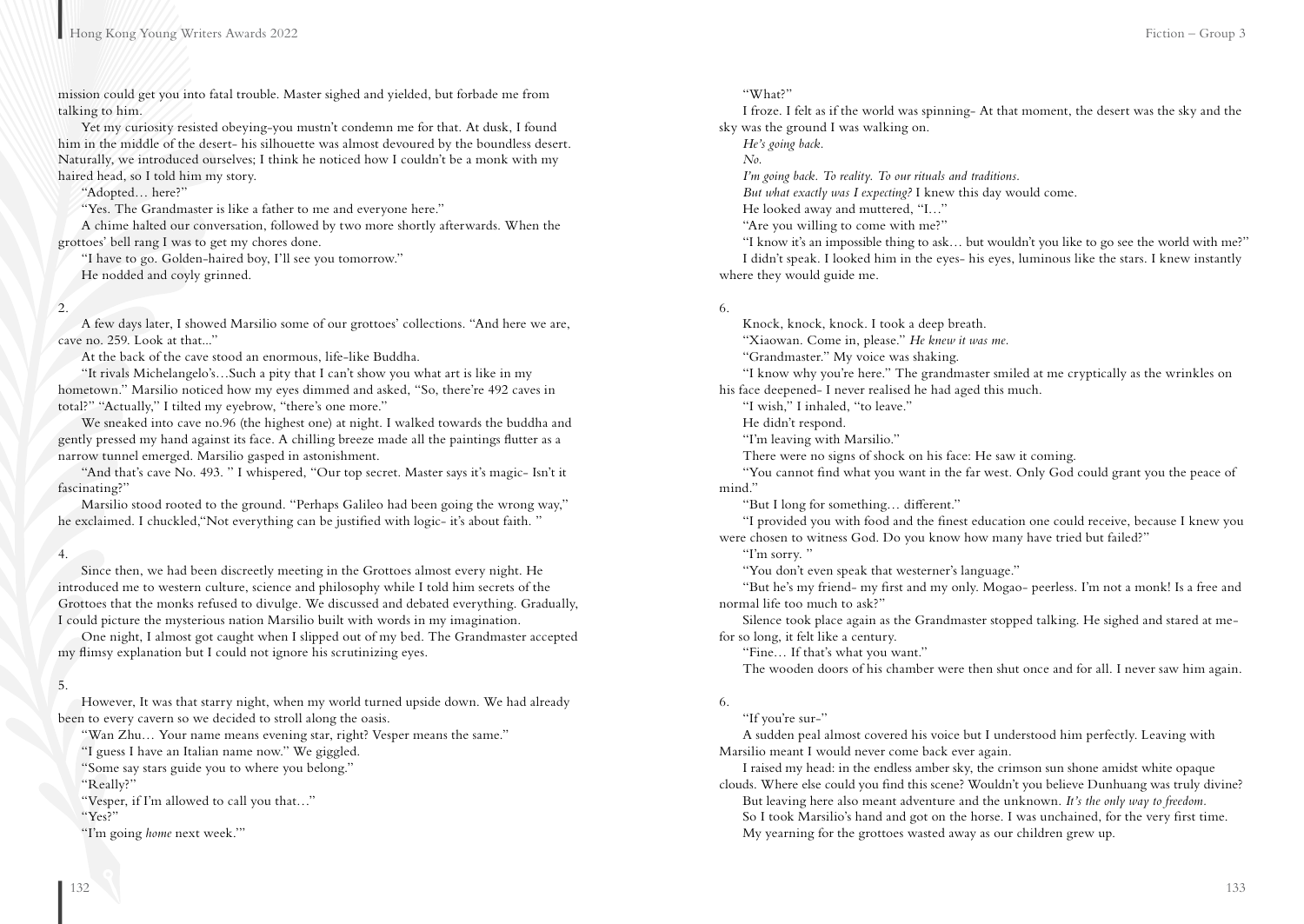\*\*\*

As soon as I finished reading, I realised all the mysteries had unveiled themselves: My rare Italian name-

This ancient manor in *Venice-*

My grandmother's untraceable devotion for *Dunhuang-*

It all made sense now.

I looked out the window. The sky was still yellow and the rising sun was turning crimson. An oceanic feeling overwhelmed me: I had never believed in God, but I could feel someone was watching over me. I felt an ineffable need to kneel before the windows-I remembered Vivianna once told me the altar is wherever you kneel.

As I prayed, I heard a voice: my own voice, mumbling- *If your ancestor was brave enough to trudge through the continents, why won't you follow your heart?*

A bell clanged upon my heart. I finally made a decision.

\*\*\*

On the train to the east, I had a dream about my grandmother, in which I was still a child and she was reading me a lovely story about the desert.

### **New Tales from the Mogao Grottoes**

*Wellington College, Shanghai, Mazzacurati-Newman, Daisy-Mae - 14*

1.

'I'm nervous,' I whispered. Nigel chuckled beside me.

'Of course you are, my boy,' He said. 'Everyone's like that at their first auction. But trust me, you have nothing to worry about. Your work is brilliant.'

I forced a smile.

'Truly,' he continued. 'Vibrant, unique—all the things a person is looking for in artwork. They'll sell for thousands.'

'Thanks.' I replied quietly. Nigel gave me a brief nod, tucked his hands behind his back and strode off to greet the small group of people who had just come through the door. I sighed shakily.

The string quartet plucked elegantly at their instruments. The waiters circled the guests and silently offered them light snacks and champagne. Wide, crinkled eyes stared at my paintings.

I found myself amazed at the scene, amazed at Nigel's ability to transform my studio. The peeling green wallpaper had vanished, replaced by sharp white paint. Where the collection of tarnished wooden planks I called a floor had once been was now a tiled surface polished as though it were a ballroom. Gone entirely were the mismatched chairs, leaving a vast space to roam freely. The walls were adorned with each and every one of the pieces I had painted in the Mogao Grottoes, my signature prominent in the bottom right-hand corner. Nigel insisted that he pay for the renovations, and that was when I realised how much faith my agent put in me.

I took two slices of bread and cream cheese from a nearby waiter to satisfy the rumble in my stomach. Nigel raised his eyebrows at me from across the room and mouthed a question: ready? I bobbed my head. He grinned, lifting a hand to signal to the string quartet. They ceased their playing and balanced their instruments sideways against the floor, waiting.

'Greetings, all.' Nigel said loudly. 'The auction is about to begin. Please assemble near the platform.' I approached it, but lingered near the back of the crowd; there was nothing worse than an arrogant artist. Nigel stepped up onto the stage, stood behind the stand, and smiled diamonds.

Nigel's assistant, whose name was either Jennifer or Jane – I could not remember for the life of me – weaved through the clusters of people, placing numbered cards in each of their hands. When she'd finished, Nigel waved her over rather vigorously, and hissed something into her ear. Even as the warm light blossoming from the ceiling cast us golden, the way she flushed crimson was obvious. She retreated quickly to her post at the entrance of the room. I wondered what she'd done wrong.

The auctioneer, a short, bland-looking man with thinning grey hair, took Nigel's place at the stand, gripping the gavel tightly. Nigel came towards me.

'That girl cannot follow orders.' He clucked, at a volume low enough so that no one but me could hear. 'I asked her to hand out those cards as people entered the room, not just before the auction! How disorganised we must look.' He shook his head. 'As soon as the auction's over, she fired, don't you worry.'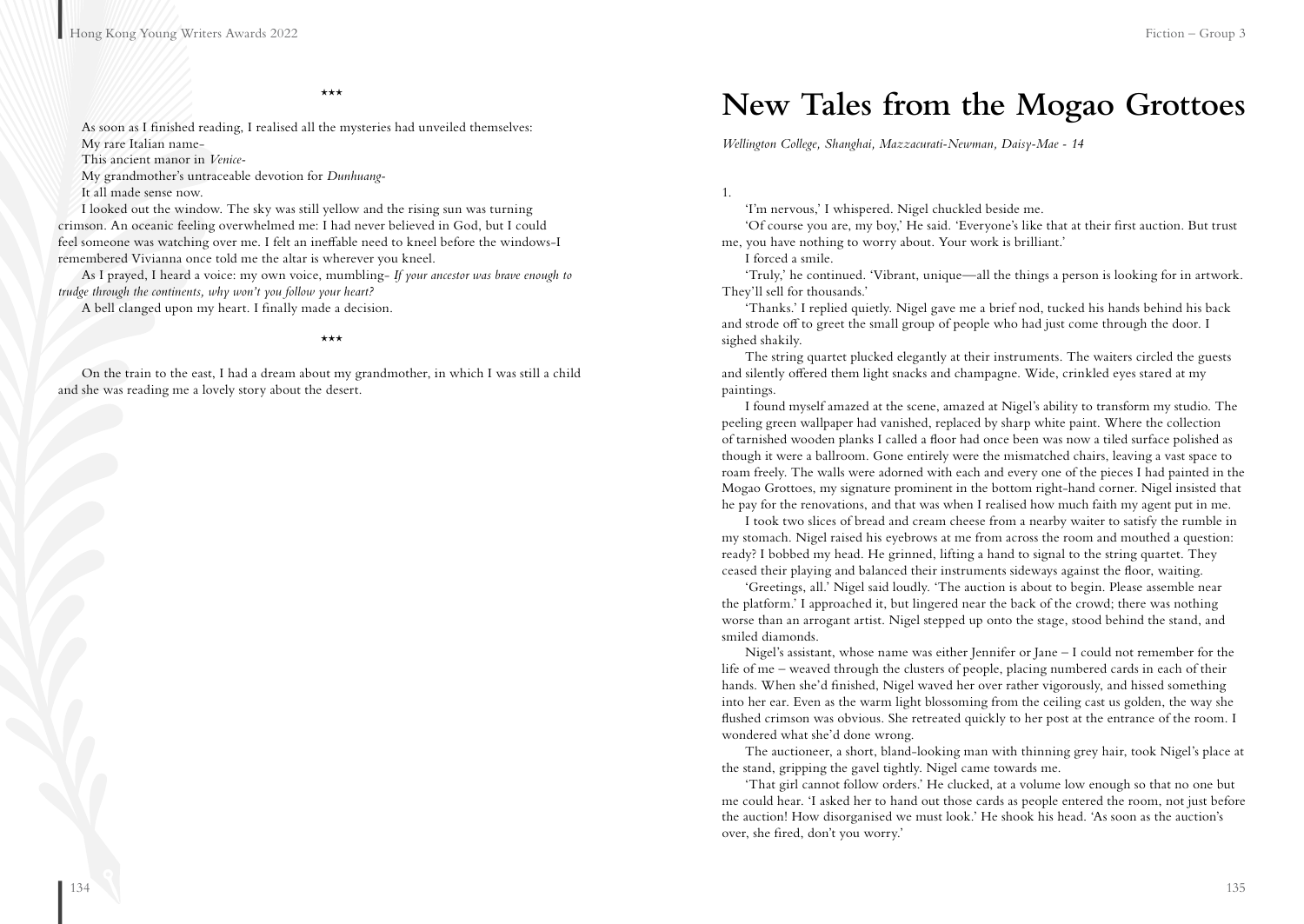'It's fine,' I responded. 'It was just a little mistake, that's all. I'm sure it won't happen again.' 'Matthias, this isn't the first time she's made a fool of me.' He glared in her direction. 'She's constantly spilling coffee and stuttering and losing valuable documents.'

I began to protest, but he interrupted. 'It's final. She's fired. Elizabeth is fired.' Her name was Elizabeth. I must have worse memory than I thought.

'Let's forget about it for now and enjoy the auction.' Nigel cleared his throat. 'I'm telling you, they'll sell for thousands.' He said again.

The auctioneer clasped his hands together, a sheet of paper tucked between his forefingers. He waited for the first painting to be put on display. I recognised the piece instantly. It was the lamproptera curius – the White Dragontail. It was one of the first I painted and one of the most rare butterflies to be found in Hong Kong. The wings were easy to paint – transparent, outlined in inky black – but the true challenge lay in its legs. They were like needles, so thin I had to pluck a single hair from my paintbrush to illustrate them. Incredibly difficult, but I'd managed it.

The man unfolded the paper and read: 'The Hidden Butterflies of the Mogao Grottoes: The White Dragontail, Matthias Haden.' His voice was gritty and deep, not at all pleasant to listen to. 'Bidding starts at  $\angle$  300. Do I have  $\angle$  300?

Two people raised their cards, a man and a woman, numbers 247 and 53. They looked at each other and the woman said quickly,  $\angle$  (350.'

'£400.' The man responded.

'£500.' Number 53 countered, and the man remained silent.

The auctioneer thrust his gavel against the wooden sound block. 'Sold for  $\ell$ , 500. Congratulations.' The woman smiled tightly and the painting was carried off the stage. Gentle clapping filled the silence.

Nigel patted me on the back. 'No one ever gets a particularly high bid on the first painting.' He said to me, though I wasn't feeling reassured.  $\ell$ , 500 was not concerning, but I sincerely hoped it wouldn't be the highest bid for the night. If it were, perhaps those renovation bills would come back into the conversation. 'I think everyone's feeling a little timid. But don't stress, Matthias. £500 is only the beginning.'

'Next!' The auctioneer said. The second piece that was brought in was my favourite: the Red Lacewing, also known as the cethosia biblis. It was not as uncommon as the White Dragontail, but in my opinion, it was more beautiful. The butterfly was the colour of a ripe pumpkin, lined with dots and smudges of black near the edges that made me think of smoke. The tips of its wings looked like pointed teeth.

Once again, the auctioneer announced the title of the piece, and once again set the starting bid to  $\angle 300$ .

This time – to my relief – four bidders brought up their cards, the numbers 41, 9, 101, and 56. A man said, '£450.'

Another man claimed, '£500.'

Number 41, this time a woman, said, ' $\angle 650$ .'

Number 101 said confidently, ' $\zeta$ 800.'

When no one challenged that figure, the auctioneer announced, 'Sold!' The clapping sounded, and my throat loosened.

'Not bad.' Nigel breathed with a laugh. 'Not bad at all.'

2.

Nigel slid a return ticket, a wad of cash and a bottle of mosquito repellent onto the desk. 'We need more.'

'More what?' I asked, my hands tentative as they grasped the items. The ticket caught my eye: a business class flight to Hong Kong.

'Why, Matthias! We need more paintings!' Nigel exclaimed. 'You saw how much they all sold for the other night, why not entertain this opportunity?'

'I—'

'Matthias, you must listen to me. I know what I'm doing; I've been at this job for 13 years—' He sipped his steaming coffee, fixing his beady eyes on mine. 'You said yourself that there are hundreds of butterflies you found in the Grottoes that you haven't yet painted. Don't let this pass you by, son.'

I remained silent, pondering. It didn't help that his office was intimidating: the blinds closed, the mahogany desk and chair glinting darkly, the way he pressed his elbows against the waxed wood. There was no way I could say no. Without him, I wouldn't have been able to become anything more than a struggling artist. Without him, I wouldn't be—

'Fine. I'll go.' I said sharply.

'Don't look at me like that,' Nigel tilted his head, again bringing his mug to his lips. 'It's for your own good. You can't keep all that potential locked away inside you.'

Tucking the ticket, the cash and the repellent into my satchel, I nodded and said, 'Thank you.'

Nigel smiled. 'You're most welcome.'

#### 3.

The warm air surrounded me, sticking to my face, tousling my hair. It wasn't the most enjoyable experience – in fact, it was rather awful compared to the plane. There were no fans in the Mogao Grottoes, so I was left to wipe away the sweat trickling down my jawline and neck with my sleeve.

It hadn't been difficult to find the right cave – I'd just needed to pay for a ticket, take a left and walk into the first one I saw, just as I'd done the last time I was here. Of course, I hadn't known what I was looking for then, but now I did. Behind the reclining Buddha was a very large crack in the wall; so large it could even be called a hole. I wondered why no one had ever noticed it before. I retrieved the small plastic net I'd bought at the gift shop – meant for capturing frogs and the like – from my satchel. I placed it through the hole, my wrist brushing crumbling stone and—

Snatch!

I retracted the net, dragging it along the dusty ground. It was the White Dragontail, a butterfly I'd already painted. I cupped it in my hands and put it through the hole again. Shoving my net back into the wall, I tried to capture another one. I couldn't see very much – the net's rod had a wide diameter – but once I felt that I had one, I withdrew it.

This one was not a White Dragontail. It was a Common Birdwing. Excitement tightened my chest. I left the creature for a moment as I searched through my bag for my tools. As soon as I had my sketchbook in one hand and a cotton swab in the other, I lifted the net slightly and pressed two fingers on the edges of the butterfly's wings to stop it from moving. It felt like feathers, delicate and soft. I opened the sketchbook to a fresh page and swiped at the bottom of the wings gently. Colourful, yellow powder spoiled the clean cotton and I dabbed it onto